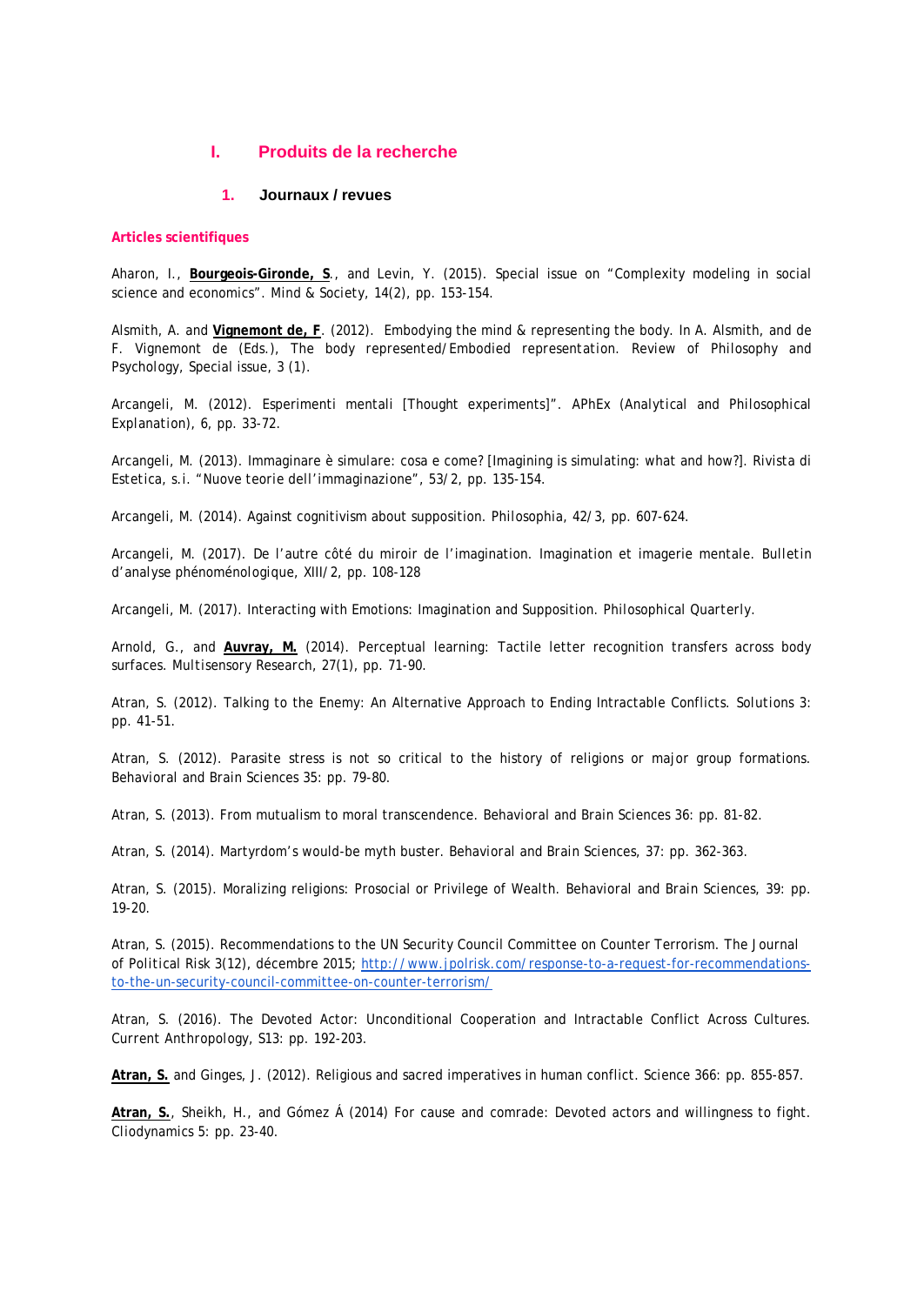**Atran, S.**, Sheikh, H., and Gómez Á. (2014) Devoted actors fight for close comrades and sacred cause. *Proceedings of the National Academy of Sciences*, USA 111: pp. 17702-17703.

**Atran, S.**, Axelrod, R., Davis, R. & Fischhoff, B. (2017). Challenges to researching terrorism from the field*. Science* 355(6323): pp. 352-354.

**Auvray, M**., and Rohde, M. (2012). Perceptual crossing: The simplest online paradigm. *Frontiers in Human Neuroscience*, 6: 181.

**Auvray, M.** and O'Brien, J. (2014). The process of distal attribution illuminated through studies of sensory substitution. *Multisensory Research*, 27, pp. 421-441.

**Auvray, M.**, and Harris, L.R. (2014). The state of the art of sensory substitution. *Multisensory Research*, 27, pp. 265-269.

**Baumard, N.,** André, J.-B., and **Sperber, D.** (2013) A mutualistic approach to morality. *Behavioral and Brain Sciences*. 36(1), pp. 59–122

**Baumard, N.**, and Boyer, P. (2015). Empirical problems with the notion of "Big Gods" and of prosociality in large societies. *Religion, Brain & Behavior*, 5(4), pp. 279-283.

**Baumard, N.**, and Chevallier, C. (2015). The nature and dynamics of world religions: a life-history approach. *Proc. R. Soc. B*, Vol. 282, No. 1818, p. 20151593.

**Baumard, N**., Hyafil, A., and Boyer, P. (2015). What changed during the axial age: Cognitive styles or reward systems? *Communicative & Integrative Biology*, 8(5), e1046657.

**Baumard, N.**, Hyafil, A., Morris, I., and Boyer, P. (2015). Increased affluence explains the emergence of ascetic wisdoms and moralizing religions. *Current Biology*, 25(1), pp. 10-15.

Bernard, S., **Proust, J**., and Clément, F. (2015). Four-to Six-Year-Old Children's Sensitivity to Reliability Versus Consensus in the Endorsement of Object Labels. *Child development*, 86(4), pp. 1112-1124.

Bernard, S., **Proust, J**., & Clément, F. (2015). Procedural Metacognition and False Belief Understanding in 3-to 5-Year-Old Children. *PloS one*, 10(10), e0141321.

Berns, G. and **Atran, S**. (2012). Biology of cultural conflict. *Philosophical Transactions of the Royal Society –* B 367: pp. 633-639.

Berns, G., Bell, E., Capra, C.M., Prietula, M., Moore, S., Anderson, B., Ginges, J. and **Atran, S** (2012). The price of your soul: Neural evidence for the non-utilitarian representation of sacred values. *Philosophical Transactions of the Royal Society-B* 367: pp. 754-762.

Beyssade, C. (2012). Le statut sémantique des incises et des incidentes du français, *Langages,* vol. 186, no.2, pp. 115-130.

Beyssade, C. (2013). Reabilitando a pressuposicao de unicidade. *Abralin*, 12 (1), pp. 125-147.

Beyssade, C. (2014). Back to uniqueness presupposition. *Recherches Linguistique de Vincennes* 42, pp. 123- 137.

**Beyssade, C**. and Pires de Oliveira, R. (2014). Weak and strong definites across languages. Introduction, *Recherches Linguistique de Vincennes* 42, pp. 5-10.

**Beyssade, C**., Portes, C., Michelas, A., Marandin, J.M., Champagne-Lavau, M. (2014). The Dialogical Dimension of Intonational Meaning: Evidence from French. *Journal of Pragmatics*, Vol. 74, pp. 15-29.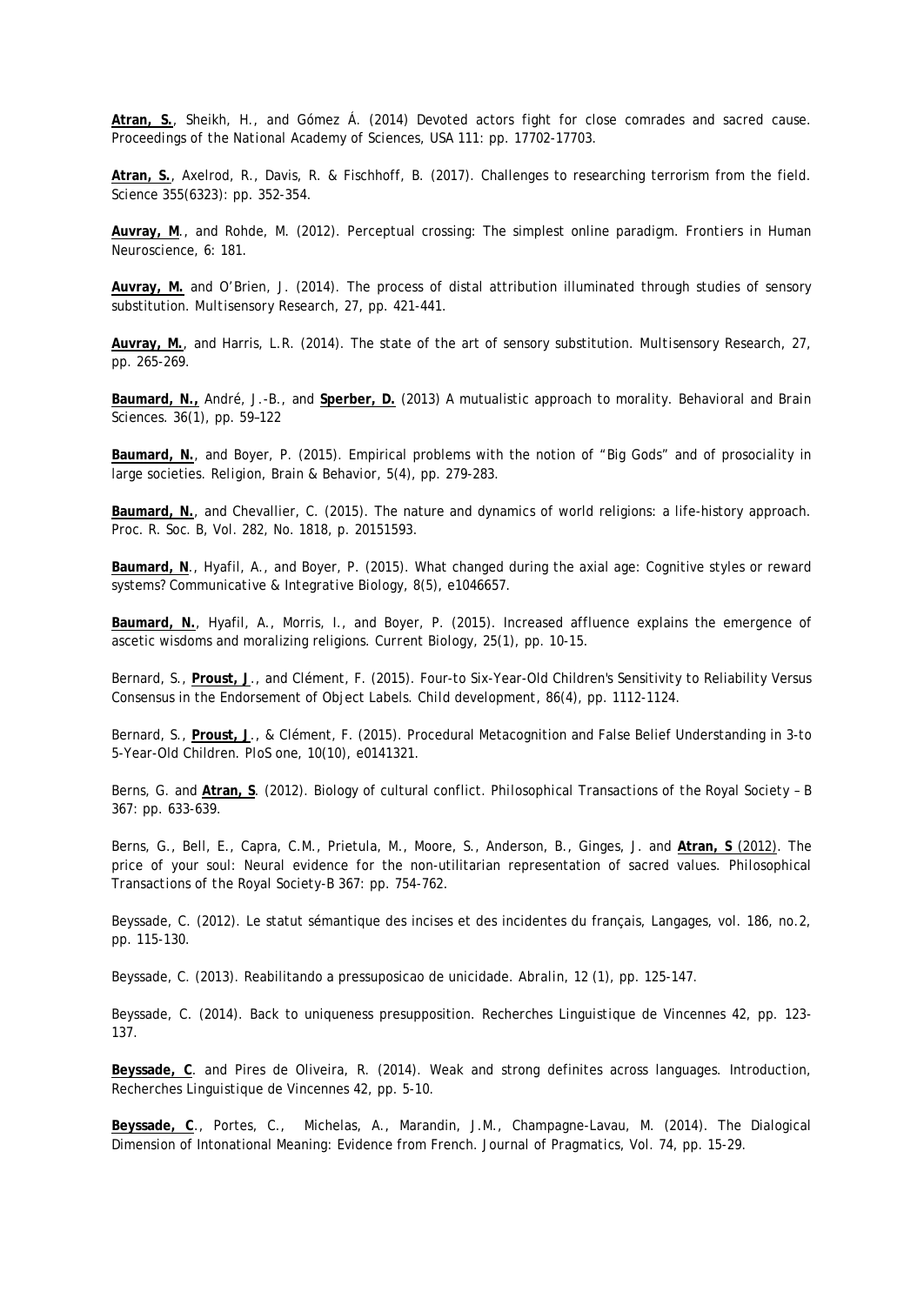Blumstein, B., **Atran, S**., Field, S., Hoichberg, M, Johnson, D. Sagarin, R, Sosis, R. and Thayer, B. (2012). The peacock's tale: Lessons from evolution for effective signaling in international politics, *Cliodynamics: The Journal of Theoretical and Mathematical History* 3: pp. 191-214.

Bourgeois-Gironde, S. (2012). Optimal short-sighted rules. *Frontiers in Decision Neuroscience*, 6, art. 129.

Bourgeois-Gironde, S., (2013). Is a cultural cortical recycling hypothesis likely in relation to economic artifacts? *Trans. Neur*. 4, 4, pp. 504-512.

Bourgeois-Gironde, S. (2014). An Allais paradox without mental time travel. *Hippocampus*, 24(11), pp. 1375- 1380.

Bourgeois-Gironde, S. (2014) Feelings of error, in search of a phenomenon, *Thinking and Reasoning*.

**Bourgeois-Gironde, S**., Bertoux, M., Cova, F., Pessiglione, M., Hsu,M., Dubois, B. (2014) Behavioral variant frontotemporal dementia patients do not succumb to the Allais paradox. *Frontiers in neuroscience*, 2014

**Bourgeois-Gironde, S.,** Fredy, D., Dardennes, R. (2014) "Le Faisceau arqué traumatique", PSN

Bouvier, A. (2014). Quelle est la nature du lien social? La philosophie sociale selon Vincent Descombes. *Igitur*, voL 6, n°1, pp.1-17.

Bouvier, A. (2015). Etude critique de Brian Epstein, « The Ant Trap. Rebuilding the Foundations of the Social Sciences », Oxford, O.U.P., in *Revue philosophique de la France et de l'étranger*, 4. Tome 140, pp. 572-4.

Bouvier, A. (2016). Traditions, loyauté et identité personnelle. L'épistémologie sociale des croyances d'Edmond Ortigues. *Archives des sciences sociales des religions*, n° 173, pp. 157-175.

Boyer, P. and **Baumard, N**. (2016) Projecting WEIRD features on (non-WEIRD) ancient religions, Commentary to 'The Cultural evolution of Prosocial Religions', *Behavioral and Brain Sciences*, 39.

Branchini, C., Cardinaletti, A., Cecchetto, C., Donati, C. and **Geraci, C**. (2013). Wh-duplication in Italian sign language (LIS), *Sign language and Linguistics* 16(2), pp. 157-188.

Bruno, N. Sachs, N., Demily, C., Franck, N. and **Pacherie, E**. (2012). Delusions and metacognition in patients with schizophrenia. *Cognitive Neuropsychiatry*, 17, 1: pp. 1-18.

Buccola, B, and **Spector, B**. Modified Numerals and Maximality*. Linguistics & Philosophy* 38:151.

Casati, R. (2016). Size from Shadow: Some Informational Paths Less Traveled. *Ecological Psychology*, 28, 1, pp. 1-9.

Casati, R. (2012). Some varieties of shadow illusions: split shadows, occluded shadows, stolen shadows, and shadows of shadows. *Perception*, 41, pp. 357-360.

Casati, R. (2014). Shadow-related concavity–convexity inversions reveal a very basic tolerance for impossible shadows. *Perception*, volume 43.

Casati, R., Di Bona, E., Dokic, J. (2013). The Okhamization of the event sources of sounds. *Analysis*, 73, 3, pp. 1–5.

**Casati, R**. and Sorensen, R. (2013). Non-physical visual objects generated by color spreading are expected to cast shadows. *Perception*, 41, pp. 1275-1276.

**Cazalis, F.** Jimura, K. Stover E, Poldrack, R. (2014). The neural basis of task switching changes with skill acquisition, *Frontiers in Human Neuroscience*, 8(339): pp. 1-9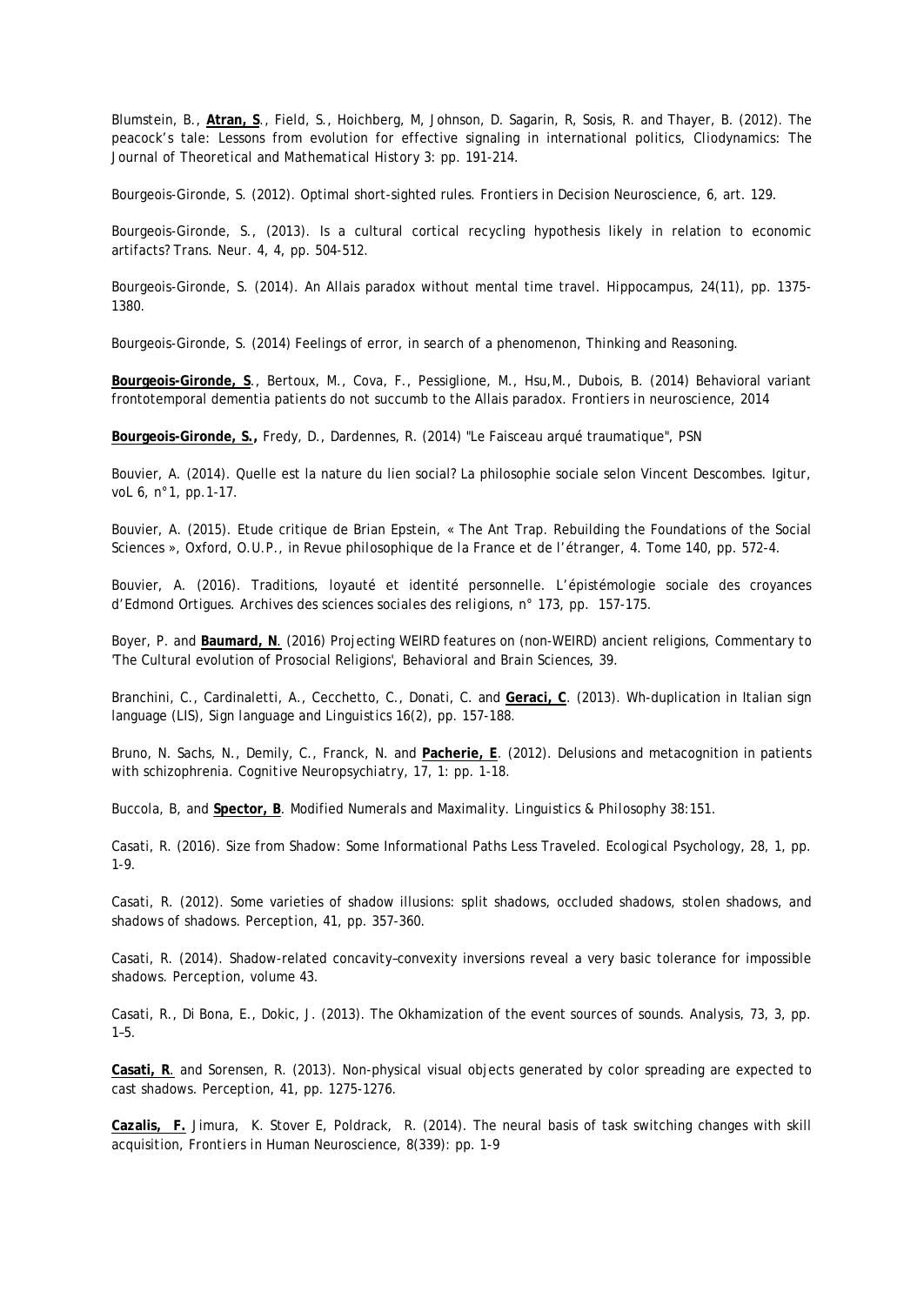Cecchetto, C., Checchetto, A., **Geraci, C**., **Santoro, M.** and Zucchi, S. (2015). The syntax of predicate ellipsis in Italian Sign Language (LIS), *Lingua*. Available online 30 January 2015, ISSN 0024-3841, [http://dx.doi.org/10.1016/j.lingua.2014.12.011.](http://dx.doi.org/10.1016/j.lingua.2014.12.011)

Cepollaro, B. and Stojanovic, I. (2016). Hybrid Evaluatives. *Grazer Philosophiesche Studien* 93: pp. 458-488.

**Chambon V**, Farrer C, **Pacherie E**, Jacquet PO.,Leboyer M, **Zalla T**., (2017). Reduced sensitivity to social priors during action prediction in adults with autism spectrum disorders, *Cognition*, Dec 28;160: pp. 17-26.

**Chambon V**., Domenech P., Jacquet P.O., Barbalat G., Bouton S., **Pacherie E**., Koechlin E., Farrer C. (2017). Neural coding of prior expectations in hierarchical intention inference. *Scientific Reports*

**Chambon V.**, Voss M., Wenke D., Kühn S., Haggard P. (2017). In and out of control: brain mechanisms linking fluency of action selection to self-agency in patients with schizophrenia. *Brain*

**Chambon V.**, Wenke D., Fleming S.M., Prinz W., and Haggard P. (2013). An online neural substrate for sense of agency, *Cerebral Cortex*, 23(5): pp. 1031-7

**Chambon V**., Domenech P., Barbalat G., **Pacherie E**., Jacquet P.O. and Farrer C. (2012). Reply: The Bayesian equation and psychosis, *Brain*, 135: e218.

**Chambon V.**, Farrer C., **Pacherie E.**, Jacquet P.O., Leboyer M. and **Zalla T.** (2017). Reduced sensitivity to social priors during action prediction in adults with autism spectrum disorders. *Cognition*, 160, pp. 17-26.

**Chambon V**. and Haggard P. (2012). Sense of control depends on fluency of action selection, not motor performance. *Cognition*, 125(3): pp. 441-51.

**Chambon V., Sidarus N**., and Haggard P. (2014) From action intentions to action effects: how does the sense of agency come about? *Frontiers in Human Neuroscience*, 15, 8:320.

**Chambon V**., Moore J.W., and Haggard P. (2015) TMS stimulation over the inferior parietal cortex disrupts prospective sense of agency. *Brain Structure and Function*, 220, 3627-39

Chemla, E., **Egré, P**. and **Spector B**. 2017 Characterizing logical consequence in many-valued logic. *Journal of Logic and Computation*, exx001.

Chemla, E., Marty, P., and **Spector, B**. (2014). Phantom redings: the case of modified numerals, *Cognition et Neuroscience* doi:10/1080/23273798.2014.931592, 27 juin 2014

Chevallier, C., Xu, J., Adachi, K., van der Henst, J. B., and **Baumard, N**. (2015). Preschoolers' Understanding of Merit in Two Asian Societies*. PloS one*, 10(5), e0114717.

Chinello, A. De Hevia, M.D., **Geraci, C**. and Girelli, L. (2012). Finding the SNARC in signed numbers: Notational effects in accessing number representation, Functional Neurology. 27(3): pp. 177-85.

Chokron S and **Zalla T**. (2015). Troubles de la fonction visuelle et troubles du spectre autistique. Quel lien? *Neurologies*, Vol 18, 176, pp. 99- 103.

Chokron S., **Pieron M.**, **Zalla T**. (2014) Troubles du Spectre de l'autisme et troubles de la fonction visuelle: revue critique, implications théoriques et cliniques. *Information Psychiatrique*. Vol. 90, 10, pp. 819-26.

Claidière, N., Scott-Phillips, T. C., and **Sperber, D**. (2014). How Darwinian is cultural evolution? *Philosophical Transactions of the Royal Society B*: Biological Sciences, 369 (1642).

Cobreros, P., **Egré, P**., Ripley, D. and van Rooij, R. (2015). Pragmatic Interpretations of Vague Expressions: Strongest Meaning and Nonmonotonic Consequence. *Journal of Philosophical Logic*, 44 (4): 375-393.

Contesi, F. (2015). Korsmeyer on Fiction and Disgust. *British Journal of Aesthetics*, 55, pp. 109—16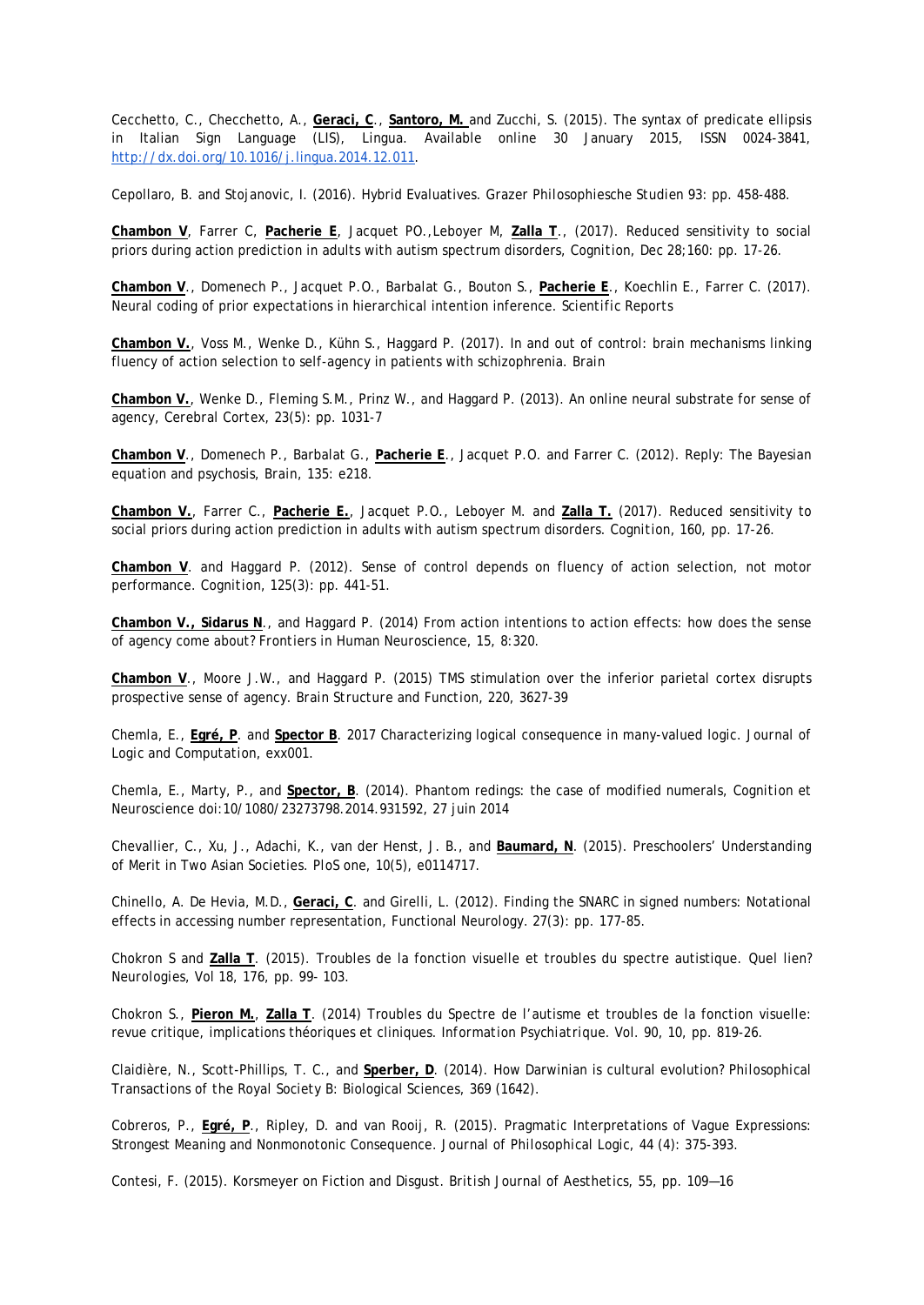Contesi, F. (2016). Disgust's Transparency. *British Journal of Aesthetics*, 56, pp. 347—54

Contesi, F. (2016). The Meanings of Disgusting Art. *Essays in Philosophy*, special issue on "The Beautiful and the Good", 17, pp. 68—94, available at:<http://commons.pacificu.edu/eip/vol17/iss1/5/>

Corazza, E. and **Dokic, J.** (2012). Situated Minimalism vs. Free Enrichment. *Synthese*, 184:2, pp. 179-198.

Corblin, F. (2013). Locus et telos: aller à l'école, être à la plage. *CORELA Corela* : <http://corela.revues.org/2722>

Corblin, F. (2013). Weak definites as bound relational definites, *Recherches Linguistiques Vincennes* (43), pp. 91-122.

Cova, F., Dupoux, E. and **Jacob, P**. (2012) On doing things intentionally. *Mind and Language*, 27, 4, pp. 378- 409.

Darriet, E., and **Bourgeois-Gironde, S**. (2015). Why lay social representations of the economy should count in economics. *Mind & Society*, 14(2), pp. 245-258.

**Debove, S.**, André, J. B., and Baumard, N. (2015). Partner choice creates fairness in humans. *Proc. R. Soc. B,*  Vol. 282, No. 1808, pp. 20150392

**Debove, S., Baumard, N**., and André, J. B. (2015). Evolution of equal division among unequal partners. Evolution, 69(2), 561-569.

**Debove, S**., **Baumard, N.** and André, J.-B. (2016). Models of the evolution of fairness in the ultimatum game: a review and classification. *Evolution and Human Behavior,* Vol. 37 (3), pp. 245-254.

Deroy, O., and **Auvray, M**. (2012). Reading the world through sensory substitution devices. *Frontiers in Theoretical and Philosophical Psychology*; 3: 457.

Dewey, J. A., **Pacherie, E**., and Knoblich, G. (2014). The phenomenology of controlling a moving object with another person. *Cognition*, 132(3), pp. 383-397.

**Dezecache, G**., Conty, L., Chadwick, M., Philip, L., Soussignan R, **Sperber, D**. and Grèzes, J. (2013). Evidence for Unintentional Emotional Contagion Beyond Dyads. *PLoS One* 8(6): e67371

Di Costa S., Théro H., **Chambon V**., Haggard P. (2017). Try and try again: Post-error boost of an implicit measure of agency. *Quarterly journal of experimental psychology*, in press

Dokic, J. (2012). Le donné, l'intuition et la présence dans la perception. *Les Études philosophiques*, No 4, pp. 481-492.

Dokic, J. (2012). Pictures in the Flesh: Presence and Appearance in Pictorial Experience. *British Journal of Aesthetics* 52:4, pp. 391-405.

Dokic, J. (2014), Common Sense and Metaperception: A Practical Model. *Res Philosophica*, Vol. 91, No. 2, pp. 1–19

Dokic, J. (2014). Feeling the Past: A Two-Tiered Account of Episodic Memory. *Review of Philosophy and Psychology*, 5(3), pp. 413–426.

Dokic, J. (2014). Feelings of (un)certainty and margins for error. *Philosophical Inquiries*. Vol 2, No 1, pp. 123- 144.

Dokic,J. (2015). Knowledge, Perception, and the Art of Camouflage. *Synthese*, 194: 1531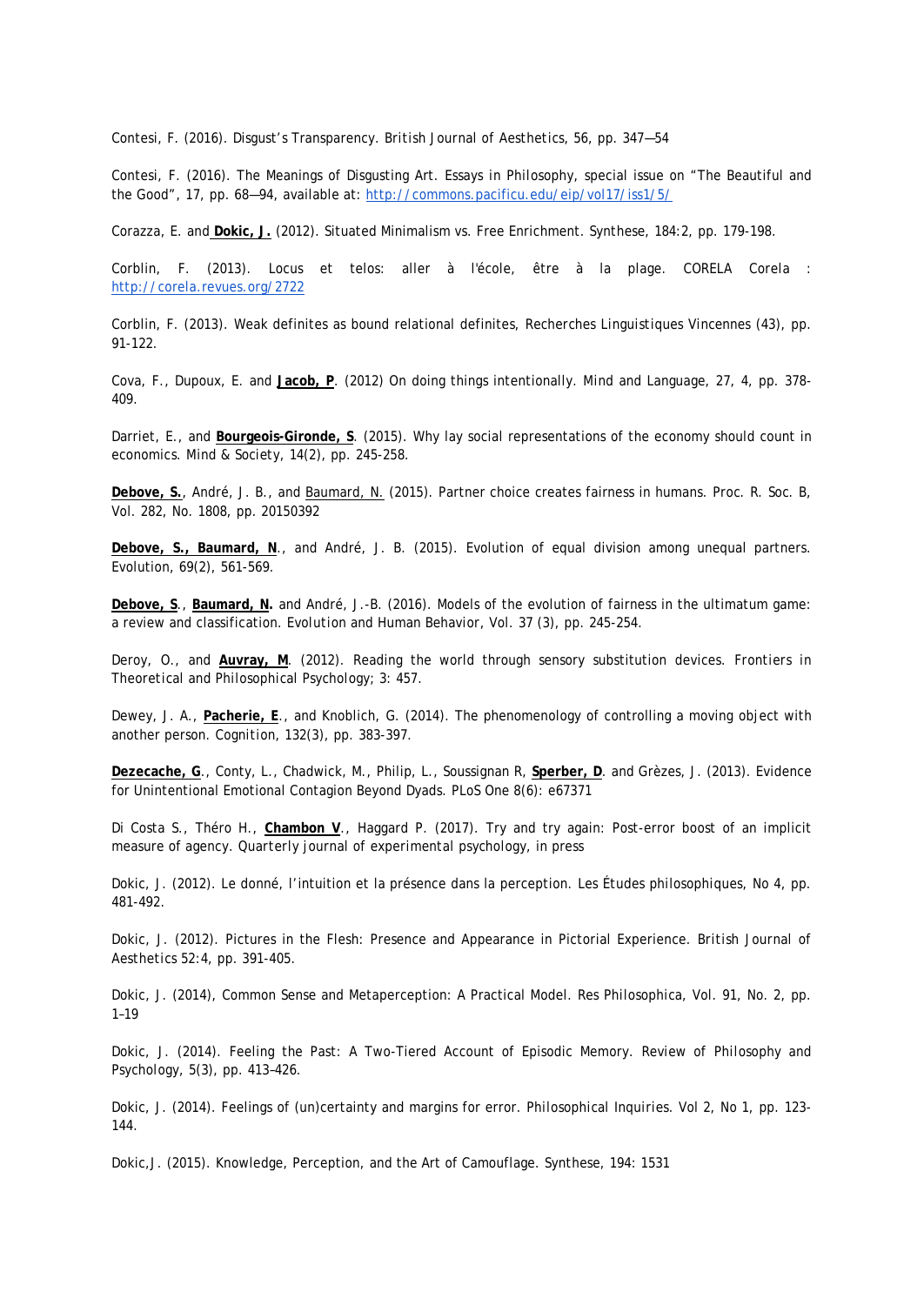Dokic, J. (2016). Toward a Unified Account of Hallucinations. *Journal of Consciousness Studies* 23(7-8), pp. 82- 99.

Dokic, J. (2016). Aesthetic Experience as a Metacognitive Feeling? A Dual-Aspect View. *Proceedings of the Aristotelian Society* 116(1), pp. 69-88.

Dokic, J. and J.-R. Martin. (2012). Disjunctivism, Hallucinations, and Metacognition. *WIREs Cogni Sci 2012*, 3: pp. 533-543.

**Dokic, J**. and J.-R. Martin. (2015). Felt Reality and the Opacity of Perception, *Topoi*, 36: 299.

**Dokic, J**. and Lemaire. S. (2013). Are Emotions Perceptions of Value? *Canadian Journal of Philosophy* 43 (2): pp. 227-247.

**Dokic, J.** and Lemaire, S. (2015). Are Emotions Evaluative Modes? *Dialectica* 69(3), pp. 271-292.

Douven, I., Decock, L., Dietz, L., and **Egré, P**. (2013). Vagueness: a conceptual spaces approach. *Journal of Philosophical Logic* 42 (1), pp. 137-160.

Dubal, S, **Pelletier, J**., Lerebours, A-E., Escande, Y., Taffou, M. Knoblauch, K. (2014). A psychophysical exploration of the perception of emotion from abstract art. *Empirical Studies of the Arts* 32(1): pp. 1-15. Egré. P. (2015). Vagueness: Why Do We Believe in Tolerance? *Journal of Philosophical Logic*, volume 43 (DOI: 10.1007/s10992-015-9352-z).

Egré, P. (2015). Explanation in Linguistics. *Philosophy Compass* 10 (7): pp. 451-462.

Egré. P. (2015). Borderline Cases, Incompatibilism, and Plurivaluationism. Symposium on Diana Raffman's Unruly Words. *Philosophy and Phenomenological Research* 90 (2): pp. 457-466.

Egré, P. (2015). Le raisonnement par récurrence: quel fundament? *La Gazette des Mathématiciens (Société Mathématique de France)*, Octobre 2015, n°146: pp. 20-30.

Egré, P. (2016). Vague judgment: a probabilistic account. *Synthese* (doi: 10.1007/s11229-016-1092-2)

Egré, P. (2016). Knowledge as de re true belief? *Synthese* (doi: 10.1007/s11229-016-1115-z)

**Egré, P.** and Roy, O. (2012). Les conventions sans la connaissance commune? *Klesis* 2012: 24, pp. 272-310.

**Egré, P.**, de Gardelle, V., and Ripley, D. (2013). Vagueness and Order Effects in Color Categorization. *Journal of Logic, Language and Information* 22(4): pp. 391-420

**Egré, P.**, and Barberousse, A. (2014). Borel on the Heap. *Erkenntnis*. Vol. 79, Issue 5 Supplement, pp. 1043- 1079

**Egré, P.**, Cobreros P., Ripley D., and van Rooij, R. (2012).Tolerance and Mixed Consequence in the s'valuationist setting. *Studia Logica* 100 (4): pp. 855-77.

**Egré, P.**, Cobreros P., Ripley D., and van Rooij, R. (2012). Tolerant, Classical, Strict. *Journal of Philosophical Logic* 41 (2), pp. 347-385.

**Egré, P.**, Cobreros P., Ripley D., and van Rooij, R. (2013). Identity, Leibniz's Law and Non-transitive reasoning, *Metaphysica*, 14 (2): pp. 253-264.

**Egré, P.**, Cobreros P., Ripley D., and van Rooij, R. (2013). Reaching Transparent Truth. *Mind*, 122 (488): pp. 841-866.

**Egré, P.**, Cobreros, P., Ripley, D., and van Rooij, R. (2014). Foreword: Three-valued Logics and their Applications. *Journal of Applied Non-Classical Logics*, 24 (1-2), pp. 1-11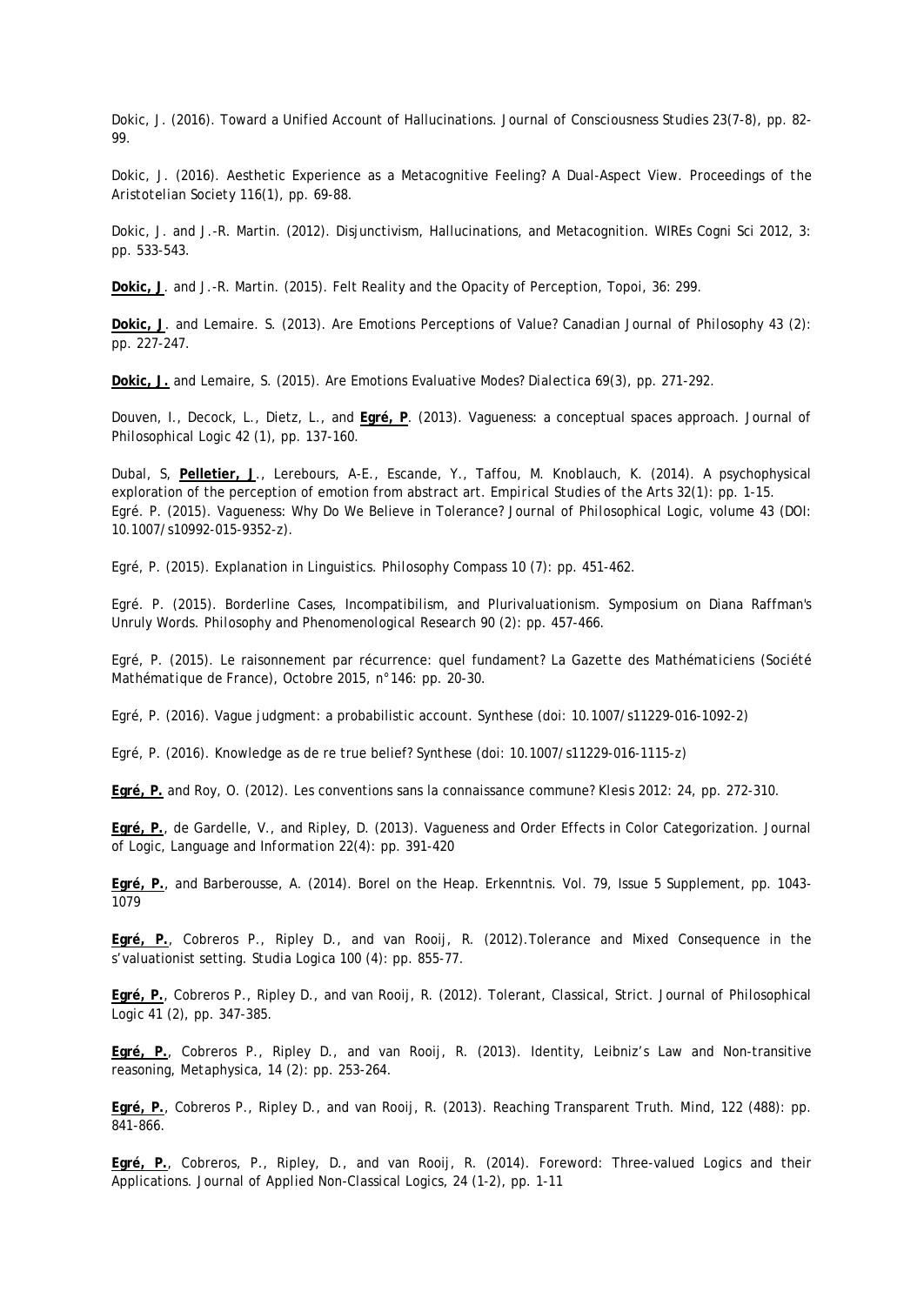**Egré, P.,** Cobreros, P., Ripley, D., and van Rooij, R (2014) Special issue of the Journal of Applied Non-Classical Logics, vol. 24, Issue 1-2

**Egré, P.**, Chemla, E., and **Schlenker, P.** (2015). Predicting Moral Judgments from Causal Judgments. *Philosophical Psychology* 28 (1): pp. 21-48.

Egré, P. and Spector, B. (2015). Embedded Questions Revisited: An Answer, not necessarily The Answer. *Synthese* 192 (6): pp. 1729-1784.

**Egré, P.**, and Cova, F. (2015). Moral asymmetries and the semantics of many. *Semantics and Pragmatics* 8 (13): pp. 1-45.

Ervas F, **Zalla, T**. (2012). The role of "Naïve Sociology" in irony comprehension. *Logic and Philosophy of Science*, Vol. X, No. 1, pp. 445-453.

Eskenazi, T., Montalan, B., Jacquot, A., **Proust, J**., Grèzes, J., & Conty, L. (2015). Social influence on metacognitive evaluations: the power of non-verbal cues. *The Quarterly Journal of Experimental Psychology*, pp. 1-35.

Filatova, D. V., **Bourgeois-Gironde, S**., Baratgin, J., Jamet, F., & Shao, J. (2016). Cycles of maximin and utilitarian policies under the veil of ignorance. *Mind & Society*, 15(1), pp. 105-116.

Florio, S., and **Nicolas, D.** (2015). Plural logic and sensitivity to order. *Australasian Journal of Philosophy*. 93(3): pp. 444-464.

Folegatti, A., Farnè, A., **Vignemont de, F**. (2012). The Rubber Hand Illusion: Two's a company but three's a crowd. *Consciousness and Cognition*, 21, pp. 799-812.

Forgeot d'Arc B., Delorme R., **Zalla T**., Lefebvre A., Amsellem F., Moukawane S., Letellier L., Leboyer M., Mouren MC; Ramus F., (2017) Gaze Direction Detection in Autism Spectrum Disorder. *Autism*. 21(1): pp. 100- 107. PMID: 27132008

Forgeot d'Arc B, Ramus F, Lefebvre A, Brottier D, **Zalla T**, Moukawane S, Amsellem F, Letellier L, Peyre H, Mouren MC, Leboyer M, Delorme R. (2016). Atypical Social Judgment and Sensitivity to Perceptual Cues in Autism Spectrum Disorders. *Journal of Autism and Developmental Disorders*. 46(5): pp. 1574-81.

Fox, D. and **Spector, B**. (2017). Economy and Embedded Exhaustification. *Nartural Language Semantics*.

Gangemi, A., **Bourgeois-Gironde, S**., and Mancini, F. (2015). Feelings of error in reasoning—in search of a phenomenon. *Thinking & Reasoning*, 21(4), pp. 383-396.

Gasparri, L. (2014). Minimal semantics and word sense disambiguation. *Disputatio* 39: pp. 147-171.

Gasparri, L. (2016). Mental files and the lexicon. *Review of Philosophy and Psychology* 7: pp. 463-472.

Gasparri, L. (2016). Originalism about word types. *Thought: A Journal of Philosophy* 5: pp. 126-133.

Geraci, C. (2012). Language Policy and Planning: The Case of Italian Sign Language. *Sign Language Studies*, 12(4), pp. 494-518

**Geraci, C.**, Bayley, R., Cardinaletti, A., Cecchetto, C., and Donati, C. (2015). Variation in Italian Sign Language (LIS): The Case of Wh-signs. *Linguistics*, Vol. 53 Issue 1, p125-151. 27p. DOI: 10.1515/ling-2014-0031.

Giannakidou, A. and **Mari, A**. (2017). A unified analysis of the future as epistemic modality. *Natural Language and Linguistic Theory* doi: 10.1007/s11049-017-9366-z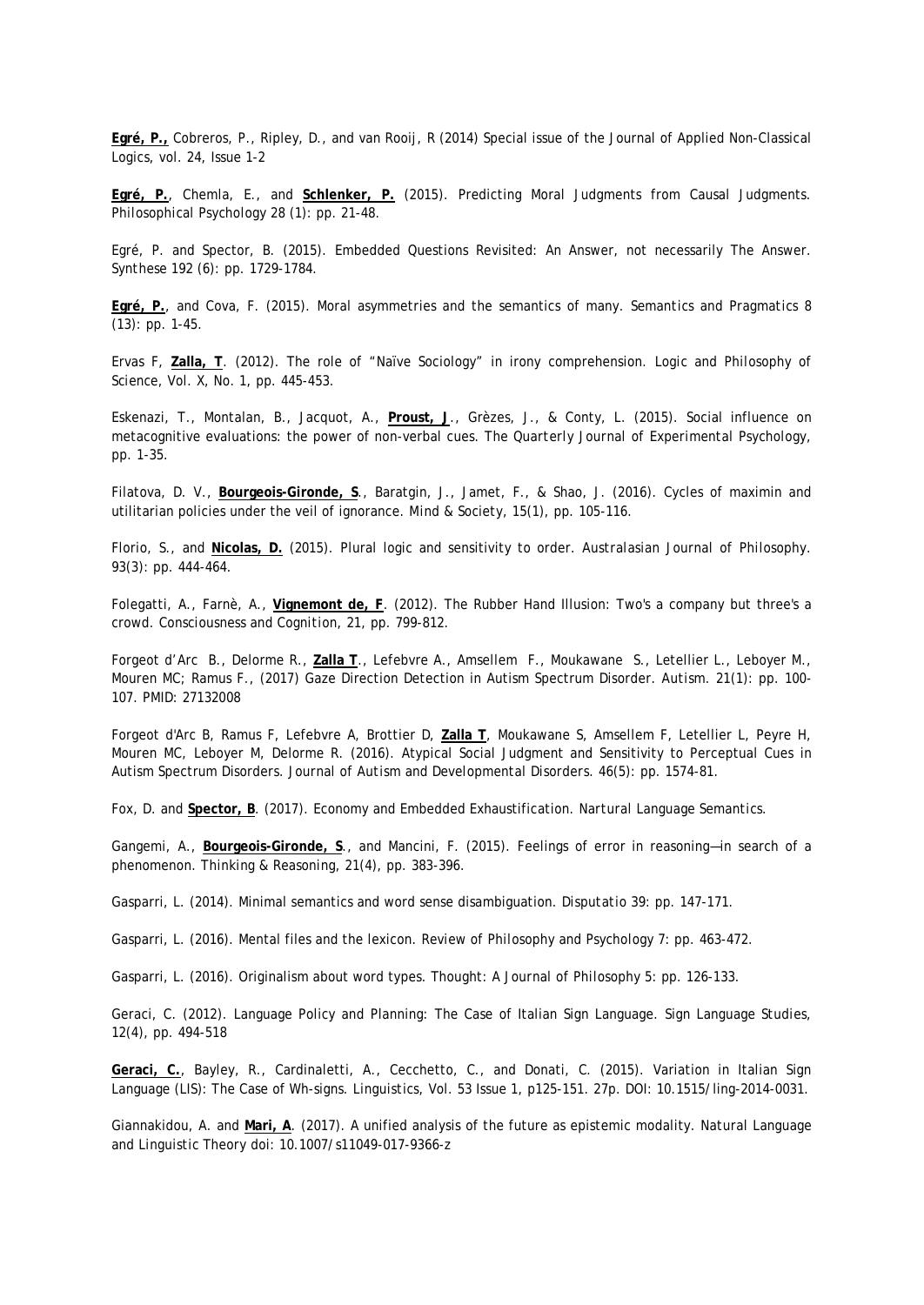Ginges, J., Sheikh, H, **Atran, S**. and Argo, N. (2016). Thinking from God's perspective decreases biased valuation of the life of a non-believer. *Proceedings of the National Academy of Sciences*, 113: pp. 316-319.

Giustina, A. (2017). "Conscious Unity from the Top Down: A Brentanian Approach", The Monist. 100: 15-36.

Giustina, A, and Kriegel, U. (2017). Phenomenal Knowledge, Introspection, and Inner Awareness. *Review of Philosophy and Psychology* 8: pp. 143-164.

Haggard P. and **Chambon V**. (2012). Sense of Agency [Review]. *Current Biology*, 22(10): pp. 390-392

Hamonet, C., Frédy, D., Lefèvre, J. H., **Bourgeois-Gironde, S**., & Zeitoun, J. D. (2016). Brain injury unmasking Ehlers-Danlos syndromes after trauma: the fiber print. *Orphanet journal of rare diseases*, 11(1), pp. 45.

Helming, K.A., **Strickland, B**. and **Jacob, P**. (2014). Making sense of early false-belief understanding. *Trends in Cognitive Sciences*, 18, 4, pp. 167-170.

Helming, K., **Strickland, B**., and **Jacob, P**. (2016). Solving the puzzle about early belief ascription*. Mind & Language*, 4, 31, pp. 438-469.

Jacob, P. (2012). Embodying the mind by extending it. *Review of Philosophy and Psychology*, 3, pp. 33-51

Jacob, P. (2012). Sharing and ascribing goals. *Mind and Language*, 27, 2, pp. 200-227.

Jacob, P. (2013) How from action-mirroring to intention-ascription? *Consciousness and Cognition*, 22, 3, pp. 1132-1141.

Jacob, P. (2014) The legacy of Marc Jeannerod. *Neuropsychologia*, 55, pp. 3-5

Jacquet P.O., **Chambon V**., Borghi A.M., Tessari A (2012). Object affordances tune observers' prior expectations about tool-use behaviors. *PLoS ONE*, 7(6): e39629.

Jacquet P.O., Roy A., **Chambon V**., Borghi A., Salemme R., Farnè A., Reilly K. (2016). Changing ideas about others' intentions: updating prior expectations tunes activity in the human motor system. *Scientific Reports*, 6:26995

Jacquet, P., **Baumard, N**. and Chevallier, C. (2016) Does Culture Get Embrained? *Proceedings of the National Academy of Sciences*.Vol. 113 no. 21.

Kaliuzhna M., **Chambon V**., Franck N., Testud B., Van der Henst J.-B. (2012). Belief revision and delusions: How do patients with schizophrenia take advice? *PLoS ONE*, 7(4): e34771.

Kammoun, S., Parseihian, G., Gutierrez, O., Brilhault, A., Serpa, A., Raynal, M., Oriola, B., Macé, M., **Auvray, M**., Denis, M., Thorpe, S., Truillet, P., Katz B., Jouffrais, C., (2012). Navigation and space perception assistance for the visually impaired: The NAVIG project. *IRBM, Ingénierie et Recherche Biomédicale*, 33(2), pp. 182-189.

Katz, B., Dramas, F., Parseihian, G., Gutierrez, O., Kammoun, S., Brilhault, A., Brunet, L., Gallay, M., Oriola, B., **Auvray, M**., Truillet, P., Thorpe, S., and Jouffrais, C. (2012). NAVIG guidance system for the visually impaired using virtual augmented reality. *Technology and Disability*, 24, pp. 163-178.

Katz, B., Kammoun, S., Parseihian, G., Gutierrez, O., Brilhault, A., **Auvray, M**., Truillet, P., Thorpe, S., and Jouffrais, C. (2012). NAVIG: Augmented reality guidance system for the visually impaired. *Virtual Reality Journal*, 16(4), pp. 253-269; doi: 10.1007/s10055-012-0213-6.

Khamassi, M., Girard, B. Clodic, A., Devin, S., Renaudo, E. **Pacherie, E**. Alami, R. & Chatila, R. (2016). Integration of action, joint action and learning in robot cognitive architectures. *Intellectica*, 65: pp. 169-203.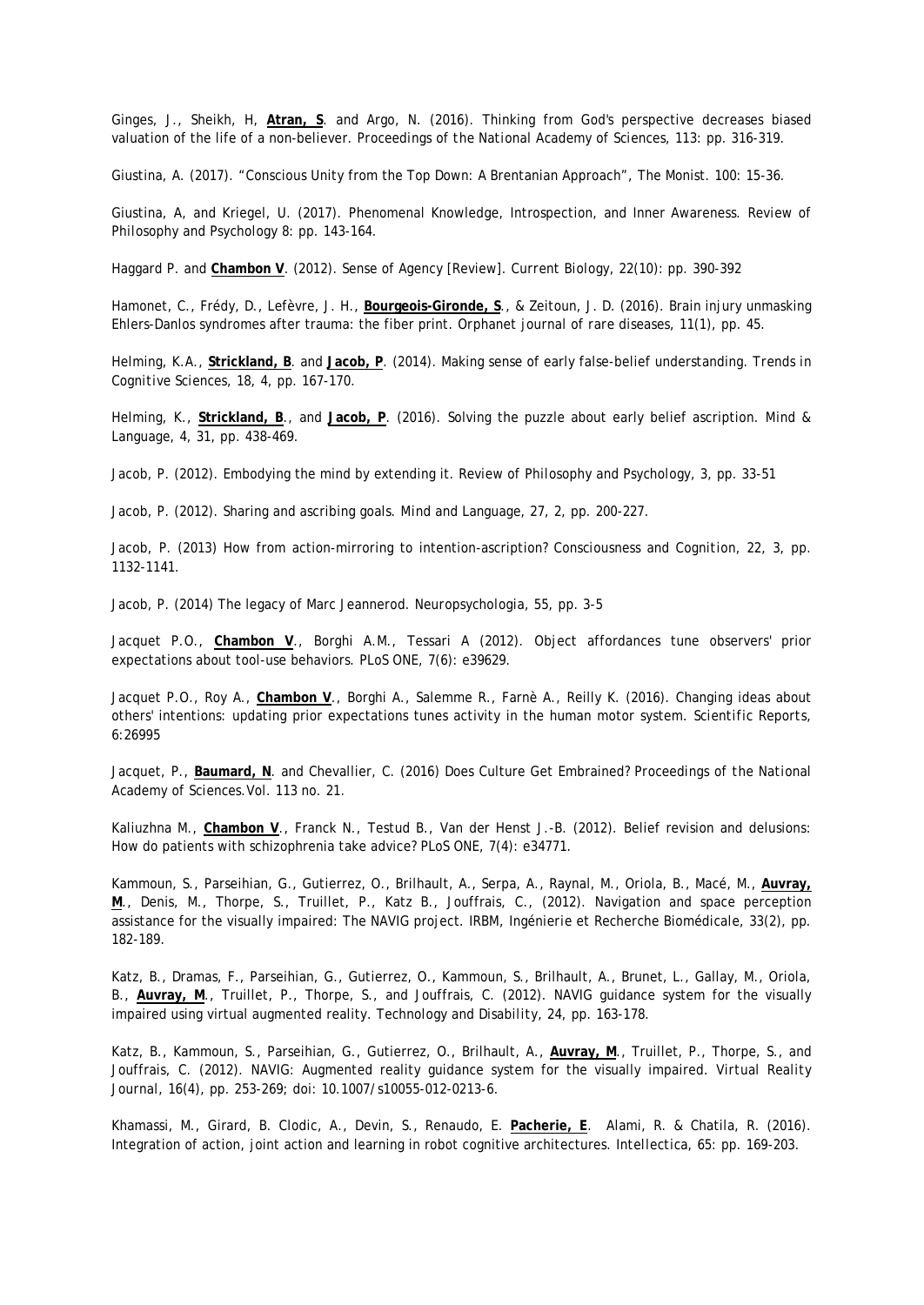Kriegel, U. (2012). Précis of Subjective Consciousness: A Self-¬Representational Theory. *Philosophical Studies* 159: pp. 443-445.

Kriegel, U. (2012). Moral Motivation, Moral Phenomenology, and the Alief/Belief Distinction. *Australasian Journal of Philosophy* 90: 469-486.

Kriegel, U. (2012). In Defense of Self-¬-Representationalism: Reply to Critics. *Philosophical Studies* 159: pp. 475-484.

Kriegel, U. (2012). Kantian Monism. *Philosophical Papers* 41: pp. 23-56.

Kriegel, U. (2013). The Epistemological Challenge of Revisionary Metaphysics. *Philosophers' Imprint* 13: pp. 1- 30

Kriegel, U. (2013). Understanding Conative Phenomenology: Lessons from Ricœur. *Phenomenology and the Cognitive Sciences* 12: pp. 537-558.

Kriegel, U. (2013). A Hesitant Defense of Introspection. *Philosophical Studies* 165: pp. 1165-1176.

Kriegel, U. (2013). Entertaining as a Propositional Attitude: A Non-Reductive Characterization. *American Philosophical Quarterly* 50: 1-22.

Kriegel, U. (2013). Phenomenal Intentionality Past and Present: Introductory. *Phenomenology and the Cognitive Sciences* 12: pp. 437-444

Kriegel, U. (2014). Towards a New Feeling Theory of Emotion. *European Journal of Philosophy* 22: pp. 420-442

Kriegel, U. (2015). Existence, Fundamentality, and the Scope of Ontology. *Argumenta* 1: pp. 97-109.

Kriegel, U. (2015). L'empirisme introspectif: un coup d'œil sous la voile des phénomènes. *Philosophie NO* 124: pp. 53-79.

Kriegel, U. (2015). Thought and Thing: Brentano's Reism as Truthmaker Nominalism. *Philosophy and Phenomenological Research* 91: pp. 153-180.

Kriegel, U. (2015). Experiencing the Present. *Analysis* 75: pp. 407-413.

Kriegel, U. (2016). Brentano's Mature Theory of Intentionality. *Journal for the History of Analytical Philosophy*  4 (2): pp. 1-15.

Kriegel, U. (2016). Brentano's Latter-day Monism. *Brentano Studien* 14: pp. 69-77.

Kriegel, U. (2016). Cognitivism about Emotion and the Alleged Opacity of Emotional Content. *Philosophical Studies* 173: pp. 315-320.

Kriegel, U. (2016). Philosophy as Total Axiomatics. *Journal of the American Philosophical Association* 2 (2016): pp. 272-290.

Kriegel, U. (2016). Précis of The Varieties of Consciousness. *Rivista Internazionale di Filosofia e Psicologia* 7: pp. 240-246.

Kriegel, U. (2016). Reply to Symposiasts. *Rivista Internazionale di Filosofia e Psicologia* 7: pp. 279-285.

LeGuen, O., Iliev, R., Lois, X., **Atran, S** and Medin, D. (2013). A Garden Experiment Revisited: Intergenerational Changes in Environmental perception and management in the Maya lowlands, Guatemala. *Journal of the Royal Anthropological Institute* 19: pp. 771-794.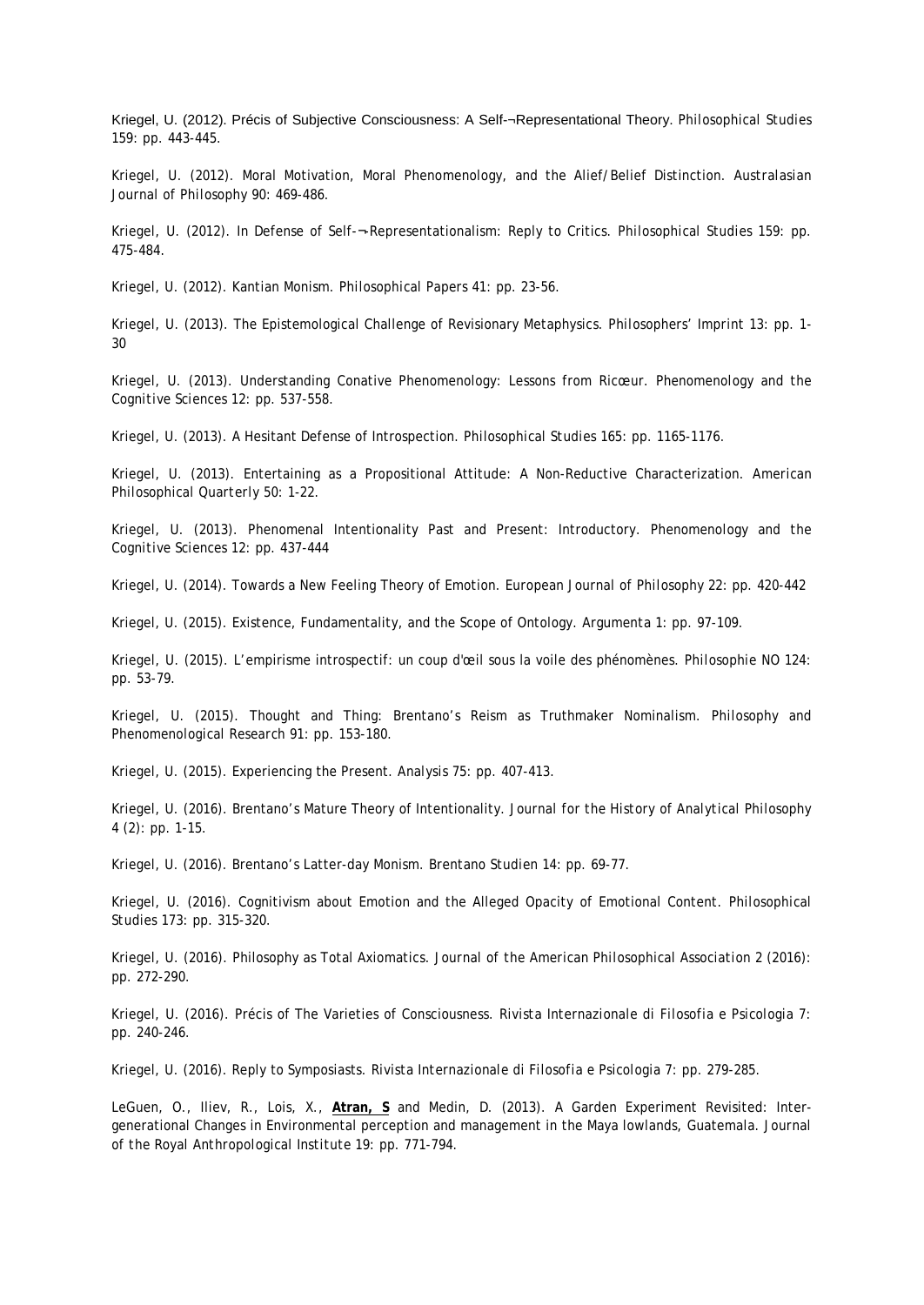Leiser, D., Benita, R., and **Bourgeois-Gironde, S**. (2016). Differing conceptions of the causes of the economic crisis: Effects of culture, economic training, and personal impact. *Journal of Economic Psychology*, 53, pp. 154-163.

Makin, T., **Vignemont de, F**., Faisal, A. (2017). Embodying Technology: Neurocognitive considerations for engineering augmentation technology. *Nature biomedical engineering*, 1.

**Maldonado, M.**, Chemla, E. and **Spector B**. (2017). Priming plural ambiguities. *Journal of Memory and Language*, Vol. 95, pp 89-101.

**Maldonado, M.**, **Spector, B**. and Chemla, E. (2017) Priming methods in semantics and pragmatics, *Behavioral and Brain Science* (in press).

Marciano-Romm, D., Romm, A., **Bourgeois-Gironde, S**., and Deouell, L. Y. (2016). The Alternative Omen Effect: Illusory negative correlation between the outcomes of choice options. *Cognition*, 146, pp. 324-338.

Mari, A. (2012). A note on generic quantification and the semantics of twins and bikinis. *Recherches Linguistiques de Vincennes* 41: pp. 147-162.

Mari, A. (2013). (C)overt modality in generic sentences. *Cahiers Chronos* 10(2): pp. 272-296

Mari, A. (2014). Each other, asymmetry and reasonable futures. *Journal of Semantics*, 31(2): pp. 209-261.

Mari, A. (2015). French future: Exploring the future ratification hypothesis. *Journal of French Language Studies*, Vol. 26(3): pp. 353-378.

**Mari, A.** and Retoré, C. (2016). Conditions d'assertion de chaque et de tout et règles de déduction du quantificateur universel. *Travaux de linguistique.* 72: pp. 89-106.

Martin, J.-R. and **J. Dokic** (2013). Seeing Absence or Absence of Seeing? *Thought: A philosophical Journal*. 2(2): pp. 85-177

Martin, J.-R. and **Pacherie, E**. (2013). Out of nowhere: thought insertion, ownership and context-integration. *Consciousness and Cognition*, 22: pp. 111-122.

Marty, P., Chemla, E. and **Spector, B**. (2013). Interpreting numerals and scalar items under memory load, *Lingua*, 133: pp. 152-163.

Mascaro, O., Morin, O., and **Sperber, D**. (2016). Optimistic Expectations About Communication Explain Children's Difficulties In Hiding, Lying and Mistrusting Liars. *Journal of child language*, 17: pp. 1-24.

Mercier, H., Politzer, G. and **Sperber, D.** (2017). What causes failure to apply the Pigeonhole Principle in simple reasoning problems? *Thinking & Reasoning* Vol. 23 (2), pp. 184-189.

Michael, J. and **Pacherie, E**. (2015). On Commitments and Other Uncertainty Reduction Tools in Joint Action. *Journal of Social Ontology*, 1(1): pp. 89-120.

Murez, M., and Recanati, F. (Eds.). (2016). Mental Files: An Introduction. *Review of Philosophy and Psychology* 7: 265-281.

Mylopoulos, M. and **Pacherie, E**. (2016). Intentions and motor representations: the interface challenge. *Review of Philosophy and Psychology,* 8:317.

Nef, F. (2012). Survenance humienne, physique et métaphysique: Dispositions, structure et connexion, *Revue Klesis*, p. 78-103.

Nef, F. (2012). La simplicité divine comme propriété positive, *ThéoRèmes*.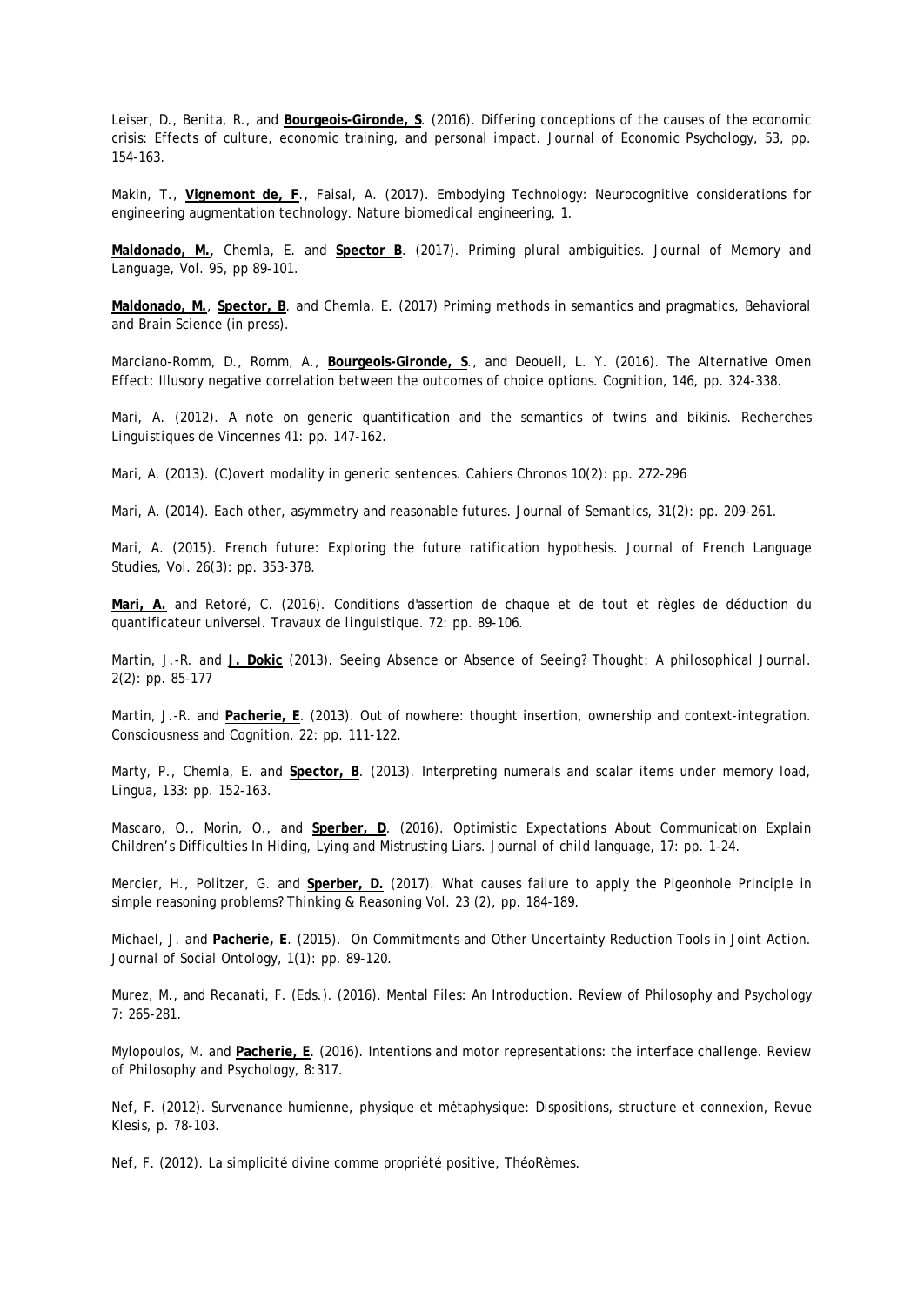Nef, F. (2014). Peut-on axiomatiser la monadologie? Démonstration et métaphysique de l'un et du multiple, *Daphnet Digital Library*, 2014, pp. 39-70.

**Nef, F., Dokic. J,** and Engel, P. (2014). Les philosophes analytiques sont-ils des bigots? *Métaphysique, Ontologie, Esprit*, François Loth éd.

Nicolas, D. (2016). Interprétons-nous de la même manière les expressions 'deux pommes' et 'deux pommes et demie'? *Travaux de Linguistique* 72, pp. 107-119.

Nicolas, D. (2017). Matière et mélanges. *Langue Française* 2, pp. 246-260.

Origgi, G. (2012). A Social Epistemology of Reputation. *Social Epistemology*, 26, (3-4) pp. 399-418

Origgi, G. (2012). Epistemic Injustice and Epistemic Trust. *Social Epistemology*, (2), pp. 221- 235.

Origgi, G. (2013). Democracy in the Age of Internet. *Teoria Politica*. Nuova serie, II, pp. 23-38.

Origgi, G. (2013). Kakonomia, o del perché è razionale preferire il peggio al meglio. *Sistemi Intelligenti*, n. 25, pp. 205-10.

Origgi, G. (2013). Présentation. *Communications*, 93, pp. 5-11.

Origgi, G. (2013). Un certain regard. Pour une épistémologie de la réputation. *Communications*, 93, pp. 101- 121.

Origgi, G. (2014). Fear of Principles? A Cautionary Defense of the Precautionary Principle. *Mind & Society*, 13, 2, pp. 215-225.

Origgi, G. (2015). What is an Expert that a Person May Trust Her? *Humana Mente - Journal of Philosophical Studie*s, 28, pp. 159-168.

**Origgi, G.** and Gambetta, D. (2012). The LL-Game. The curious preference of low quality and its norms. *Politics, Philosophy and Economics*, pp. 1-21.

**Origgi, G.** and Ramello, G. (2015). Current Dynamics of Scholarly Publishing. *Evaluation Review*, 39, pp. 3-18.

**Origgi, G.**, Ramello, G. and Silva, F. (2014). Publish or Perish. Causes and Consequences of a Paradigm. *POLIS Working Papers*.

**Origgi, G**. and Vial, S. (2013). Transgender Trouble. *Verifiche. Rivista di Scienze Umane*, Anno XLII, vol. 1-3.

Pacherie, E. (2013). How does it feel to act together? *Phenomenology and the Cognitive Sciences*. DOI: 10.1007/s11097-013-9329-8

Pacherie, E. (2013). Intentional joint agency: shared intention lite. *Synthese*, 190, 10: pp. 1817-1839.

Pacherie, E. (2014). Can conscious agency be saved? *Topoi*, 33: pp. 33-45.

Pacherie, E. (2015). Modest sociality: Continuities and Discontinuities, Symposium on Michael Bratman's Shared Agency. *Journal of Social Ontology*, 1(1): pp. 17-26.

Pacherie, E., Dewey, J. A. and Knoblich, G. (2014). The phenomenology of controlling a moving object with another person. *Cognition*, 132, 3: pp. 383-397

Pasquinelli, E**, Zalla T**, Gvodzic K, Potier-Watkins C, Piazza M. (2015). Mind, brain, and teaching. Some directions for future research, *Behavioral and Brain Sciences* (commentary), 38:e54. doi: 10.1017/S0140525X14000697.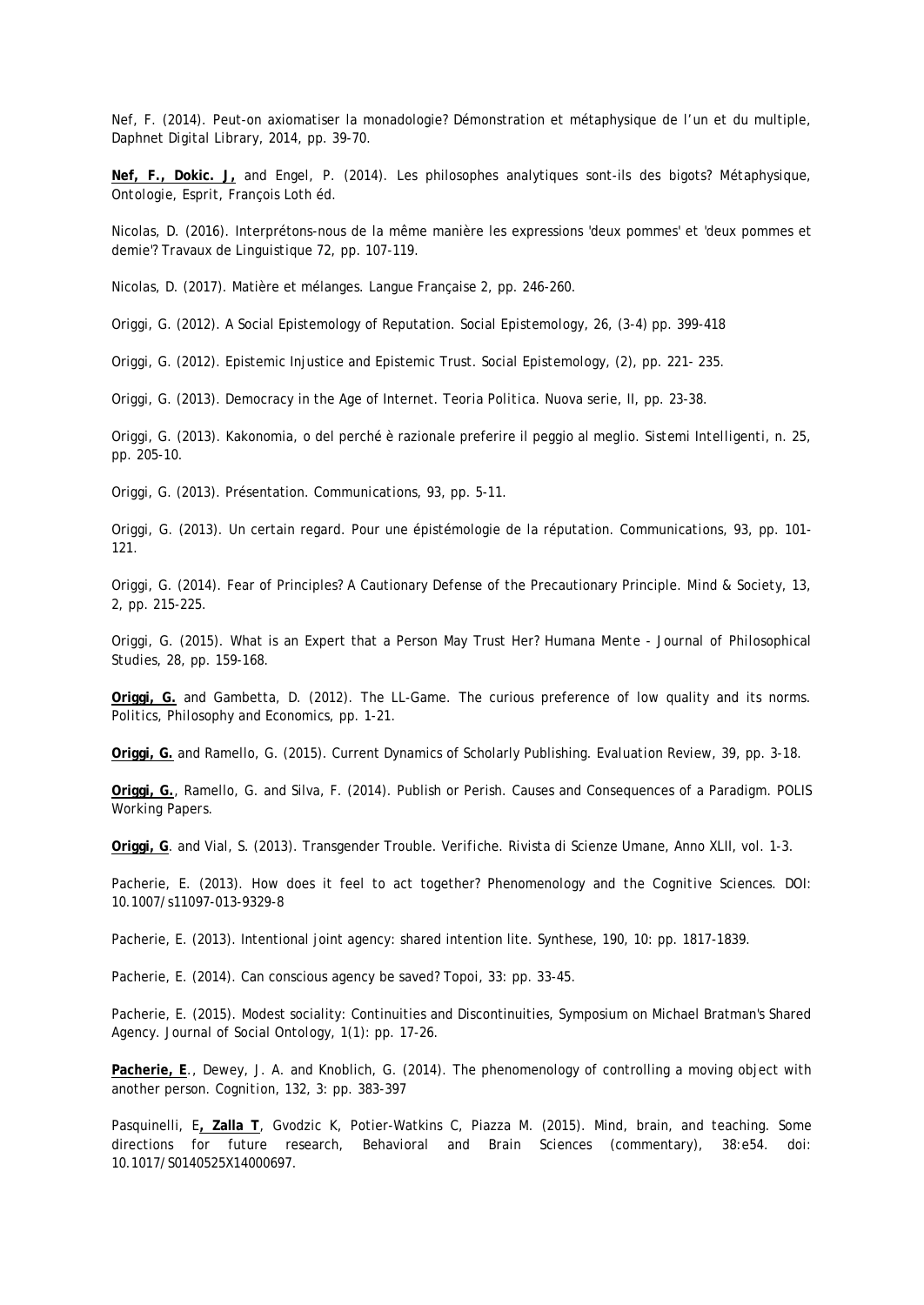Paulus, M., **Proust, J**. and Sodian, B. (2013). Examining implicit metacognition in 3.5-year-old children: An eye-tracking and Pupillometric study. *Frontiers in Psychology*, 4:145.

Pelletier, J., Ticini, L.F., Rachman, L., J., Dubal, S. (2014). Enhancing aesthetic appreciation by priming canvases with actions that match the artist's painting style. *Frontiers in Human Neuroscience* 8:391. EScholarID: 226011 | DOI:10.3389/fnhum.2014.00391

**Pelletier, J.**, **Arcangeli, M.**, Makowski, D., Wantzen , P., **Zalla, T**., Lemaire, S., **Dokic, J**., Piolino, P., **Sperduti, M.** (2016). The paradox of fiction: Emotional response toward fiction and the modulatory role of self-relevance. *Acta Psychologica*, Vol. 165, pp. 53–59.

Pelofi, C., de Gardelle, V., **Egré**, P., and Pressnitzer, D. (2017). Interindividual Variability in Auditory Scene Analysis Revealed by Confidence Judgments. *Philosophical Transactions of the Royal Society B*, vol. 372, issue 1714.

Perez, A. (2013). La metafísica como la ciencia de la esencia: E. J. Lowe y Tomás de Aquino. *Civilizar* 13 (25): pp. 177-188

Pieron M., Seassau M., Gras D., Leboyer M, **Zalla T**. (2015). Accelerated Time-Course of Saccadic Inhibition of Return in Individuals with Autism Spectrum Disorders, *Experimental Brain Research*, 233(3): pp. 767-75.

Prado, J., Spotorno, N., Koun, E., Hewitt, E., Van der Henst, J. B., **Sperber, D**., & Noveck, I. A. (2015). Neural Interaction between Logical Reasoning and Pragmatic Processing in Narrative Discourse. *Journal of cognitive neuroscience*. 27:4, pp. 692–704

Proust, J. (2014). Précis of Philosophy of Metacognition. *Philosophy and Phenomenological Research*, 89, 3: pp. 703-709.

Proust, J. (2014). Epistemic action, extended knowledge and metacognition. *Philosophical Issues*, Vol. 24, No. 1.

Proust, J. (2014). Replies to Langland-Hassan, Nagel and Smith. *Philosophy and Phenomenological Research*, 89, 3, pp. 736-755.

Proust, J. (2014). Time and action: Impulsivity, habit, strategy? *The Review of Philosophy and Psychology*, Vol. 6(4): pp. 717-743.

Proust, J. (2016). The evolution of communication and metacommunication in primates. *Mind and Language*, 31, 2, pp. 177-203.

**Proust, J.,** Bernard, S., and Clément, F. (2014). The medium helps the message: Early sensitivity to auditory fluency in children's endorsement of statements. *Frontiers in Psychology*, Vol. 5 | Article 1412.

Recanati, F. (2011) Context and Content: From Language to Thought. *Contemporary Foreign Languages Studies* (Shanghai), 12: pp. 1-14.

Recanati, F. (2013). Reply to De Brabanter. *Teorema* Vol. XXXII/2, pp. 149-156.

Recanati, F. (2013). Mental Files: Replies to My Critics. *Disputatio* Vol. V/36, pp. 207-42.

Recanati, F. (2013). Perceptual concepts and mental files. *Synthese* 190, pp. 1841-55.

Recanati, F. (2013). Précis of Truth-Conditional Pragmatics. *Teorema* Vol. XXXII/2, pp. 57-63.

Recanati, F. (2013). Reply to Devitt. *Teorema* Vol. XXXII/2, pp. 103-107.

Recanati, F. (2013). Reply to Gauker. *Teorema* Vol. XXXII/2, pp. 81-84.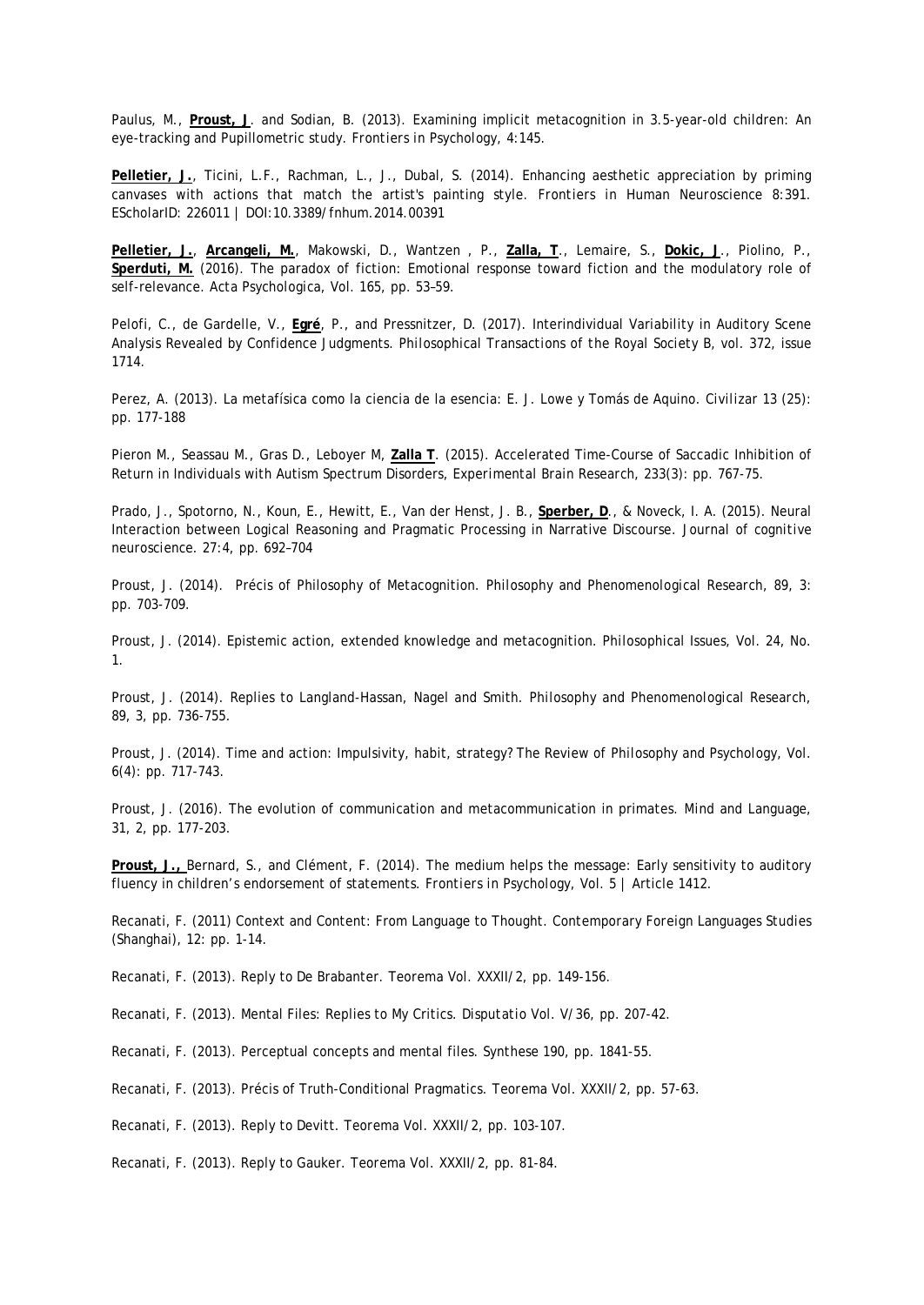Recanati, F. (2013). Reply to Romero and Soria. *Teorema* Vol. XXXII/2, pp. 175-178.

Recanati, F. (2013) Content, Mood, and Force. *Philosophy Compass* 8, pp. 622-32.

Recanati, F. (2014). Empty Thoughts and Vicarious Thoughts in the Mental File Framework. *Croatian Journal of Philosophy* Vol XIV/40, pp. 1-11.

Recanati, F. (2015). Replies. *Inquiry* 58/4 (Special Issue: Recanati on Mental Files), pp. 408-37

Recanati, F. (2015). Local Pragmatics: Reply to Mandy Simons. Inquiry. *An Interdisciplinary Journal of Philosophy*.

Recanati, F. (2016). Force Cancellation. *Synthese*, p. 1-22.

Recanati, F. (2017). Fictitious Anchors. *Theoretical Linguistics*. Article-DOI: 10.1515/tl-2017-0006

Rosa, E., Dietz, T., Moss, R., **Atran, S**. & Moser, S. (2012). Managing the risks of climate change and terrorism. *Solutions* 3: pp. 59-65.

Russo, L., Faulla, G, Pianu, D., Salgarella, A., Controzzi, M., Cipriani, C., Oddo, C., **Geraci, C**. et al. (2015). PARLOMA - A Novel Human-Robot Interaction System for Deaf-blind Remote Communication. *International Journal of Advanced Robotic Systems*. Vol 12 (5).

Safra, L., Tecu, T., Lambert, S., **Sheskin, M**., **Baumard, N**., Chevallier, C. (2016). Neighborhood Deprivation Negatively Impacts Children's Prosocial Behavior. *Frontiers in Psychology*, 7, 1760

**Schäfer, F.**, Alexiadou, A., Berit, G. (2014). The argument structure of adjectival participles revisited. *Lingua* 149: pp. 118-138.

Schlenker, P. (2012). Complement Set Anaphora and Structural Iconicity in ASL. *Snippets* 25: pp. 15-17

Schlenker, P. (2012). Informativity-based Maximality Conditions. *Snippets* 26: pp. 18-19

Schlenker, P. (2012). Maximize Presupposition and Gricean reasoning. *Natural Language Semantics* 20, 4: pp. 391-429

Schlenker, P. (2013). Temporal and Modal Anaphora in Sign Language (ASL). *Natural Language and Linguistic Theory* 31, 1: pp. 207-234

Schlenker, P. (2014). Iconic Features. *Natural Language Semantics* 22(4): pp. 299-356.

Schlenker, P. (2015). Gestural Presuppositions (squib). *Snippets* (Issue 30)

Schlenker, P. (2015). Gradient and Iconic Features in ASL (squib). *Snippets* (Issue 29)

Schlenker, P. (2016). Featural variables. *Natural Language & Linguistic Theory*, 34(3), pp. 1067-1088.

**Schlenker, P**., Lamberton, J. and **Santoro, M**. (2013). Iconic Variables. *Linguistics & Philosophy* 36, 2, pp. 91- 149

**Schlenker, P**., Chemla, E., Arnold, K., Lemasson, A., Ouattara, K., Keenan, S., Stephan, C., Ryder, R., Zuberbühler, K. (2014). Monkey Semantics: Two 'Dialects' of Campbell's Monkey Alarm Calls. *Linguistics & Philosophy* 37, 6: pp. 439-501.

**Schlenker, P, Aristodemo, V,** Ducasse, L. Lamberton, J., and **Santoro, M**. (2016). The Unity of Focus: Evidence from Sign Language. *Linguistic Inquiry* 47, 2: pp. 363-381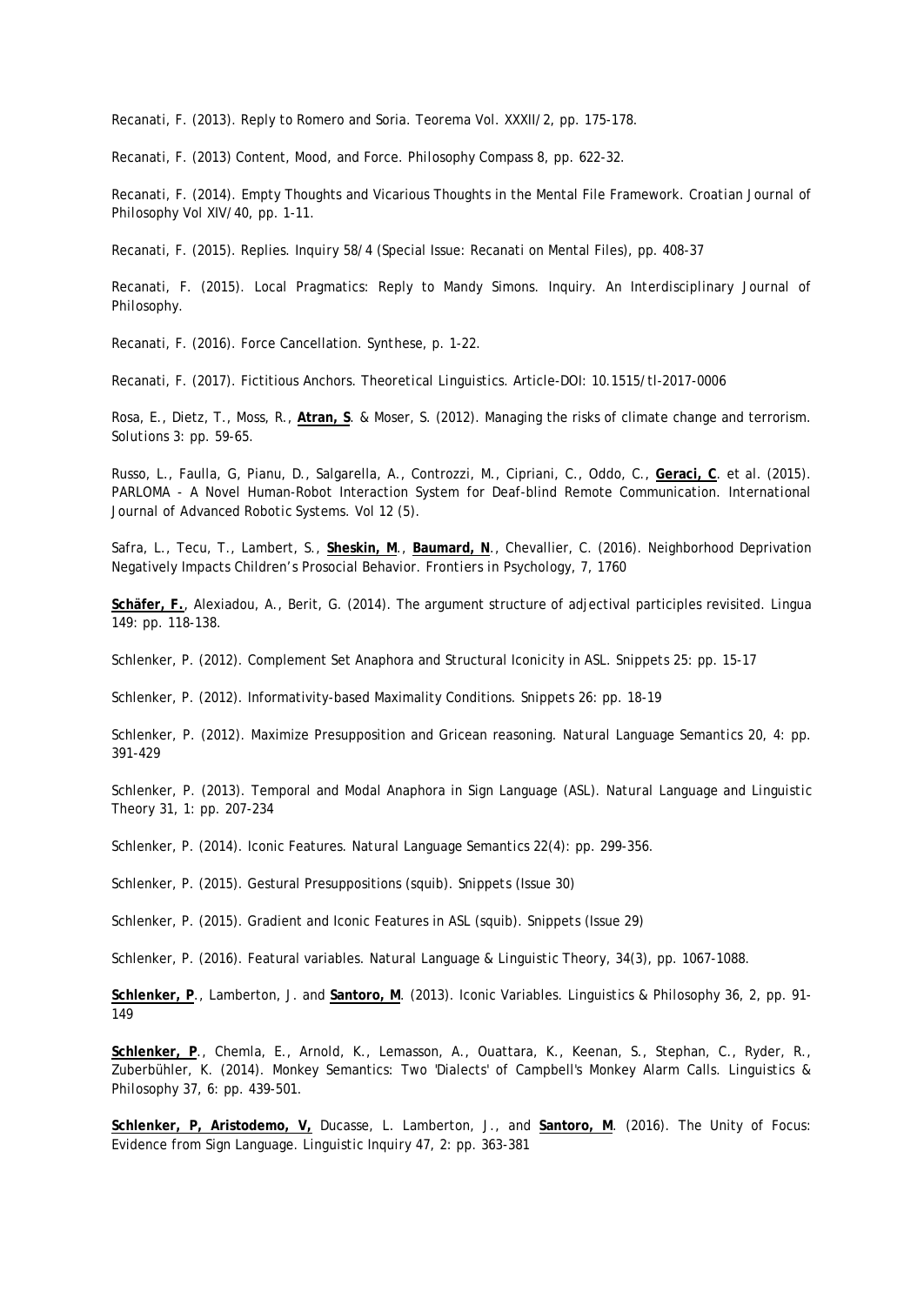**Schlenker, P.**; Chemla, E., Schel, A., Fuller, J., Gautier, J.-P., **Kuhn, J.**, Veselinovic, D., Arnold, K., Cäsar, C., Keenan, S., Lemasson, A., Ouattara, K., Ryder, R., Zuberbühler, K. (2016). Formal Monkey Linguistics: the Debate. (Replies to commentaries). *Theoretical Linguistics* 42, 1-2: pp. 173–201

**Schlenker, P.,** Chemla, E., Arnold, K., Zuberbühler, K. (2016). Pyow-Hack Revisited: Two Analyses of Puttynosed Monkey Alarm Calls. *Lingua* 171: pp. 1-23

**Schlenker, P.**, Chemla, E.; Cäsar, C., Ryder, R., Zuberbühler, K. (2016). Titi Semantics: Context and Meaning in Titi Monkey Call Sequences. *Natural Language & Linguistic Theory*, 35(1), pp. 271-298.

**Schlenker, P**., Chemla, E., Zuberbühler, K. (2016). What do Monkey Calls Mean? *Trends in Cognitive Sciences*, 20, 12, pp. 894–904.

Sheikh, H, Ginges, J. and **Atran, S**. (2013). Sacred values in intergroup conflict: Resistance to social influence, temporal discounting, and exit strategies. *Annals of the New York Academy of Sciences* 1299: pp. 11-24.

Sheikh, H., **Atran, S**., Ginges, J., Wilson, L., Obeid, N. and Davis, R. (2016). The devoted actor as parochial altruist: Sectarian morality, identity fusion, and support for costly sacrifices. *Cliodynamics* 5:pp. 23-40.

Sheikh, H., Gómez Á. and **Atran, S**. (2016). Empirical evidence for the devoted actor model. *Current Anthropology* 57 (supplement 13).

Sheikh, H., Ginges, J., Coman, A. and **Atran, S**. (2012). Religion, group threat, and sacred values. *Judgment and Decision Making* 7: pp. 110-118.

Sheskin, M. and Baumard, N. (2016). Switching Away from Utilitarianism: The limited role of utility calculations in moral judgment. *PloS one*, 11(8), e0160084.

**Sheskin, M.,** Lambert, S. and **Baumard, N**. (2016). Biological Markets Explain Human Ultrasociality, Commentary to 'The economic origins of ultrasociality', *Behavioral and Brain Sciences*, 39 e113.

**Sidarus N.**, **Chambon V.**, and Haggard P. (2013). Priming of actions increases sense of control over unexpected outcomes. *Consciousness & Cognition*, 22: pp. 1403-1411.

Simard, J., Ammi, M., and **Auvray, M**. (2012). Collaborative strategies for the search of 3D targets in molecular environments. *IEEE Transactions on Systems, Man, and Cybernetics, Part C: Applications and Reviews*, 6, pp. 1555-1565.

Spector, B. (2012). Being simultaneously an NPI and a PPI: a bipolar item in French. *Snippets* 25, pp. 21-22.

Spector, B. (2013). Bare numerals and scalar implicatures. *Language and Linguistics Compass*. 7(5): pp. 273- 294.

Spector, B (2014) Global Positive Polarity Items and Obligatory Exhaustivity, *Semantics and Pragmatics* 7:11, pp. 1-61.

Spector, B. (2015). Multivalent semantics for vagueness and presupposition. *Topoi*; p. 1-11.

Spector, B. (2016). Comparing Exhaustivity Operators. *Semantics and Pragmatics*, 9:11.

**Spector, B**. and Sudo, Y. (2017). Presupposed ignorance and exhaustivity: how scalar implicatures and presuppositions interact. *Linguistics and Philosophy*, pp. 1-45.

**Sperber, D.** and Wilson, D. (2015). Beyond Speaker's Meaning. *Croatian journal of Philosophy*. 44, pp. 117- 169.

Sperber, D. and Baumard, N. (2012). Moral reputation: an evolutionary and cognitive perspective. *Mind and Language*. 27 (5), pp. 485-518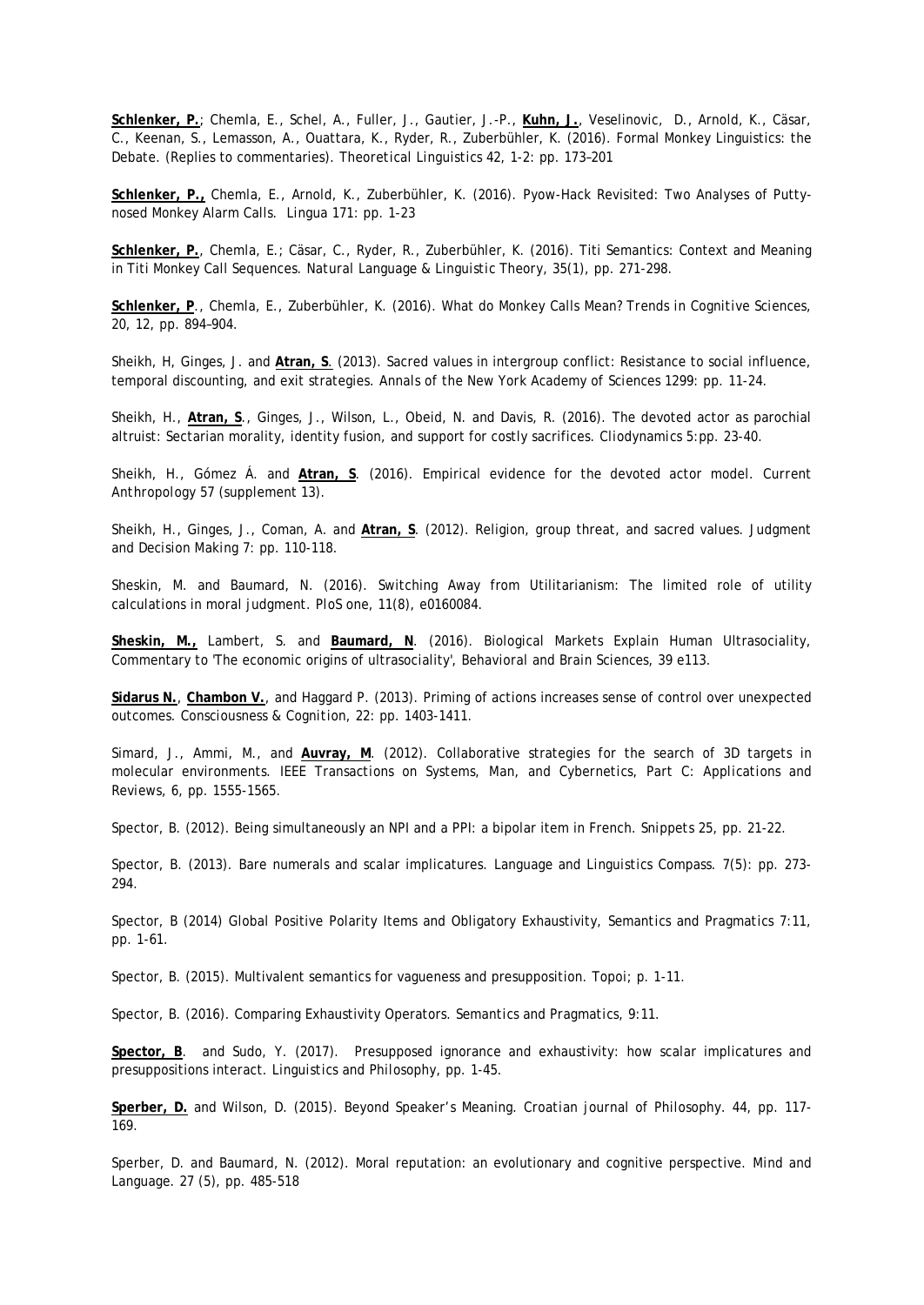Sperber, D. (2013). Speakers are honest because hearers are vigilant. *Episteme*, 10, 1, pp. 61–71

**Sperduti, M., Pieron M.,** Leboyer M., **Zalla T**. (2014) Altered Pre-reflective Sense of Agency in Autism Spectrum Disorders as Revealed by Reduced Intentional Binding. *Journal of Autism and Developmental Disorders*. 44(2): pp. 343-52.

**Sperduti ,M**., Makowski D.,**Arcangeli, M.**, Wantzen, P., **Zalla,T.**, Lemaire S, **Dokic J**, **Pelletier J**., and Piolino P. (2016). The distinctive role of executive functions in implicit emotion regulation. *Acta Psychologica* 173: pp. 13-20.10.

**Sperduti, M., Arcangeli, M.** ; Makowski, D. ; Wantzen, P. ; **Zalla, T.** ; Lemaire, S. **; Dokic, J**. ; **Pelletier, J.**, and Piolino, P. (2016). The paradox of Fiction: Emotional Response Toward Fiction and the Modulatory Role of Self-relevance. *Acta Psychologica*, 165, pp. 53–59.

Stojanovic, I. (2012). Emotional Disagreement. *Dialogue* 51/1 (2012): pp. 99-117.

Stojanovic, I. (2012). On Value-Attributions: Semantics and Beyond. *The Southern Journal of Philosophy* 50/4: pp. 621-38.

Stojanovic, I. (2012). The Problem of De Se Assertion. *Erkenntni*s 76: pp. 49-58.

Stojanovic, I. (2016). Expressing Aesthetic Judgments in Context. *Inquiry* 59: pp. 663-685.

Stojanovic, I. (2017). Context and Disagreement. *Cadernos de Estudios Linguisticos* 59(1), pp 7-22.

Stojanovic, I. and Villanueva, N. (2015). Mental Files, Blown Up by Indexed Files. *Inquiry* 58/4: pp. 393-407.

Strickland, B. (2016). Language reflects core cognition: A new theory on the origin of cross-linguistic regularities. *Cognitive Science* 41(1): pp. 70-101.

**Strickland, B., Geraci, C**., and Chemla, E. and Schlenker, P., Kelepir, M. and Pfau, R. (2015). Event representations constrain the structure of language: Sign language as a window into universally accessible linguistic biases. *PNAS*, 112 (19) pp. 5968-5973.

Strickland, B., Aristodemo, V., and Geraci, C. (2016). The categorical role of structurally iconic signs. *Behavioral and Brain Sciences*, Vol. 40, e72.

**Strickland, B.**, and Scholl, B. J. (2015). Visual perception involves 'event type' representations: The case of containment vs. occlusion. *Journal of Experimental Psychology: General*, 144(3), pp. 570-580.

**Strickland, B**., Silver, I., and Keil, F. (2016). The texture of causes and effects. Domain specific biases in causal reasoning. *Memory & Cognition* 45(3), pp. 442-455.

**Tagliafico, D**., Ferri, S., Meini, C., Guiot,G., Gilli, G. and Di Dio, C. (2014). The Effect of Simple Melodic Lines on Aesthetic Experience: Brain Response to Structural Manipulations. *Advances in Neuroscience*.

Vignemont de, F. (2013). The mark of bodily ownership. *Analysis*. 73, 4.

Vignemont de, F. (2014). A multimodal conception of bodily awareness. *Mind*. 123 (492): pp. 989-1020.

Vignemont de, F. (2014). Shared body representations and the "Whose" system. *Neuropsychologia*, 55, pp. 128- 136.

Vignemont de, F. (2015). Pain and bodily care: Whose body matters? *Australasian Journal of Philosophy* 93(3), pp. 542-560.

**Vignemont de, F**. and Iannetti, G. (2015). How many peripersonal spaces? *Neuropsychologia*. 70: pp. 327-34.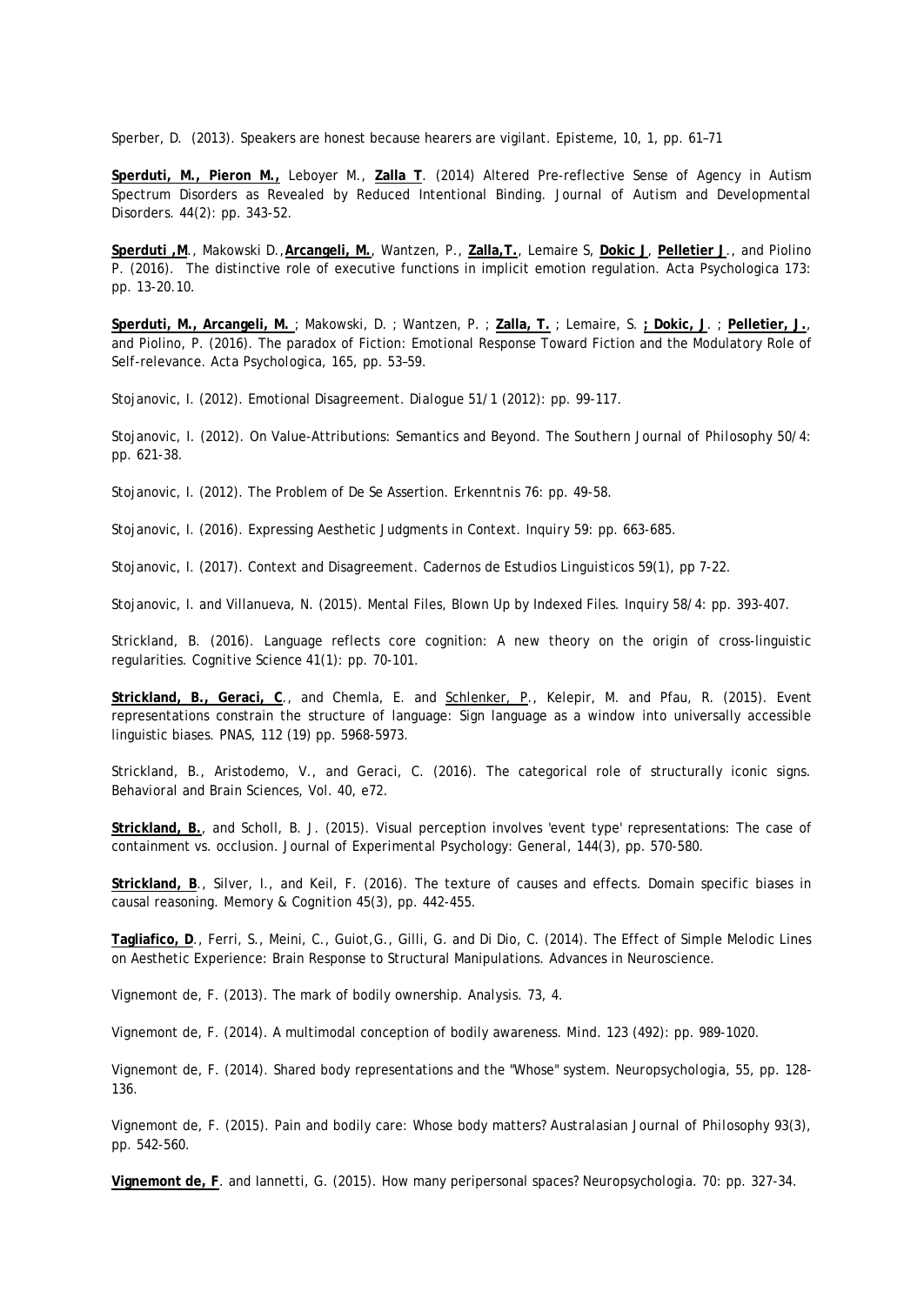Vignemont de, F. and Jacob, P. (2012). What it's like to feel another's pain. *Philosophy of Science*, 79, 2, pp. 295-316.

Vignemont de, F. and Jacob, P. (2016). Beyond empathy for pain. *Philosophy of Science* 83:3, pp. 434-445.

Zalla T. (2014). Amygdala, Oxytocin and Social Cognition in Autism Spectrum Disorders, *Biological Psychiatry*, 1; 76 (5): pp. 356-7.

Zalla T. (2015). The experience of regret and the self-relevant emotions in autism spectrum disorders: A reply to Nicolle et al., Cortex. Feb 11.

Zalla T. (2017) Event perception as a building block of social cognition. *Journal of Applied Research in Memory and Cognition*. Vol 6(2): pp. 150-152.

**Zalla T**, Amsellem F, Chaste P., M, Ervas F, Leboyer M, Champagne-Lavau .(2014). Individuals with autism spectrum disorders do not use social stereotypes in irony comprehension. *PlosOne*, Apr 18; 9(4).

**Zalla T**., Fernandez LG, **Pieron M.**, Seassau M, Leboyer M., (2016). Reduced saccadic inhibition of return to moving eyes in autism spectrum disorders, *Vision Research*. 127: pp. 115-21.

**Zalla T**., Miele D., Leboyer M., Metcalfe J. (2015). Metacognition of Agency and Theory of Mind in Adults with High Functioning Autism. *Consciousness & Cognition*, 4; 31: pp. 126-138.

**Zalla T**., Seassau M, **Cazalis F**., Gras D., Leboyer M. (2016). Saccadic eye movements in adults with high functioning autism spectrum disorder, *Autism*.

**Zalla T.,** Sirigu A., Robic S., Chaste P. Leboyer M., Coricelli G. (2014). Feelings of Regret and Disappointment in Adults with High-Functioning Autism, *Cortex*; 58: pp. 112-22.

Zalla T., Sperduti M. (2015) The Sense of Agency in Autism Spectrum Disorders: A Dissociation between Prospective and Retrospective Mechanisms*? Frontiers in Psychology* 6: 1278.

**Zalla, T., Sperduti, M**., Girardi, G., Chelini, C., Leboyer, M., & **Bourgeois-Gironde, S**. (2016). Reduced social coordination in Autism Spectrum Disorders. Research in Autism Spectrum Disorders, 26, 71-79.

**Zalla, T**.,Barbalat G., Leboyer M. (2014) A specific impairment in cognitive control in adults high-functioning autism disorders, *Journal of Psychiatric Research*. 58: pp. 26-35.

**Zalla, T**.,Forgeot d'Arc B, Ramus F, Lefebvre A, Brottier D, Moukawane S, Amsellem F, Letellier L, Peyre H, Mouren MC, Leboyer M, Delorme R. (2014) Atypical Social Judgment and Sensitivity to Perceptual Cues in Autism Spectrum Disorders. *Journal of Autism and Developmental Disorders*, 46(5):1574-81.

#### **Articles de synthèse / revues bibliographiques**

Arcangeli, M. (2014). Review of Anežka Kuzmičová. Mental Imagery in the Experience of Literary Narrative. Views from Embodied Cognition. *Estetika*, 51/1, pp. 149-154.

Contesi, F. (2012). Review of Carolyn Korsmeyer, Savoring Disgust. *British Journal of Aesthetics*, 52, pp. 113–6.

Jacob, P. (2016). Review of Chomsky, N. What Kinds of Creature Are We? *Notre Dame Philosophical Review* <http://ndpr.nd.edu/news/66489-what-kind-of-creatures-are-we/>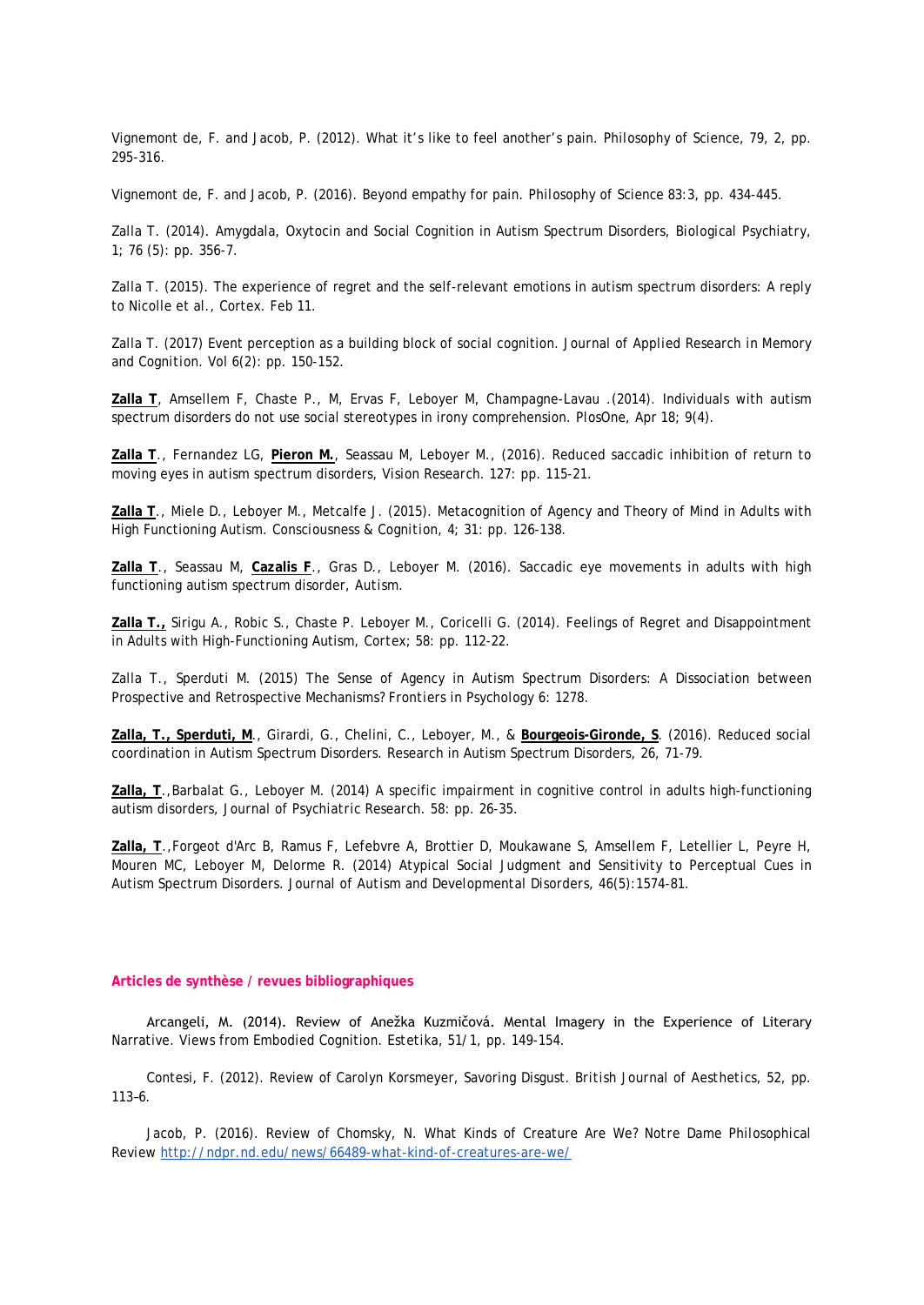Kriegel, U. (2012). Review of D.M. Armstrong, Sketch of a Systematic Metaphysics. *Australasian Journal of Philosophy* 90: pp. 189-192.

Mari, A. (2016). Review of Carrara et al. eds. Unity and plurality: Logic, Philosophy and Linguistics. *Notre Dame Philosophical Reviews*.

Nicolas, D. (2014). Review of A. Oliver & T. Smiley (2013) Plural Logic. *Notre Dame Philosophical Reviews*, http://ndpr.nd.edu/news/plural-logic/.

Stojanovic, I. (2014). Review of Goldstein, Laurence (Ed.) Brevity. *Journal of Linguistics* 50/3: pp. 743-4.

Stojanovic, I. (2014). Review of Richard, Mark, Context and the Attitudes. *Notre Dame Philosophical Reviews*.

# **2. Ouvrages**

**Monographies et ouvrages scientifiques, éditions critiques, traductions**

Baumard, N. (2016). *The origins of fairness: How Evolution Explains Our Moral Nature*, Oxford University Press.

Casati, R. (2013). (French ed. Expanded) *Contre le colonialisme numérique*, Paris, Albin Michel.

Casati, R. (2013). *Dov'è il sole di notte?* Milano: Cortina.

Casati, R. (201) *Elogio del papel: contra el colonialismo digital.* Ariel

Casati, R. (2013). *Contro il colonialismo digitale*. Editori Laterza.

**Casati, R**. and Varzi, A.C. (2014). *L'incertezza elettorale. Che cos'è un voto? Come si contano i voti? E i voti contano davvero?* Roma: Aracne Editrice.

**Casati, R.** and Varzi. A.C. (2017). *Semplicemente diaboliche. 100 nuove storie filosofiche* [Simply Diabolical. 100 New Philosophical Stories], Rome, Laterza Editore (I Robinson / Letture), vi + 224 pp.

Chambon V. (2014). *Contrôle de l'action, inférence causale et mentalisation: du fonctionnement normal aux processus dysfonctionnels*, Presses Académiques Francophones, 288p.

Corblin, F. (2013) *Cours de sémantique. Introduction*. Armand Colin. Collections Cursus.

Dobrovie-Sorin, C. and **Beyssade, C.** (2012). *Redefining Indefinites. Studies in Natural Language and Linguistic Theory*, vol 85, 260 p., Springer

Kriegel, U. (2015). *The Varieties of Consciousness*. Oxford and New York: Oxford University Press.

Mari, A. (2015). *Modalités et temps. Des modèles aux données*. Bern : Peter Lang. 317pp.

Mercier, H., and **Sperber, D.** (2017). *The Enigma of Reason*. Harvard University Press and Penguin.

Nef, F. (2017). *La connexion*. Vrin, Paris.

Origgi, G. (2015). *La Réputation*, PUF, Paris.

Origgi, G. (2016). *La Reputazione*, Edizioni Bocconi, Egea, Milan, Italy.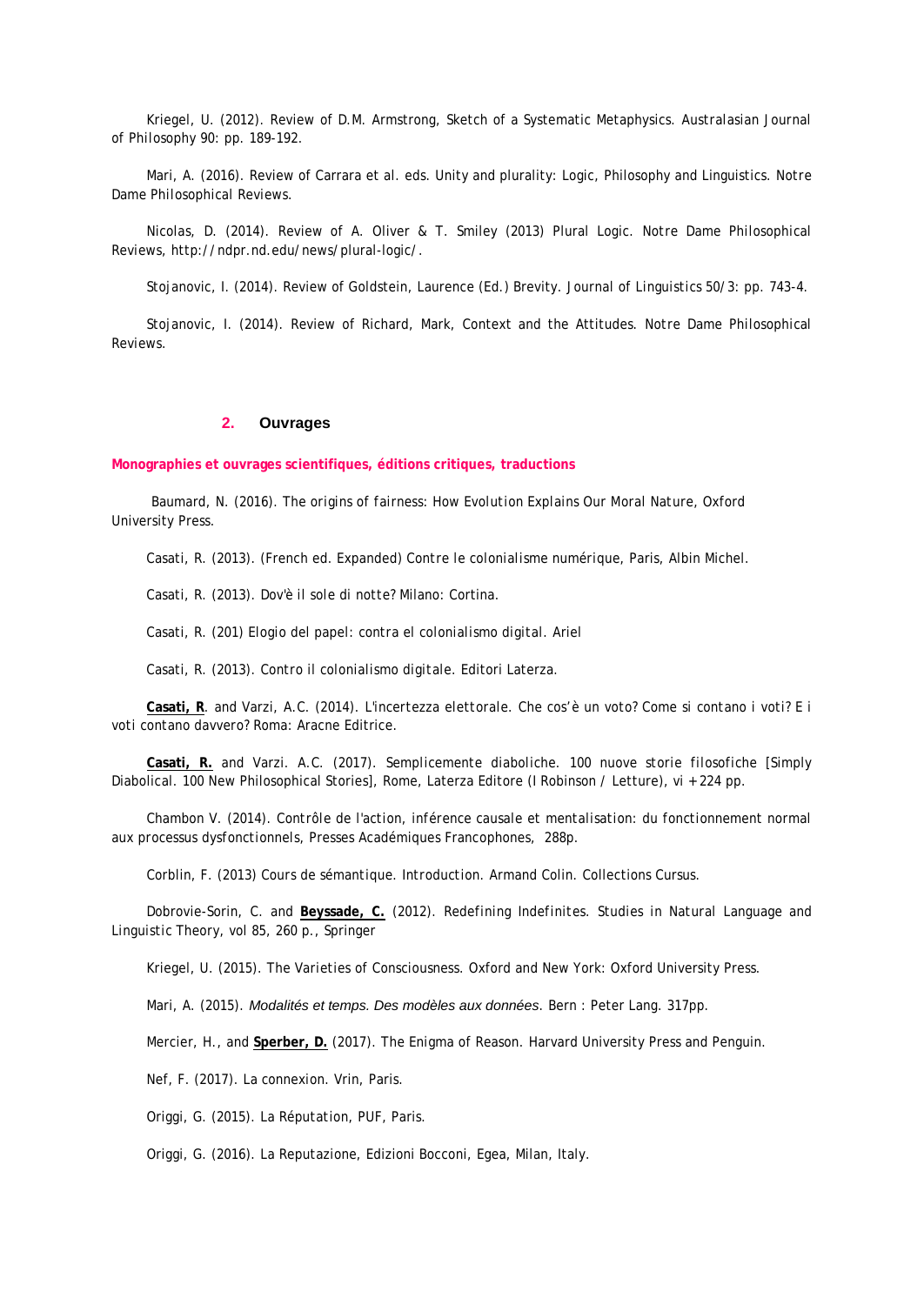**Origgi, G.** and Piredda, G. (2016). *Filosofia*, Egea, Milano.

Proust, J. (2013). *The Philosophy of Metacognition: mental agency and self-awareness*, Oxford: Oxford University Press.

Recanati, F. (2012*). Mental Files*. Oxford: Oxford University Press.

Recanati, F. (2016) *Mental Files in Flux*. Oxford University Press.

Wilson, D., and **Sperber, D.** (2012). *Relevance and Meaning*. Cambridge University Press

## **Direction / édition scientifique**

Alsmith, A. and **Vignemont de, F.** (Eds.) (2012). *The body represented/Embodied representation*. Review of Philosophy and Psychology, Special issue, 3 (1).

Beran M., Brandl, J., Perner, J. and **Proust, J**. (Eds.), (2012). *The Foundations of Metacognition*. Oxford: Oxford University Press.

**Bouvier, A**., with J. Bohman, , M. Risjord, P.Roth, S. Turner & A. Wylie (2012). *Philosophy of the Social Sciences* (Special Issue) (Paris Roundtable), n° 42 March 2012.

**Bouvier, A**. with J. Zahle, B. Kaldis, Th. Ubel, & J. Zamora (2013). *Philosophy of the Social Sciences* (Special Issue) (Copenhaguen Roundtable), n° 43, September.

**Bouvier, A**. and R. Künstler (Eds.). (2016). *Croire ou accepter? Analyses conceptuelles et études de cas*. Paris, Herman.

**Bouvier, A**.,Zahle, J., Kaldis, B., Zamora, J. (Eds) *Philosophy of the Social Sciences*, Vol. 14, n°5

Christiansen, H. and **Stojanovic, I.** (Eds.) (2015). *Modeling and Using Context. Lecture Notes in Artificial Intelligence* 9405, Berlin: Springer-Verlag. ISBN 978331925590.

Corblin, F. and Nicolas, D. (Eds.) (2016). *Déterminants et inférences*. Special issue of Travaux de Linguistique 72.

Kriegel, U. (2013). *Current Controversies in Philosophy of Mind*. London and New York: Routledge.

Kriegel, U. (2013). *Phenomenal Intentionality Past and Present*. Special Issue of Phenomenology and the Cognitive Sciences 12.

Kriegel, U. (2013). *Phenomenal Intentionality*. Oxford and New York: Oxford University Press.

Mari, A. (2012). *New Perspectives on Genericity at the Interface*s. Recherches Linguistiques de Vincennes.

**Mari, A., Beyssade, C**. and del Prete, F. (2012). *Genericity*. Oxford University Press.

Murez, M. and Recanati, F. (Eds.) (2016*) Mental Files*. Review of Philosophy and Psychology 7.

Nef, F. (Forthcoming 2017). *Métaphysique contemporaine T II, Ontologie*, Vrin.

Origgi, G. (2013) *Communications* numéro 93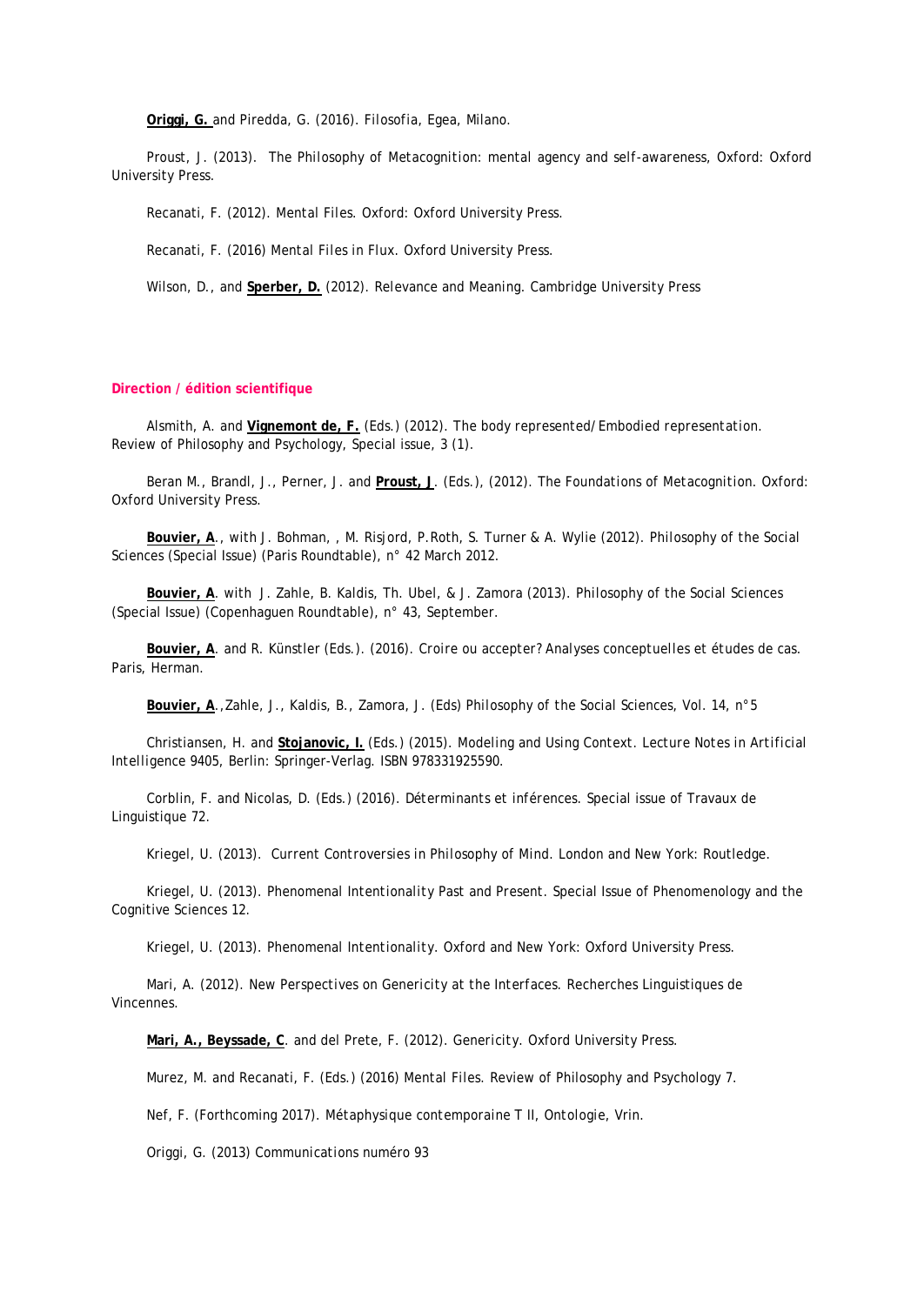**Origgi, G**. and Ramello, G. (2015). *Current Dynamics of Scholarly Publishing*, numéro spécial de Evaluation Review, 39.

**Recanati, F.** and Prosser, S. (Eds.). (2012). *Immunity to Error Through Misidentification: New Essays*. Cambridge University Press.

**Proust, J.** and Fortier, M. (Eds.). (Forthcoming 2017) *Metacognitive Diversity : Interdisciplinary approaches*. Oxford : Oxford University Press.

**Schäfer, F.**,Alexiadou, A., Borer, H. (Eds.). (2014). *The Syntax of Roots and the Roots of Syntax*. Oxford University Press.

Wylie, A., Bohman, J., **Bouvier, A.**, Kaldis, B., Montuschi, E., Risjord, M., Roth, P., Turner, St., Wylie, A., Zahle, J., Zamora, Guest editors, special issue of *Philosophy of the Social Sciences* (2015 Seattle Roundtable/ENPOSS Joint Conference ), March 2016

Zamora, J., **Bouvier, A.**, Kaldis, B., Uebel, Th., Zahle, J., Guest editors, special issue of *Philosophy of the Social Science*s (2014 Madrid ENPOSS Conference), September 2015

#### **Chapitres d'ouvrage**

Arcangeli, M. (2012). Verità e convenzione [Truth and certainty], in U. Eco and R. Fedriga (Eds.) *Encyclomedia vol. 11 L'Età Moderna*, pp. 410-421, EM Publishers

Arcangeli, M. (2017). Thought Experiments in Model-Based Reasoning, in L. Magnani and T. Bortolotti (Eds.) *Springer Handbook of Model-Based Science*, pp. 465-495, Springer

Arcangeli, M. (2017). L'expérience de pensée comme récit. Le rôle crucial de l'imagination, in C. Bouriau et G. Schuppert, Kimé (Eds.) To appear in *Perspectives philosophiques sur les fictions*.

Arcangeli, M. et Dokic, J. (2015). Voyage mental dans le temps : quand l'imagination nous engage, in A. Berthoz et C. Debru (Eds.) *Anticipation et prédiction : Du geste au voyage mental*, pp. 233–246. Editions Odile Jacob.

Atran, S. (2011). Sacred Causes: War, Revolution, Resistance and Reconciliation. In A. Linklater (Ed.) *Politics and Ideology: The Engelsberg Seminar*. Axel and Margaret Ax:son Foundation.

Atran, S. (2011). The Islamic State Revolution. In M. Miklaucic and H. Matfees, (Ed.) *Beyond Convergence*. pp. 61-88. Washington, D.C: Center for Complex Operations

Atran, S. (2012) Psychological origins and cultural evolution of religion. In R. Sun (Ed.) *Grounding Social Sciences in Cognitive Science*. pp. 209-238. Cambridge, MA: MIT Press.

Atran, S. (2013). The Power of Absurdity. In J. Brockman (Ed.), *This Explains Everything: Deep, Beautiful, and Elegant Theories of How the World Works*. pp. 9-12. New York: Harper Collins.

Atran, S. (2015). Peace-Making in practice and theory: An encounter with René Girard. In P. Antonello and P. Gifford (Eds.), *Can We Survive our Origins?*, pp. 233-250. Michigan State University Press.

Atran, S. (2017). Conceptual and Empirical Challenges in Researching Terrorism. In S. Kitayama and D. Cohen (Eds.), *Handbook of Cultural Psychology*, Guilford Press.

Atran, S. and Sheikh, H. (2015). Dangerous terrorists as devoted actors. In V. Zeigler-Hill, L. Welling and T. Shackelford (Eds.), *Evolutionary Perspectives on Social Psychology*. pp. 401-416. New York: Springer.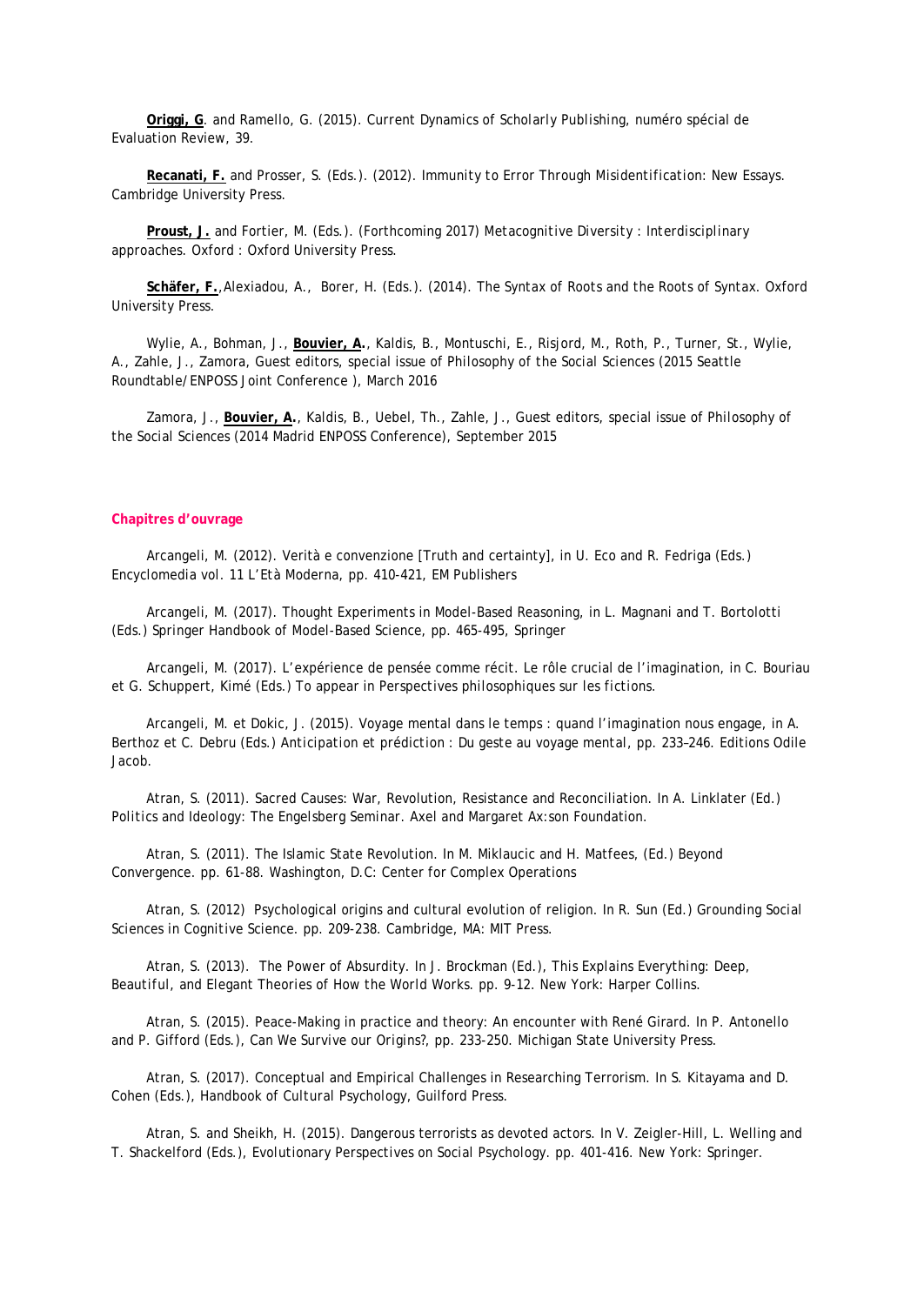Atran, S., and Ginges, J. (2015) Devoted actors and the moral foundations of intractable inter-group conflict. In J. Decety & T. Wheatley (Eds.), *The moral brain*, pp. 69-86. Cambridge, MA: MIT Press.

Atran, S. and Tomass, M. (2017). A dialogue on why Western youth are attracted to ISIS. In C. Webel and M. Tomass (Eds.), *Assessing the War on Terror: Western and Middle Eastern Perspectives*. pp. 218-227. New York: Routledge.

Battaglino, C., **Geraci, C.**, Lombardo, V. and Mazzei, A. (2015). Prototyping and Preliminary Evaluation of Sign Language Translation System in the Railway Domain. In Margherita Antona and Costantine Stephanidis (Eds.), *Universal Access in Human-Computer Interaction. Access to Interaction*, pp. 339–350. Springer.

Baumard, N. (2015). Evolutionary Psychology and Public Policy. In Buss, D. *The Handbook of Evolutionary Psychology, Foundation. Vol. 1*. John Wiley & Sons.

Baumard, N., Sperber, D. (2012). Evolutionary and cognitive issues in the anthropology of morality. In D. Fassin (Ed.) *A Companion to Moral Anthropology*, 611-627. Wiley-Blackwell.

Baumard, N. and Sheskin, M. (2015). Partner Choice and the Evolution of a Contractualist Morality, in Decety, J. and Wheatley, T. (Eds.), *The Moral Brain: A Multidisciplinary Perspective*, pp. 35-48. M.I.T. Press.

Benallegue A., **Pelletier J**. & Kaminski, G. (2016). Aesthetic Impact of Anthropomorphic Figures in Visual Art: the Case of Facial Expressions. In Kapoula, Zoi, Vernet, Marine (Eds.) *Aesthetics and Neuroscience - Scientific and Artistic Perspectives*, pp. 55-80. Springer International Publishing.

Bouvier, A. (2012) Pareto, Mill and the explanation of collective beliefs. In Femia, J. and Marshall, A. (Eds.) *Vilfredo Pareto: Beyond Disciplinary Boundaries*, pp.131-151. Ashgate Publishing.

Bouvier, A. (2013). "Contemporary French Philosophy and the Social Sciences", in Kaldis, B (Ed.), *Encyclopedia of Philosophy and the Social Sciences*, Sage Publications.

Bouvier, A. (2013) « Argumentation » in Kaldis, B (Ed.), *Encyclopedia of Philosophy and the Social Sciences*, Sage Publications.

Bouvier, A. (2013). Plural Subject. In Kaldis, B (Ed.), *Encyclopedia of Philosophy and the Social Sciences*, Sage Publications.

Bouvier, A. (2014). L'argument d'autorité du point de vue d'une épistémologie sociale". In F. Bravo (Ed.) *L'argument d'autorité*, pp. 235-260. Presses de l'Université de St Etienne.

Bouvier, A. (2015). Une démarche abductive dans l'explication cognitive de la culture. L'exemple des croyances religieuses, in Denis Laborde (Ed.), *Faut-il en finir avec la notion de culture?,* Paris, L'Harmattan.

Bouvier, A. (2016). Croyances collectives, assentiments collectifs et argumentation en contexte religieux. Peut-on convaincre un « terroriste islamique » de ne pas accomplir ce qu'il projette ? In Bouvier, A. and Künstler, R. (Eds.) *Croire ou accepter ? Analyses conceptuelles et études de cas*. Paris : Editions Hermann.

Bouvier, A. (2016) Introduction générale. In Bouvier, A. and Künstler, R. (Eds.) *Croire ou accepter ? Analyses conceptuelles et études de cas*, pp. 1-15. Paris : Editions Hermann.

Bouvier, A. (2016). Les tueurs en série, les tueurs de masse, les suicide-bombers sont-ils des phénomènes transitoires ? Une question d'épistémologie sociale historique et d'ontologie sociale historique. In Dyjak, A. *Tueurs en série. L'invention d'une catégorie criminelle*, Rennes : Presses de l'Université de Rennes.

Boyer, P. and **Baumard, N**., (2016) The diversity of religious systems: An evolutionary and cognitive framework, in Liddle and Shackelford (Eds.), *The Oxford Handbook of Evolutionary Perspectives on Religion*. Oxford University Press.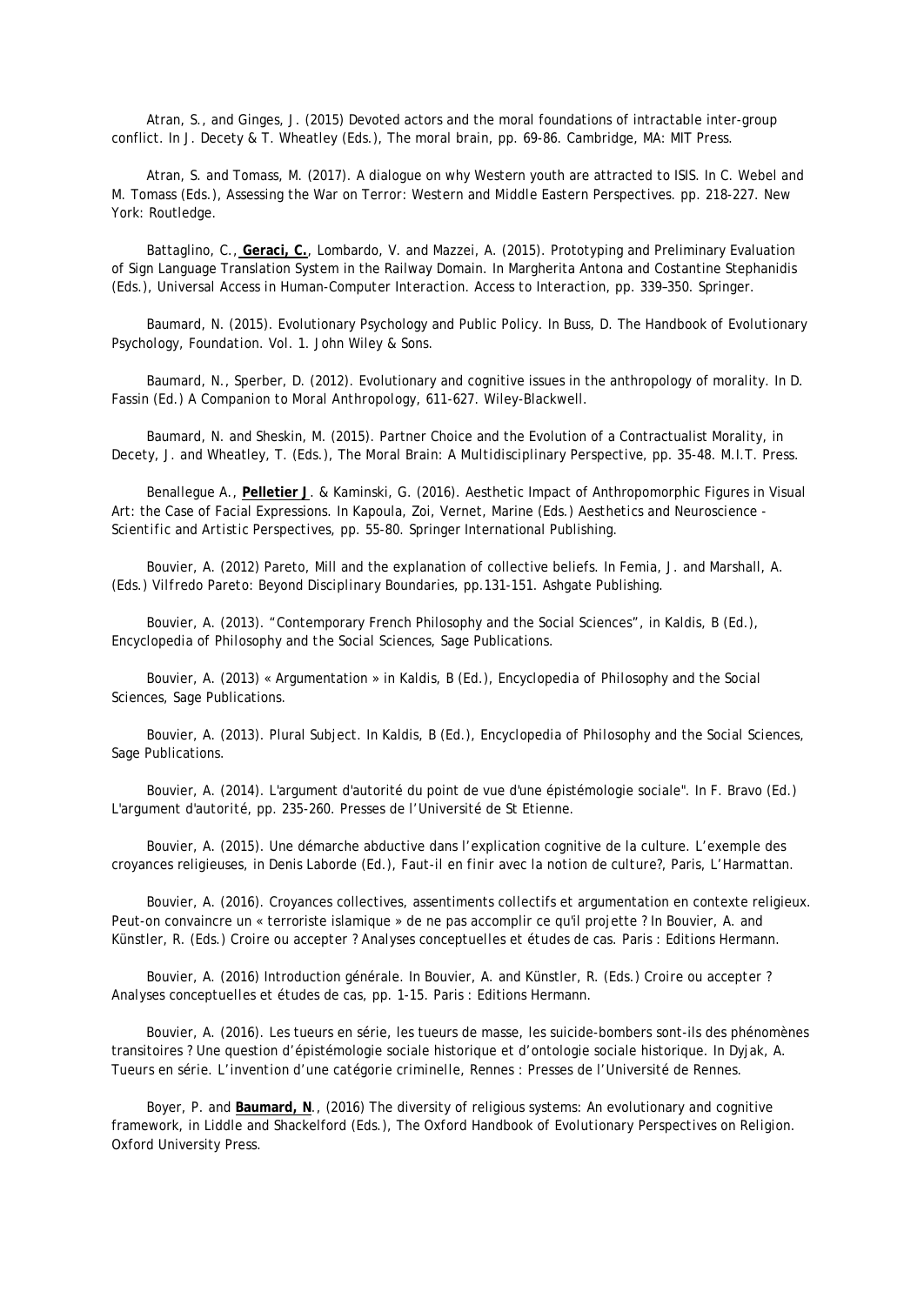Boyer, P. and **Baumard, N**. (2017). Cognitive attractors in the evolution and diffusion of religious representations. In Luther Martin and Don Wiebe (Eds.), *Religion Explained: The Cognitive Science of Religion Twenty-Five Years On.* Bloomsbury.

Casati, R. (2012). Mirrors, Illusions and Epistemic Innocence, in C.Calabi and P. Spinicci (Eds*.), Perceptual Illusions*, pp. 192-201. London: Palgrave

Casati, R. (2013). Play It: The Replay Theory of Music Experience, in Koblížek, T., Koťátko, P., Pokorný, M., *Text + Work. The Menard Case*, pp. 144-152. Prague: Litteraria Pragensia.

Casati, R. (2014). Incident Light. In *Larry Kagan, a retrospective*. The Hyde Collection.

Casati, R. (2014). Looking at images and reasoning about their content. The case of shadow depiction. In Taylor, P. (Ed.) *Gombrich: Meditations on a Heritage*, pp. 139-153. London: Paul Holberton.

Casati, R. (2014). Object Perception. In Matthen, M. (Ed.) *The Oxford Handbook of Philosophy of Perception*. pp. 393-404. Oxford University Press.

Casati, R. (2014). Stones, Shadows, Vision. In S. Njami, (Ed.) *The Divine Comedy*, pp. 50-65. Frankfurt am Main: Museum für Moderne Kunst – Kerber Verlag.

Casati, R. (2016). The Structure of Standard Music Notation. In Zaibert, L. (Ed.), *The Theory and Practice of Ontology*, pp. 187-201. New York: Palgrave Macmillan.

Casati, R. (2016) Cancellabilità. Perché è importante non lasciare tracce. In Barbero, C. and Andina, T. (Eds.) *Ermeneutica, Estetica, Ontologia*, pp. 173-185. Bologna: Il Mulino.

Casati, R. (2017). Two, then Four Modes of functioning of the mind: towards an unification of "dual" theories of reasoning and theories of cognitive artifacts. To appear in J. Zacks, H. Taylor (Eds.), *Festschrift for Barbara Tversky*.

Casati, R., Giardino, V. (2013). Public Representations and Indeterminacies of Perspectival Content, in Z. Kondor, *Enacting Images: Representation Revisited*, pp. 111-126. Cologne: von Halem Verlag.

Casati, R., Dokic, J., Le Corre, F. (2014). Distinguishing the Commonsense Senses. In Matthen, M., Stokes, D. and Biggs, S. (Ed.) *Perception and Its Modalities*. Oxford University Press.

**Casati, R.**, Torrengo, G. (2014). The Identity of Indiscernibles and the Principle of No-co-location. In F. Bacchini, M. Dell'Utri (Eds.) *Realism and Ontology Without Myths*, pp. 101-109. Cambridge Scholars Publishing.

**Casati, R.**, Bertamini, M. (2014). Figures and Holes. In Johan Wagemans (Ed.) *Handbook of Perceptual Organization*. Oxford University Press.

Cazalis, F. (2014). Approche biomédicale de l'autisme. In Yvon D (Ed.) *A la découverte de l'autisme*, pp. 65-69. Dunod.

Chambon V. (2014). Troubles de la lecture intentionnelle dans la schizophrénie: l'apport du formalisme bayésien. In N. Franck (Ed.), *Cognition sociale et schizophrénie*, Elsevier-Masson

Chambon V. (2017). Le rôle de la fluidité cognitive dans le sens de l'agir. In Minzoni A. & Mounoud E. (Eds.), *Simplexité et modèles opérationnels*, CNRS Editions

Chambon V. (2017). Théorie de l'Esprit et prédiction de l'action. In Franck N. (Ed.), *Traité de réhabilitation psychosociale*, Elsevier-Masson

**Chambon V.** and Haggard P. (2013). Premotor or ideomotor: How does the experience of action come about? In Prinz W. et al. (Eds.), *Action Science: Foundations of an Emerging Discipline*, MIT Press.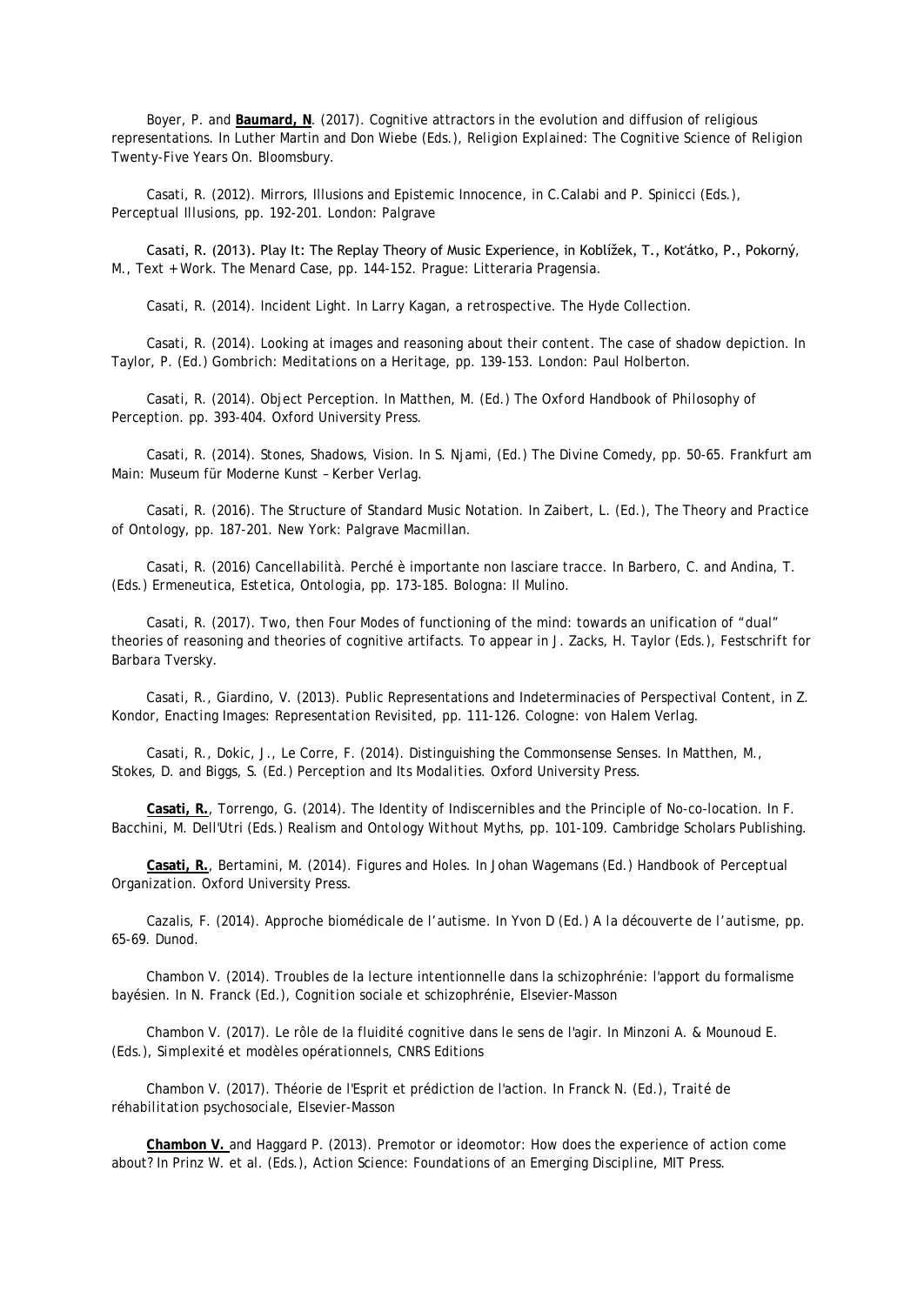**Chambon V.**, Filevitch E., Haggard P. (2014). What is the human sense of agency, and is it metacognitive? In Fleming and Frith (Eds.), *The Cognitive Neuroscience of Metacognition*. Springer

Chierchia, G., Fox, D. and **Spector, B**. (2012). Scalar Implicature as a Grammatical Phenomenon. In P. Portner, C. Maienborn et K. von Heusinger (Eds.), *An International Handbook of Natural Language Meaning Semantics, vol 3*, Mouton de Gruyter.

Corazza, E. and **Dokic, J.** (2013). On Situationalism: Situations with an Attitude. In C. Penco & F. Domaneschi (Eds), *What Is Said and What Is Not. The Semantics/Pragmatics Interface*. Stanford, CSLI.

Corblin, F. (2013). The roots of genericity: indefinite singulars Vs definite plurals. In Mari, A., Beyssade, C. and Del Prete, F. *Genericity,* pp. 352-371. Oxford: Oxford University Press.

Corblin, F. (2015). Quantification et normes subjectives. In M. Vinaver-Kovic and V. Stanojevic (Eds.). *Les Études françaises aujourd'hui*, pp. 19-32. Belgrade : Faculté de Philologie de l'Université de Belgrade.

Dokic, J. (2012). Indexicality, in A. Newen and R. van Riel (Eds.), *Identity, Language, & Mind. An Introduction to the Philosophy of John Perry*, pp 13-31 Stanford, CSLI Publications.

Dokic, J. (2012). Le 'tournant social' de la philosophie de l'esprit. In E. Désveaux and M. de Fornel (Dir.), *Faire des sciences sociales. Généraliser*, pp. 89-120, Paris, Éditions de l'EHESS.

Dokic, J. (2012). Mental Simulation and the Reification of Beliefs. In Reboul, A. (Ed.) *Philosophical Papers Dedicated to Kevin Mulligan*. Geneva.

Dokic, J. (2012). Person Misrecognition: A Kind of Illusion? In C. Calabi (Ed.), *Perceptual Illusions: Essays on the Epistemology of Illusions*, pp. 225-243. Palgrave Macmillan.

Dokic, J. (2012). Seeds of Knowledge: Noetic Feelings and Metacognition. In M. Beran, J. L. Brandl, J. Perner and J. Proust (Eds.). *Foundations of Metacognition*, pp.302-320. Oxford, Oxford University Press.

Dokic, J. (2014). Knowledge, Perception, and the Art of Camouflage. In Dutant, J., Fassio D. and Meylan A. (Eds.) *Liber Amicorum Pascal Engel*, University of Geneva.

Dokic, J. (2014). Hystérèses de l'image, ou comment l'image persiste. In G. Le Gall (Dir.), *La persistance des images, Carnets du BAL 05*, pp. 24-39. Ascoli Picano, D'auria.

Dokic, J. (2014). L'expérience esthétique: perception ou sentiment? In J. Morizot (Dir.), *Naturaliser l'esthétique. Questions et enjeux d'un programme philosophique*, pp. 89-104. Rennes, Presses Universitaires de Rennes

Dokic, J. (2015). Que faut-il savoir pour observer? In. K. Chemla, T. Coudreau & G. Leo (Dir.) *Oberservation: Pratiques et enjeux*, Omniscience, Montreuil.

Dokic, J. (2016). Condillac et le proto-langage, entre autres precurseurs. In A. Bertrand (Dir.), *Condillac, philosophe du langage?,* pp. 55-71. Lyon, ENS Éditions.

**Dokic, J**. and J.-R. Martin. (2015). Looks the Same but Feels Different. A Metacognitive Approach to Cognitive Penetrability, in J. Zeimbekis & A. Raftopoulos (Eds.), *The Cognitive Penetrability of Perception. New Philosophical Perspectives*, pp. 241-267. Oxford, Oxford University Press.

Dokic, J. and M. Arcangeli. (2016). The Heterogeneity of Experiential Imagination. In T. Metzinger and J. Windt (Eds.), *Open MIND*, pp. 431-450. Cambridge, MIT Press.

Dokic, J. and M. Arcangeli. (2016). The Importance of Being Neutral: More on the Phenomenology and Metaphysics of Imagination. Reply to Brüggen. In T. Metzinger & J. Windt (Eds.) *Open MIND*, pp. 461-465, Cambridge, MIT Press.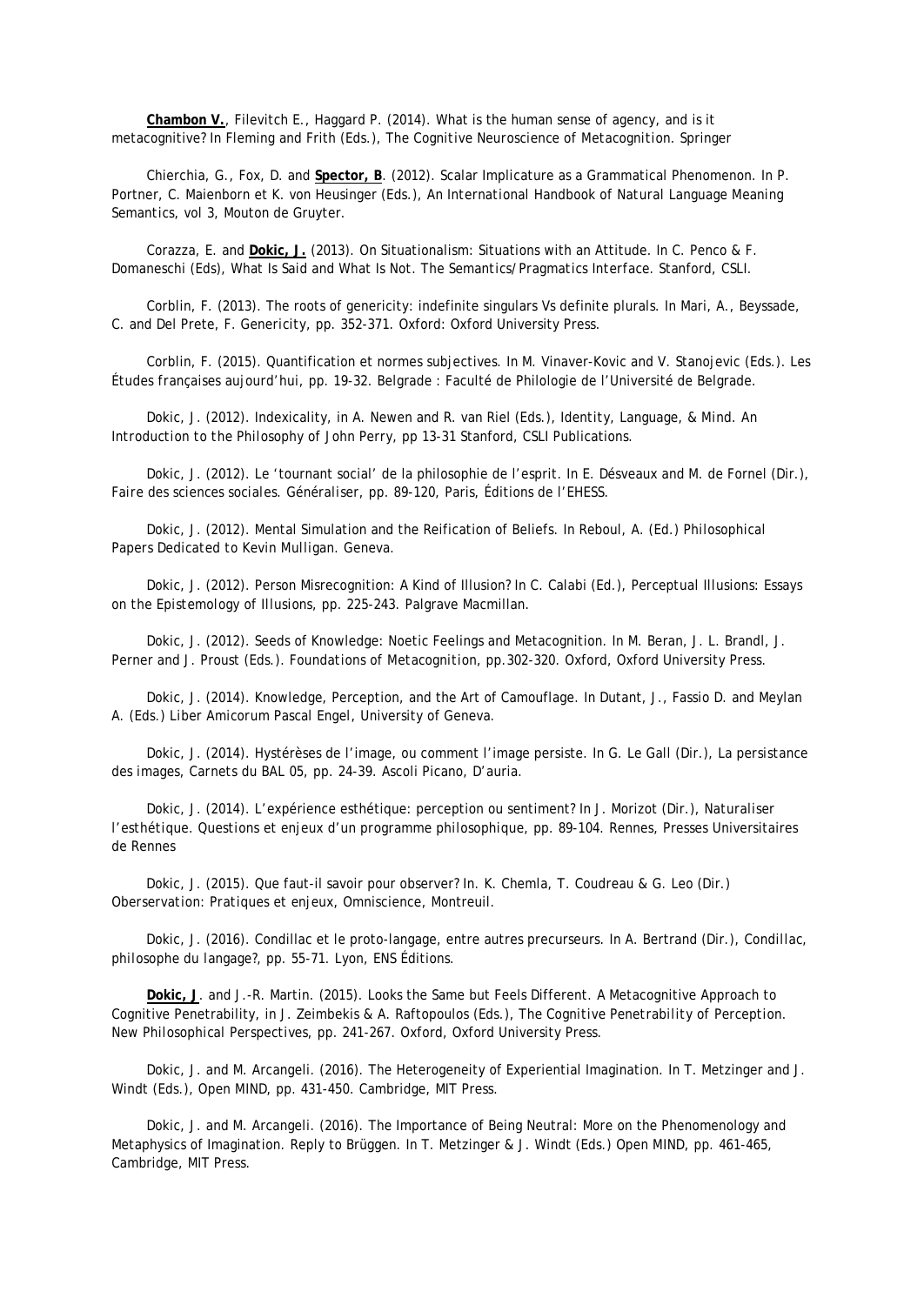Donati, C., Barberà, G., Branchini, C., Cecchetto, C., **Geraci, C.**, and Quer, J. (2017). Searching for imperatives in European sign languages. In Daniël Van Olmen and Simone Heinold (Eds.) *Imperatives and Directive Strategies*.

Egré, P. (2012). Comments on S. Solt's "Vagueness in Quantity". In P. Cintrula et al. (Eds.) *Understanding Vagueness - Logical, Philosophical, and Linguistic Perspectives*, pp. 181- 186.

Egré, P. (2013). What's in a Planet? In M. Aloni, M. Franke and F. Roelofsen (Eds.) *The Dynamic, Inquisitive and Visionary Life of φ, ?φ and φ*, *A Festtschift for J. Groenendijk, M.Stokhof and F. Veltman*, pp. 74–82. ILLC

Egré, P. (2013). Comments on W. Holliday's 'Epistemic Closure and Epistemic Logic I'. In J. van Benthem and F. Liu (Eds.) *Logic across the University: Foundations and Applications*, pp. 32-35. Studies in Logic, College Publications.

Egré, P. (2014). Hyperintensionality and de re beliefs. In F. Lihoreau and M. Rebuschi (Eds.) *Epistemology, Context and Formalism*, pp. 213-244, Springer.

Egré, P. (2014). Intentional action and the semantics of gradable expressions (on the Knobe Effect). In B. Copley and F. Martin (Eds.) *Causation in Grammatical Structures*, pp. 176–205, Oxford University Press.

**Egré, P**. and Bonnay, D. (2012). Metacognitive perspectives on unawareness and uncertainty. In M. Beran, J. Brandl, J. Perner and J. Proust (Eds.) *Foundations of Metacognition*, pp. 321-342, Oxford University Press

**Egré, P**., Cobreros, P., Ripley D. and van Rooij, Robert. (2014). Priest's motorbike and tolerant identity. In Ciuni, Roberto, Wansing, Heinrich, Willkommen, Caroline (Eds.) *Recent Trends in Philosophical Logic*, pp. 75-83. Springer.

**Egré, P**., Cobreros, P., Ripley D. and van Rooij, Robert. (2015). Vagueness, truth and permissive consequence. In D. Achourioti, H. Galinon and J. Martinez (Eds.) *Unifying the Philosophy of Truth*, pp. 409- 430. Springer.

**Egré, P**. and Cozic, M. (2016). Conditionals. In Maria Aloni and Paul Dekker (Eds.) *The Cambridge Handbook of Formal Semantics*, pp. 490–524. Cambridge University press.

**Gasparri, L**. and Marconi, D. (2015). Word meaning. In *The Stanford Encyclopedia of Philosophy, Summer 2015 Edition*. https://plato.stanford.edu/archives/sum2015/entries/word-meaning/

Geraci, C. (2014). Spatial syntax in your hands. In Jyoti Iyer & Leland Kusmer (Eds.) *NELS 44: Proceedings of the Forty-Fourth Annual Meeting of the North East Linguistic Society vol1,* pp. 123-134.

Geraci, C. (2015). Italian Sign Language. In Julie Bakken Jepsen, Goedele De Clerck, Sam Lutalo-Kiingi and William B. McGregor (Eds.) *Sign Languages of the World*, pp. 473-510. De Gruyter Mouton.

**Geraci, C.** and Cecchetto, C. (2013). Neglected cases of rightward movement. When wh-phrases and negative quantifiers go to right. Gert, H., M. (Ed.) *Rightward Movement in a Comparative Perspective*, pp. 211-241. Amsterdam: John Benjamins Publishing Co.

**Geraci, C**. and Quer, J. (2014). Determining argument structure in sign languages. In Roy, I. and Bachrach, A. (Eds.) *Structuring the Argument*, pp. 45-60. Amsterdam: John Benjamins Publishing Co.

Geraci, C. and Aristodemo, V. (2016). An in-depth tour into sentential complementation in Italian Sign Language. In Annika Herrmann, Roland Pfau and Markus Steinbach (Eds.) *Complex Matters: Subordination in Sign Languages*, pp. 95–150. Berlin: De Gruyter Mouton.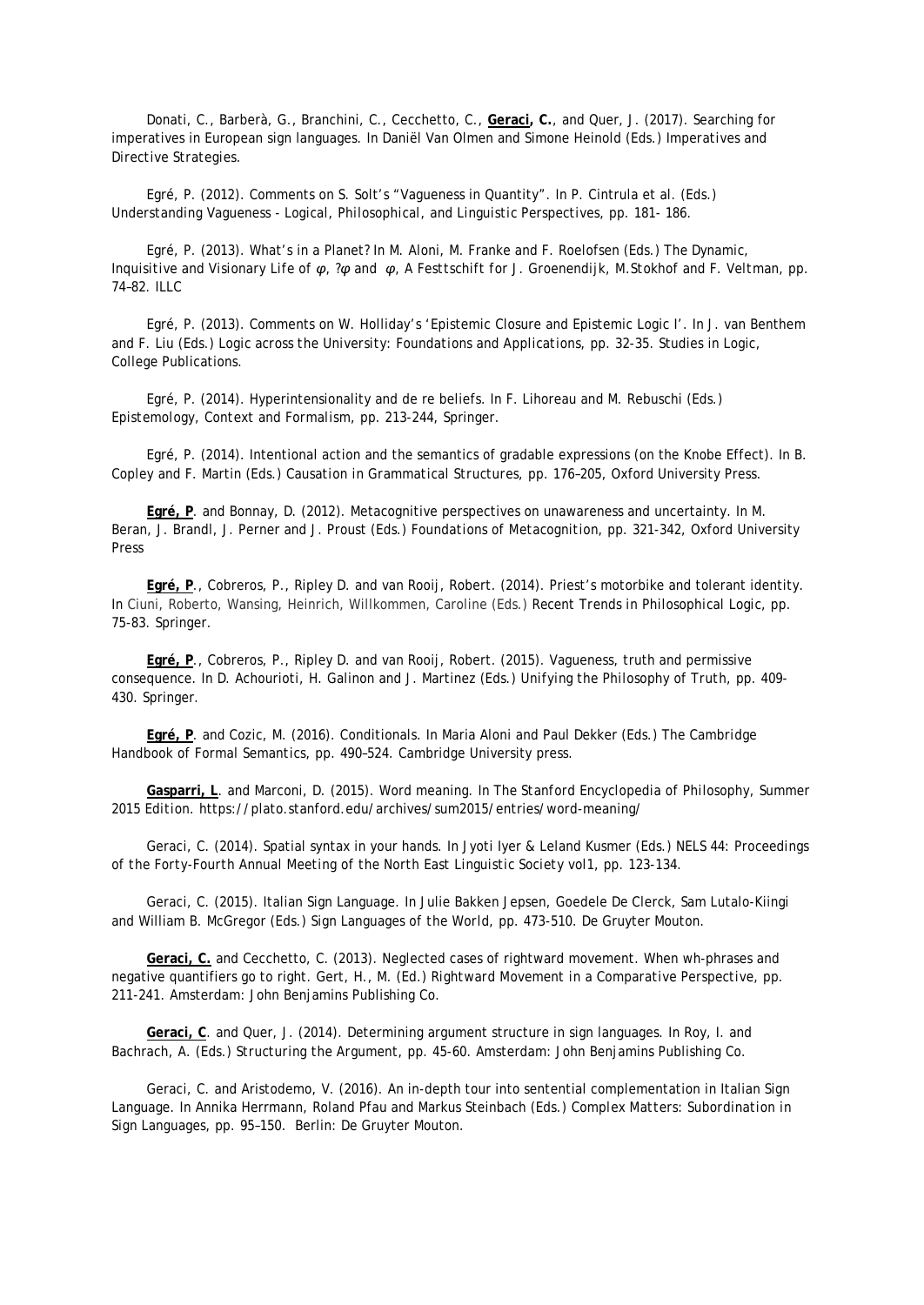Gergely, G. and **Jacob, P**. (2013). Reasoning about instrumental and communicative agency in infancy. In J. Benson (Serial Ed.), F. Xu and T. Kushnir (Vol. Eds.) *Rational Constructivism in Cognitive Development*, pp. 59-94. Elsevier, Academic Press.

Giannakidou, A. and **Mari, A** (2016). Future and universal epistemic modals: reasoning with nonveridicality and partial knowledge. In Blaszack, J. et al (Eds.) *Tense, Mood, and Modality: New Perspectives on Old Questions*, pp. 75-124. University of Chicago Press.

Ginges, J. and **Atran, S**. (2013). Sacred values and cultural conflict. In Gelfand, M. J., Chiu, C. Y., and Hong, Y. Y. (Eds.) *Advances in Culture and Psychology (Vol. 4)*, pp. 273-301. New York: Oxford University Press.

Jacob, P. (2012). Embodied cognition, communication and the language faculty. In Y. Coello and A. Bartolo (Eds.) *Language and action in the cognitive neurosciences*, Psychology Press.

Jacob, P. (2013). Computation, representation and physicalism. In Auletta, G., Colage, I. and Jeannerod, M. (Eds.) *Brains Top Down: Is Top-Down Causation Challenging Neuroscience?* World Scientific.

Jacob, P. (2015). Action-based accounts. In M. Matthen (Ed.) *The Oxford Handbook of the Philosophy of Perception*, pp. 217-236. Oxford University Press.

Jacob, P. (2016). Assessing a speaker's reliability falls short of providing an argument. In T. Metzinger and J.M. Windt (Eds*.) Open Mind*, pp.803-396. Cambridge, MA: MIT Press.

Jacob, P. (2016). Assessing radical embodiment. In Y. Coello and M.H. Fischer (Eds.) *Perceptual and Emotional Embodiment, vol. 1*, pp. 38-58. London: Routledge.

Jacob, P. (2016) Millikan's teleosemantics and communicative agency. In T. Metzinger and J.M. Windt (Eds.) *Open Mind*, pp. 767-788. Cambridge, MA: MIT Press.

Jacob, P. (2017). Mental representations. In H. Callan (Ed.) *The International Encyclopedia of Anthropology*. Wiley.

Jacob, P. et al. (2016). Action-oriented understanding of consciousness and the structure of experience. In A.K. Engel, K.J. Friston & D. Kragic (Eds.) *The Pragmatic Turn, Towards Action-Oriented Views in Cognitive Science*, pp. 261-284. Cambridge, MA: MIT Press.

Jacob, P. and Vignemont de, F. (2017). Vicarious experiences: perception, mirroring or imagination? In Kiverstein, Julian (Ed.) *Routledge handbook of Philosophy of the Social Mind*, pp. 498-514. London: Routledge.

Kriegel, U. (2012). Personal-Level Representation. In G. Preyer and S. Miguens (Eds.), *Consciousness and Subjectivity*, pp. 77-114. Frankfurt: Ontos.

Kriegel, U. (2013) Animal Rights: A Non-Consequentialist Approach. In K. Petrus and M. Wild (Eds.), *Philosophical Perspectives on Animals*, pp. 231-247. Bielefeld: Transcript.

Kriegel, U. (2013). Brentano's Most Striking Thesis: No Representation without Self-Representation. In D. Fisette and G. Fréchette (Eds.), *Themes from Brentano*, pp. 23-40. Amsterdam: Brill.

Kriegel, U. (2013) The Phenomenal Intentionality Research Program. In U. Kriegel (Ed.), *Phenomenal Intentionality*, pp. 1-26. Oxford and New York: Oxford University Press.

Kriegel, U. (2013) Two Notions of Mental Representation. In U. Kriegel (Ed.), *Current Controversies in Philosophy of Mind*, pp. 161-179. London and New York: Routledge.

Kriegel, U. (2013). The Philosophy of Mind: Current and Perennial Controversies. In U. Kriegel (Ed.) *Current Controversies in Philosophy of Mind*, pp. 1-13. London: Routledge.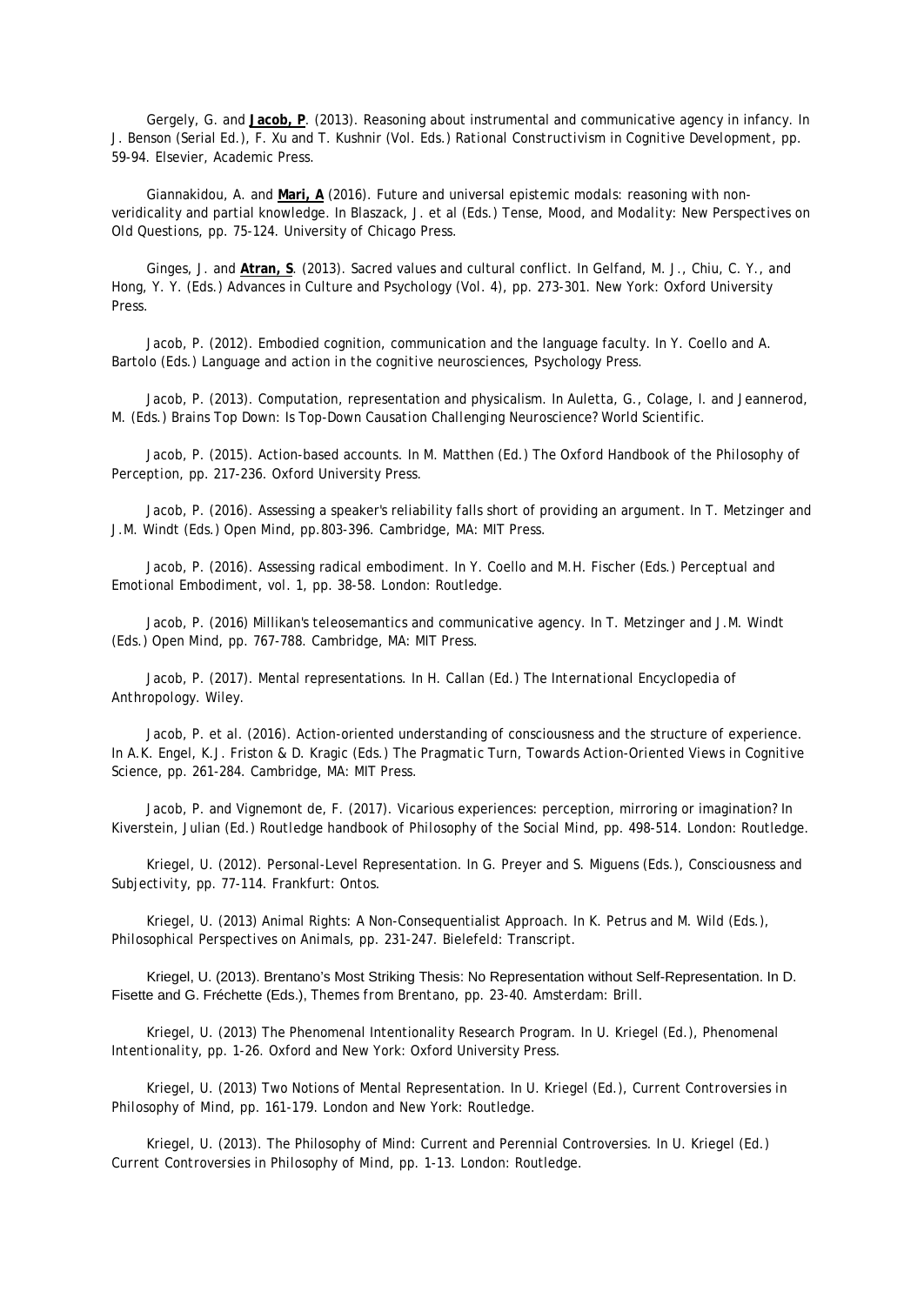Kriegel, U. (2013). Moral Phenomenology. In H. Lafollette (Ed.) *International Encyclopedia of Ethics*. London: Wiley-Blackwell.

Kriegel, U. (2015). How to Speak of Existence. In S. Lapointe (Ed.) *Themes from Ontology, Mind, and Logic: Essays in Honor of Peter Simons*, pp. 81-106. Leiden: Brill.

Kriegel, U. (2015). Perception and Imagination: A Sartrean Account. In S. Miguens, G. Preyer, and C. Bravo Morando (Eds.), *Prereflective Consciousness: Sartre and Contemporary Philosophy of Mind*, pp. 245-276. London: Routledge.

Kriegel, U. (2015). The Character of Cognitive Phenomenology. In T. Breyer and C. Gutland (Eds.), *Phenomenology of Thinking*, pp. 25-43. London and New York: Routledge.

**Kriegel, U.** and Billon, A. (2015). Jaspers' Dilemma: The Psychopathological Challenge to Subjectivity Theories of Consciousness. In R. Gennaro (Ed.), *Disturbed Consciousness*, pp. 29-54. Cambridge MA: MIT Press.

**Kriegel, U.** and Kozuch, B. (2015). Correlation, Causation, Constitution: On the Interplay between the Philosophy and Science of Consciousness. In S.M. Miller (Ed.) The Constitution of Phenomenal Consciousness, pp. 400-417. Amsterdam: John Benjamins.

**Kriegel, U.** and Zahavi, D. (2015). For-me-ness: What it is and what it is not. In D. Dahlstrom, A. Elpidorou, and W. Hopp (Eds.) *Philosophy of Mind and Phenomenology*, pp. 36-53. London and New York: Routledge.

Lanman, J., Whitehouse, H. and **Atran, S**. (2017). Intergroup conflict. H. Callan (Ed.) *The International Encyclopdia of Anthropology*. New York; John Wiley & Sons.

Mari, A. (2012). Pouvoir au passé composé: l'effet épistémique et lecture habilitative. In L. de Saussure and A. Rhis (Eds.), *Etudes de Sémantique et de Pragmatique Françaises*, pp. 67-99. Geneva, Peter Lang.

**Mari, A., Beyssade, C**. and Del Prete, F. (2012). Introduction. In Mari, A., Beyssade, C. and Del Prete, F. (Eds.), *Genericity*. pp. 1-92. Oxford University Press.

Mishchenko, M., Buon M., Latimier A., Zalla T. (2016) Théorie de l'esprit et cognition sociale dans l'autisme, La cognition sociale. Masson.

Murez, M., Recanati, F. and Carvalho, F. (2015). Singular Thought. In Oxford Bibliographies Online. Nef, F. (2012). Platon et la métaphysique actuelle, In Luc Brisson (Ed.), *Etudes platoniciennes, IX, Platon Aujourd'hui*, pp. 13-46.

Nef, F., and Berlioz, S. (2017). Locke's Mereology, In H. Burkhardt et al. (Eds.) *Handbook of Mereology*. Philosophia Verlag.

Nicolas, D. (2013). The Logic of Mass Expressions. In Edward N. Zalta (Ed.) *The Stanford Encyclopedia of Philosophy* (Winter 2016 Edition)

Origgi, G. (2017). Reputation as a motivation for action and as a justification for belief. In F. Giardini and R. Wittek (Eds.) *The Oxford Handbook of Gossip and Reputation*. New York: Oxford University Press.

Origgi, G. (2017). Trust and Reputation. In J. Simon (Ed.) *The Routledge Handbook of Philosophy of Trust*. London and New York: Routledge.

Origgi, G. and Ciranna, S. (2017) Epistemic Injustice in Digital Environments. In I. Kidd, J. Medina, G. Polhaus (Eds.) *The Routledge Handbook of Epistemic Injustice*. London and New York: Routledge.

Pacherie, E. (2012). Action. In K. Frankish and W. Ramsey (Eds.), *The Cambridge Handbook of cognitive science*, pp. 92-111. Cambridge: Cambridge University Press.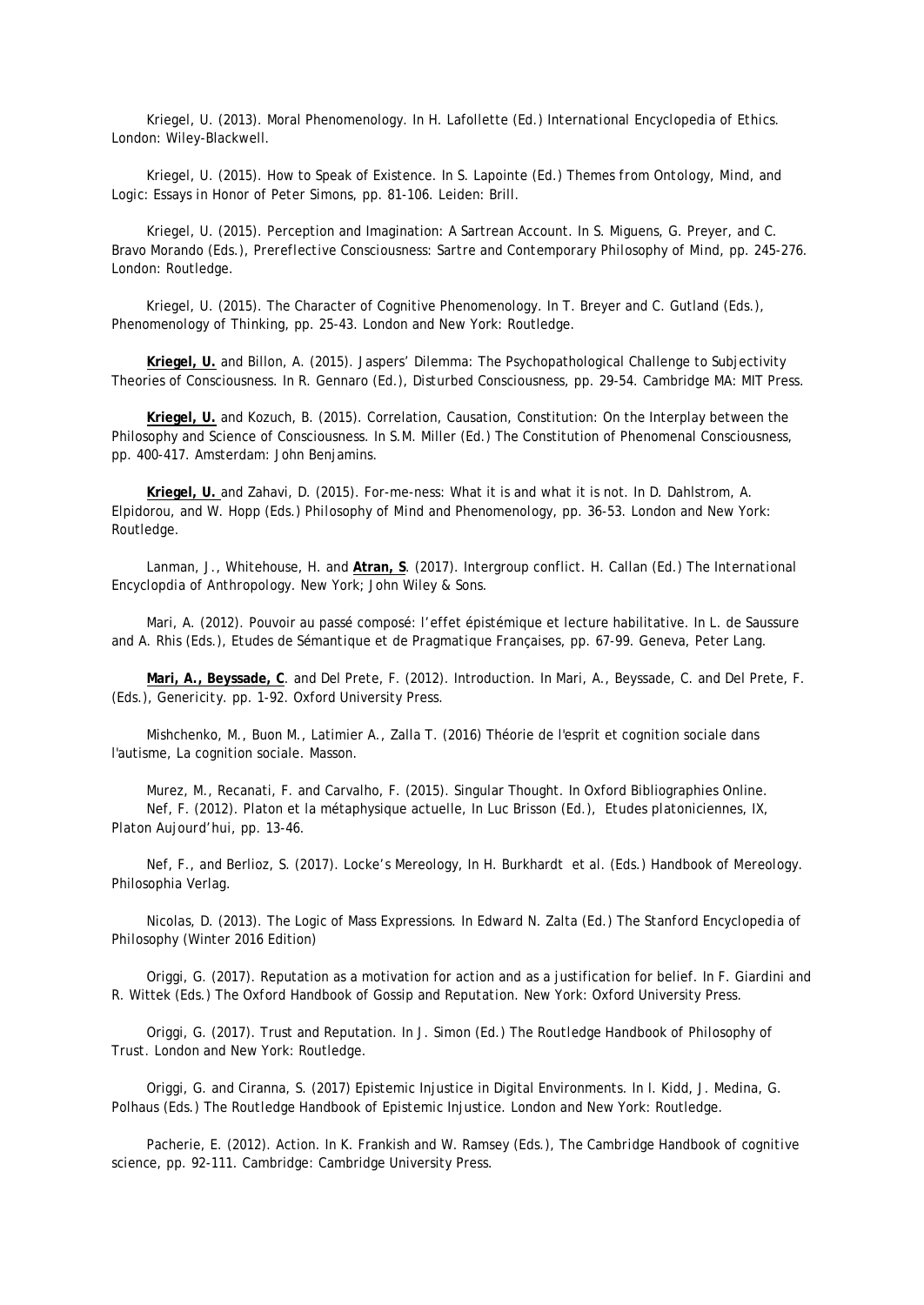Pacherie, E. (2012). The Phenomenology of Joint Action: Self-Agency vs. Joint-Agency. In Axel Seemann (Ed.), *Joint Attention: New Developments*, pp. 343-389. Cambridge MA: MIT Press.

Pacherie, E. (2013). Sense of Agency: Many facets, multiple sources. In H. S. Terrace and J. Metcalfe (Eds.), *Agency and joint attention*, pp. 321-345. New York: Oxford University Press.

Pacherie, E. (2015). Time to act: the dynamics of agentive experiences. In Patrick Haggard and Baruch Eitam (Eds.), *The sense of agency*, pp. 3-24. Oxford: Oxford University Press.

Pacherie, E. (2016). Conscious Intentions - The Social Creation Myth. In T. Metzinger and J. M. Windt (Eds). *Open MIND. Philosophy and the Mind Sciences in the 21st Century. Vol 2*, pp. 1165-1183. Cambridge, MA: MIT Press.

Pacherie, E. (2016). The Causal Role(s) of Intentions. In T. Metzinger & J. M. Windt (Eds). *Open MIND.*  Philosophy and the Mind Sciences in the 21st Century. Vol 2, pp. 1197-2004. Cambridge, MA: MIT Press.

**Pacherie, E**. and Bayne, T. (2014). Consciousness and agency. In Jens Clausen and Neil Levy (Eds.), *Springer Handbook of Neuroethics*, pp. 211-230. Dordrecht: Springer.

Pelletier, J. (2014). Pour une neuroesthétique cognitive. In Morizot, J. (Ed.), *Naturaliser l'Esthétique?* pp. 139-154. PUR coll. Aesthetica.

Pelletier, J. (2016). Quand l'émotion rencontre la fiction. In F. Lavocat (Ed.) *L'interprétation littéraire et les sciences cognitives,* pp. 123-155. Editions Hermann.

**Pelletier, J**., Escande, Y., Taffou, M., Knoblauch, K., Duret, A-E., Yang, L. Dubal, S. (2013). Brushstrokes with emotion. In Escande, Y., Shen, V. & Li, C.(Eds.) *Inter-culturality and Philosophie Discourse*, pp. 251-269. Cambridge Scholars Publishing.

Proust, J. (2012). The norms of acceptance. In B. Roeber and E. Villanueva (Eds.), *Action theory: Philosophical Issues, Vol. 22*, pp. 316-333.

Proust, J. (2012). Free Will. In R. Sève (Ed*.), Sciences de l'esprit et du Droit*, Paris: Dalloz,

Proust, J. (2012). Metacognition and mindreading: one or two functions? In M. Beran, J. Brandl, J. Perner and J. Proust (Eds.), *The Foundations of Metacognition*, pp. 234-251. Oxford: Oxford University Press.

Proust, J. (2013). Mental acts as Natural Kinds. In T. Vierkant, A. Clark, J. Kieverstein (Eds.), *Decomposing the Will*. Oxford: Oxford University Press.

Proust, J. (2014). On believing without a language. In Frauchiger, M. (Ed.), *Modalities, Identity, and Moral Dilemmas: Themes from Barcan Marcus, Lauener Library of Analytical Philosophy, vol. 3*, Berlin, Boston, Peking: Walter de Gruyter

Recanati, F. (2015) Indexical Thought: The Communication Problem. In M. Garcia-Carpintero and S. Torre (Ed.) *About Oneself*, pp. 141-78. Oxford University Press.

Proust, J. (2015). On believing without a language. In Frauchiger, M. (Ed.), *Modalities, Identity, and Moral Dilemmas: Themes from Barcan Marcus, Lauener Library of Analytical Philosophy, vol. 3*, Berlin, Boston, Peking: Walter de Gruyter.

Proust, J. (2016). Consensus as an epistemic norm for group acceptance. In J. A. Carter, A. Clark, J. Kallestrup, S.O. Palermos, and D. Pritchard (Eds.), *Extended Epistemology*. Oxford: Oxford University Press.

Recanati, F. (2012) Pragmatics. In M. Kölbel and M. Garcia-Carpintero (Eds.) *Continuum Companion to the Philosophy of Language*, pp. 185-202. Routledge.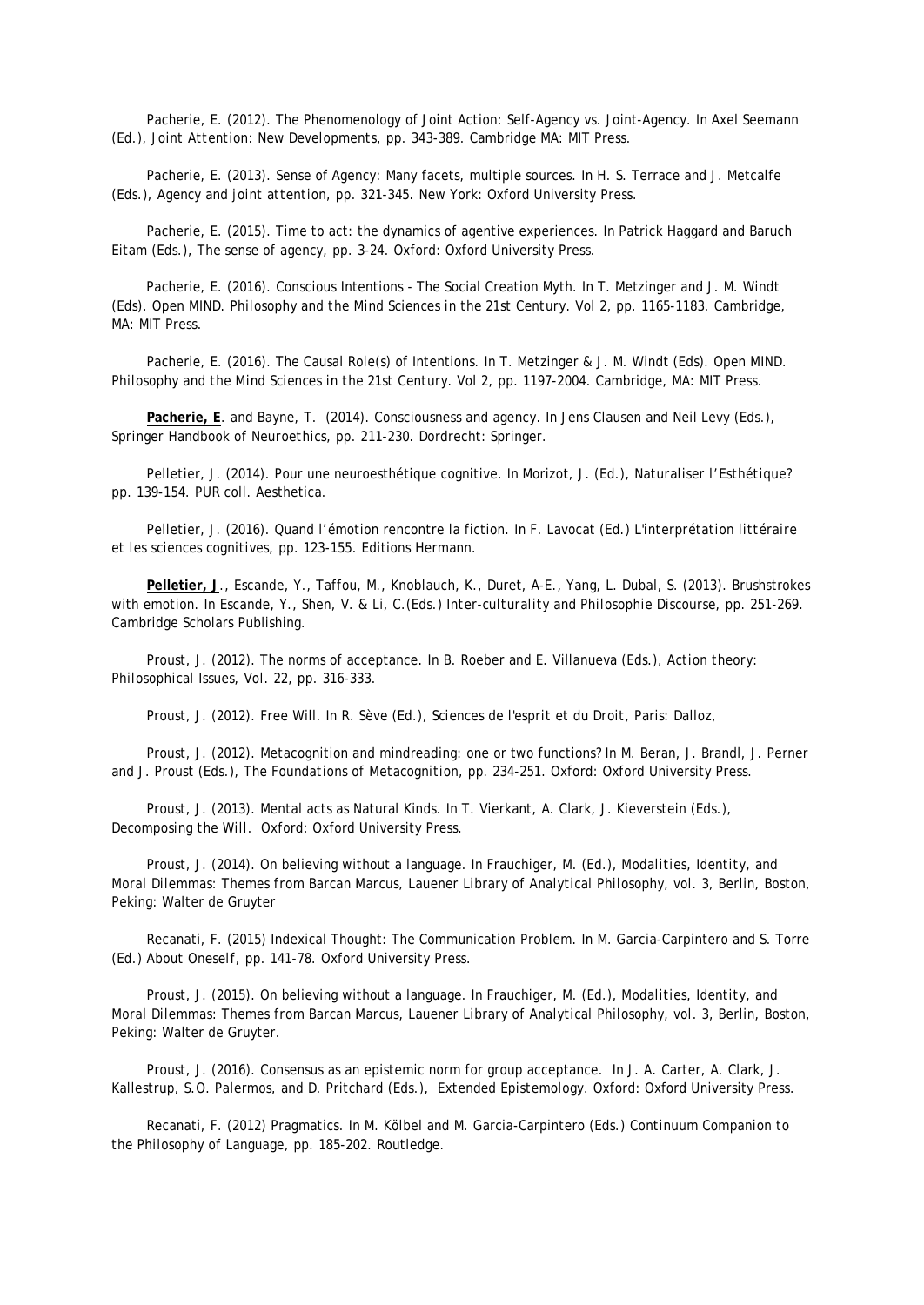Recanati, F. (2012). Compositionality, Flexibility and Context-Dependence. In W. Hinzen, E. Machery and M. Werning (Dir*.), Handbook of Compositionality*, pp. 175-91. Oxford: Oxford University Press.

Recanati, F. (2012). Contextualism: Some Varieties. In K. Allen and K. Jacszolt (Eds.) *Cambridge Handbook of Pragmatics*, pp. 135-149. Cambridge: Cambridge University Press.

Recanati, F. (2012). Immunity to Error Through Misidentification: What It Is and Where It Comes From. In S. Prosser and F. Recanati (Eds.), *Immunity to Error Through Misidentification: New Essays*, pp. 180-201. Cambridge: Cambridge University Press.

Recanati, F. (2012). Pragmatic Enrichment. In G. Russell and D. Graff Fara (Eds*.) Routledge Companion to the Philosophy of Language*, pp. 67-78. Londres: Routledge.

Recanati, F. (2013). Reference through Mental Files: Indexicals and Definite Descriptions. In C. Penco and F. Domaneschi (Dir*.) What Is Said and What Is Not*, pp. 159-173. Stanford: CSLI.

Recanati, F. (2014). First Person Thought. In Julien Dutant, Davide Fassio and Anne Meylan (Eds.) *Liber Amicorum Pascal Engel*, pp. 506-11. University of Geneva.

Recanati, F. (2014). Mental Files and Identity. In A. Reboul (Ed.) *Minds, Values, and Metaphysics*, pp. 467-86. Springer.

Recanati, F. (2014). Empty Singular Terms in the Mental-File Framework. In M. Garcia-Carpintero, G. Marti et al. (Eds.) *Empty Representations*, pp. 162-185. Oxford: Oxford University Press.

Recanati, F. (2017). About the lekton. Response to Max Kölbel. In Ilse Depraetere and Ralf Salkie (Eds.) *Semantics and Pragmatics: Drawing a Line*, pp. 215-224. Berlin: Springer.

Recanati, F. and Bourmayan, A. (2013). Transitive Meanings for Intransitive Verbs. In L. Goldstein (Dir.) *Brevity*, pp. 122-42. Oxford: Oxford University Press.

Ruys, E., and **Spector, B**. (2017). Unexpected Wide Scope Pheonena. In Martin Everaert & Henk van Riemsdijk (Eds.) *The Wiley Blackwell Companion to Syntax, Second Edition*. John Wiley & Sons

**Schäfer, F.**, Martin, F. (2014) Causation at the Syntax-Semantics Interface. B. Copley and F. Martin (Eds.) *Causation in Grammatical Structures*. Oxford: Oxford University Press.

Schlenker, P. (2014). The Property Paradox in (not so) Plain English. In Gutzmann, D., Köpping, J., and Meier, C. (Eds), *Approaches to Meaning. Composition, Values, and Interpretation*, pp. 203-219. Brill.

Schlenker, P. (2016). The Semantics/Pragmatics Interface. In Aloni, Maria and Dekker, Paul (Eds), *The Cambridge Handbook of Formal Semantics*. Cambridge University Press.

**Schlenker, P.** and Lamberton, J. (2012). Formal Indices and Iconicity in ASL. In Maria Aloni, Vadim Kimmelman, Floris Roelofsen, Galit Weidman Sassoon, Katrin Schulz and Matthijs Westera (Eds.), *AC'11 Proceedings of the 18th Amsterdam colloquim conference on Logic, Language and Meaning*, pp. 1-11. Springer-Verlag Berlin, Heidelberg.

Spector, B. (2013). Maxims of Conversation. In Aronoff, Mark (Ed.), *Oxford Bibliographies in Linguistics*. New York.

Spector, B. (2014). Scalar Implicatures, Blindness and Common Knowledge-Comments on Magri (2011). In Salvatore Pistoia Reda (Ed.), *Pragmatics, Semantics and the Case of Scalar Implicatures*, pp. 146-169. Palgrave.

Sperber, D. and Mercier, H. (2012). Reasoning as a Social Competence. In H. Landemore and J. Elster (Eds.) *Collective Wisdom: Principles and Mechanisms*, pp. 368-392. Cambridge University Press.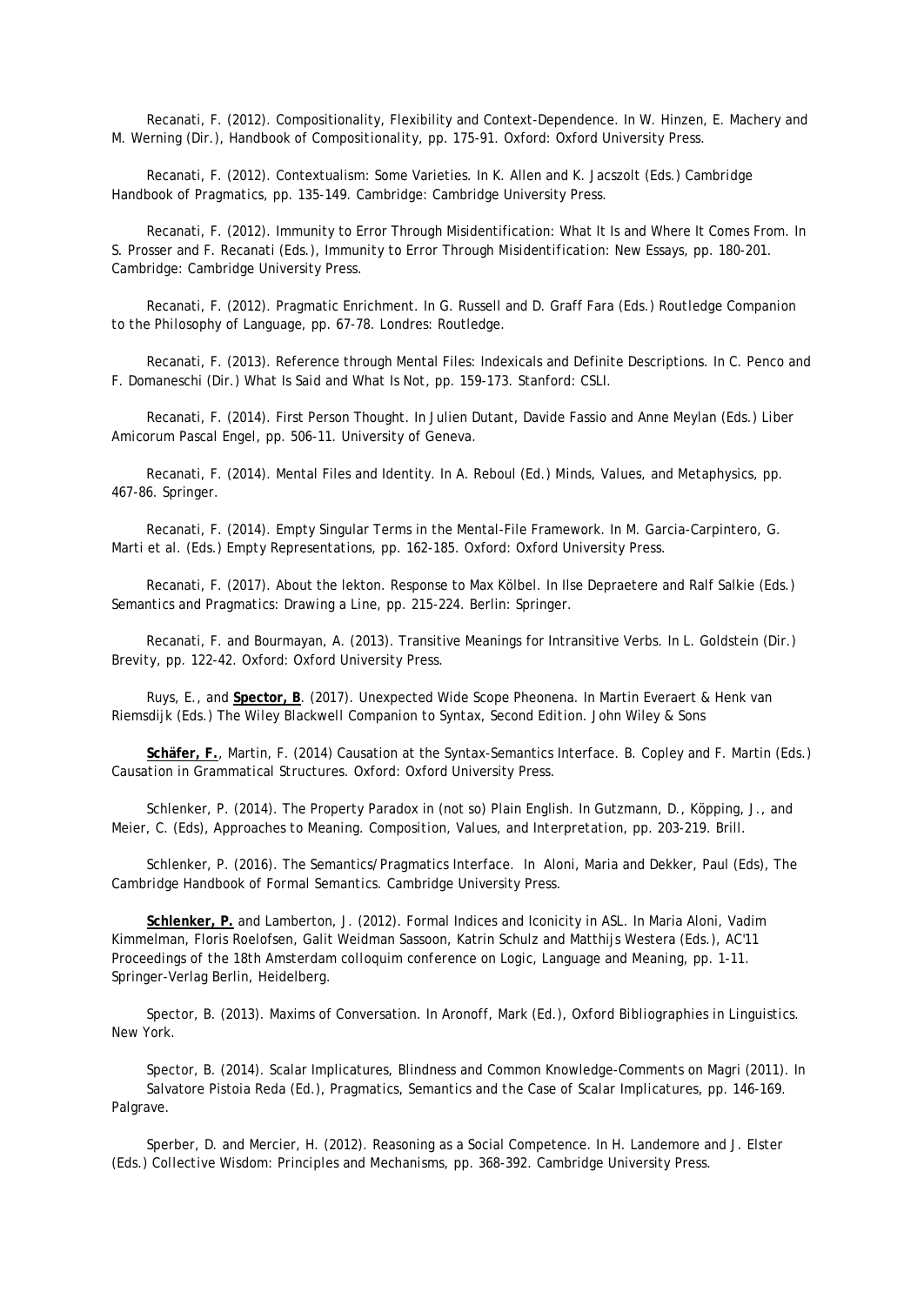Stojanovic, I. (2012). Situation Semantics. In Newen, Albert and Raphael van Riel (Eds.), *Identity, Language and Mind: An Introduction to the Philosophy of John Perry*, pp. 67-86. Stanford: CSLI Publications and Paderborn: Mentis Verlag.

Stojanovic, I. (2014). Talking about the Future: Settled Truth and Assertion. In De Brabanter, Philippe. Mikhail Kissine and Saghie Sharifzadeh (Eds.), *Future Times, Future Tenses*, pp. 26-43. Oxford: Oxford University Press.

Stojanovic, I. (2014). Prepragmatics: Widening the Semantics/Pragmatics Boundary. In Burgess, Alexis and Brett Sherman (Eds.), *Metasemantics: New Essays on the Foundations of Meaning*, pp. 311-326. Oxford: Oxford University Press.

Stojanovic, I. (2015). Speaking about Oneself. In García-Carpintero, Manuel and Torre, Stephan (Eds.), *About Oneself: De Se Thought and Communication*, pp. 200-219. Oxford: Oxford University Press.

Stojanovic, I. (2017). Evaluative Predicates and Evaluative Uses of Ordinary Predicates. In Otake, Mihoko et al. (Eds*.), New Frontiers in Artificial Intelligence*, pp. 138-150. Springer, LNAI 10091.

Stojanovic, I., (2017) Metaethical Relativism. In McPherson, Tristram and David Plunkett (Eds.), *The Routledge Handbook of Metaethics*, pp. 119-132. Routledge.

**Stojanovic, I**.,and McNally, L. (2017). Aesthetic Adjectives. In Young, James (Ed.), *The Semantics of Aesthetic Judgment,* pp. 17-37. Oxford: Oxford University Press.

Vignemont de, F. (2012). Bodily immunity to error. In F. Recanati and S. Prosser (Eds.), *Immunity to error through misidentification*. Cambridge University Press.

Vignemont de, F. (2014). Acting for bodily awareness. In L. Shapiro (Ed.), *Routledge handbook of embodied cognition*, pp. 287-295. Routledge.

Vignemont de, F. (2014). Multimodal unity and multimodal binding. In . Hill and D. Bennett (Eds.), *Sensory integration and the unity of consciousness*, pp. 125-150. MIT Press.

Vignemont de, F. (2015). Bodily awareness. In Zalta, E. (Ed.) Stanford Encyclopedia of Philosophy (Summer 2016 Edition).

Vignemont de, F. (2016), Pain and the spatial boundaries of the bodily self. In L. Garcia-Larrea (Ed), *Pain and the conscious brain*. IASP.

Vignemont de, F. (2016). Bodily experiences and bodily affordances. In Y. Coello and M.H. Fisher (Ed.) *Foundations of embodied cognition*. Psychology Press.

Vignemont de, F. (2017). Mirror-tactile synaesthesia: intermodal or intersubjective fusion? In Deroy, O (Ed.) *Sensory blending: new essays on synaesthesia*. Oxford University Press.

Vignemont de, F. (2017). The extended body hypothesis. In A. Newen, L. de Bruin, S. Gallagher (Ed.) *Oxford handbook of 4E cognition*. Oxford University Press

Vignemont de, F. (2017), Can I see your pain? An evaluativist model of pain perception. In Jennifer Corns (Ed.) *Routledge handbook of philosophy of pain*. BC

**Vignemont de, F.** and Massin, O. (2015). Touch. In M. Matthen (Ed.), *Oxford Handbook of philosophy of perception*. Oxford: Oxford University Press.

**Vignemont de, F**. and Mercier, H. (2016). Under influence: is altercentric bias compatible with Simulation theory? In H. Kornblith & B. McLaughlin (Eds.) *Alvin Goldman and his Critics*. McLaughlin, Blackwell.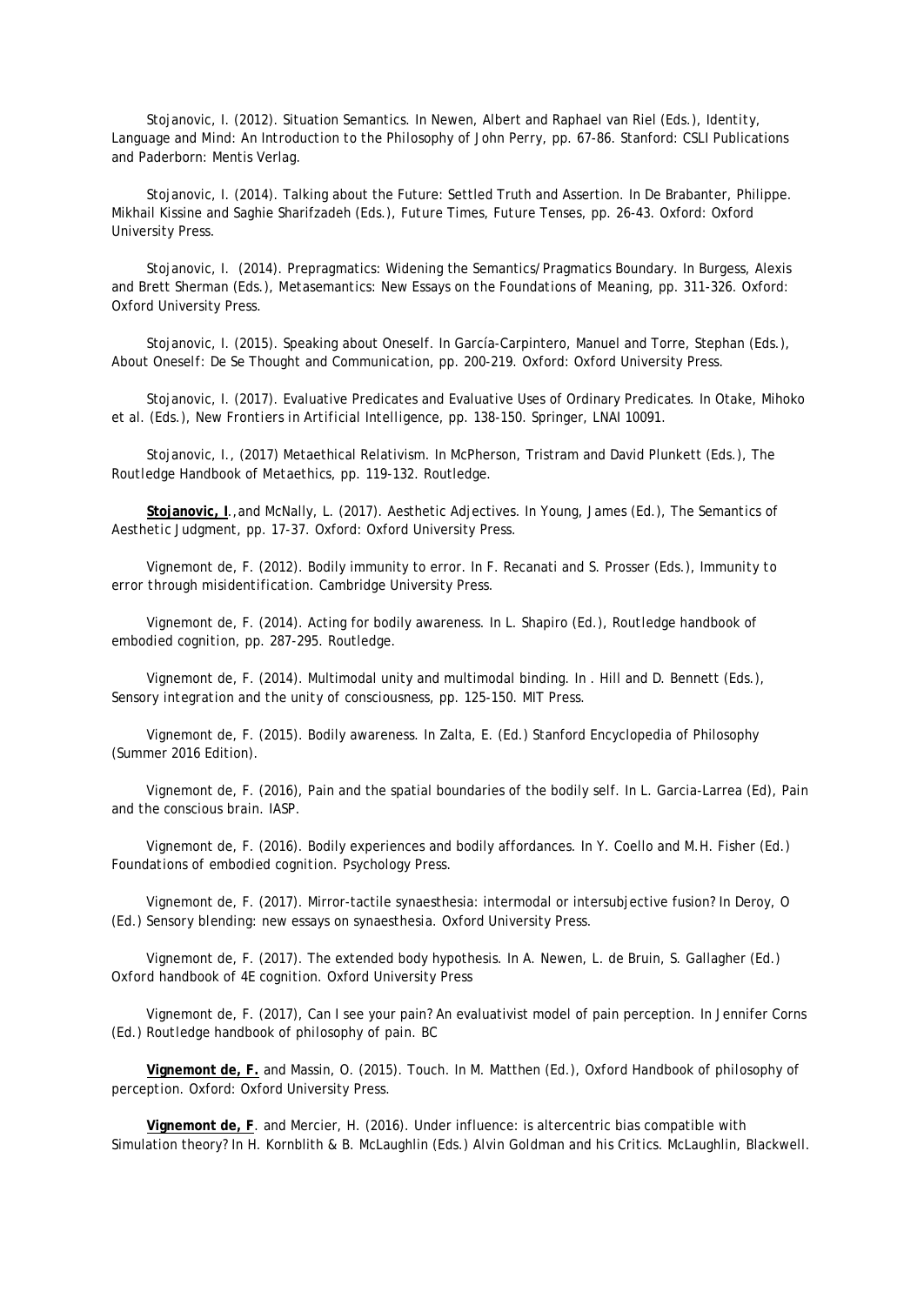Wilson, D. and **Sperber D**. (2012). Explaining irony. In Wilson, D. and Sperber D. (Ed) *Meaning and Relevance*, pp. 123-145. Cambridge University Press.

**Zalla, T.** and Machery E.. (2014) The structure of the Intentional Action in Asperger Syndrome. In G. Lombrozo, S. Nichols, J. Knobe (Eds.) *Oxford Studies in Experimental Philosophy*.

#### **Thèses publiées / éditées**

Carvalho, F. N. (2016). *Demonstrative Thought: A Pragmatic View*. De Gruyter. Lastic de, A. (2015). *Qu'est-ce que l'entreprise?*, Vrin. Lastic de, A. (2014). *Que valent les valeurs?* L'Harmattan.

## **3. Colloques / congrès, séminaires de recherche**

### **Articles publiés dans des actes de colloques / congrès**

Alami, E., Clodic, A., **Pacherie, E**., and Vesper, C. (Eds.) (forthcoming). Special issue on "SI: Towards a framework for Joint Action*", International Journal of Social Robotics*.

**Auvray, M.**, Hartcher-O'Brien, J., Terekhov, M., and Hayward, V. (2014). Haptic shape constancy across distance. In *Haptics: Neuroscience, Devices, Modeling, and Applications Lecture Notes in Computer Science 9th International Conference* (pp 77-84). Springer: Heidelberg, New-York, Dordrecht, London.

Beyssade, C. (2012). Seulement: un adverbe de quantification négatif. In C. Schnedecker et C. Armbrecht (Eds.), *La quantification et ses domaines, actes du colloque de Strasbourg 19-21 octobre 2006*, (pp.241-251) Paris, Champion.

Bouvier, A. (2015). Analytical Sociology, Argumentation and Rhetoric. Large scale social phenomena significantly influenced by apparently innocuous rhetorical devices. In *Proceedings of the European Conference on Argumentation*, Lisbon.

Casati, R. (2013). Knowledge of knots: shapes in action. In. Kutz, O., Bhatt, M., Borgo, S., Santos, P., *Shapes 2.0: The Shapes of Thing* (pp. 3-20)

Clodic, A., Alami, R., Vesper, C., **Pacherie, E**., Mutlu, B., & Shah, J. A. (2015). FJA@ HRI15: Towards a Framework for Joint Action. In *Proceedings of the Tenth Annual ACM/IEEE International Conference on Human-Robot Interaction Extended Abstracts* (pp. 259-260). ACM.

**Egré, P.** and Politzer,G. (2013). On the Negation of Indicative Conditionals. In Maria Aloni, Michael Franke & Floris Roelofsen (Eds.) *Proceedings of the 19th Amsterdam Colloquium* (pp. 10-18)

**Egré, P. ,** Marty, P. and Renne, B. (2015). Knowledge, Justification and Reason-Based Belief. In Thomas Brochhagen, Floris Roelofsen and Nadine Theilerpp (Eds.) *Proceedings of the 20th Amsterdam Colloquium* (pp. 100-108)

**Geraci C.** and Mantovan, L. (2014). Addressing the Cardinals Puzzle: New Insights from Non-Manual Markers in Italian Sign Language. In Onno Crasborn, Eleni Efthimiou, Evita Fotinea, Thomas Hanke, Jette Kristofferesen & Johanna Mesch (Eds.) *6th Workshop on the Representation and Processing of Sign Languages: Beyond the Manual Channel Language* (pp. 113-116)

**Geraci, C**. and Mazzei, A. (2014). Last train to "Rebaudengo Fossano": the case of some names in avatar translation. In Onno Crasborn, Eleni Efthimiou, Evita Fotinea, Thomas Hanke, Jette Kristofferesen & Johanna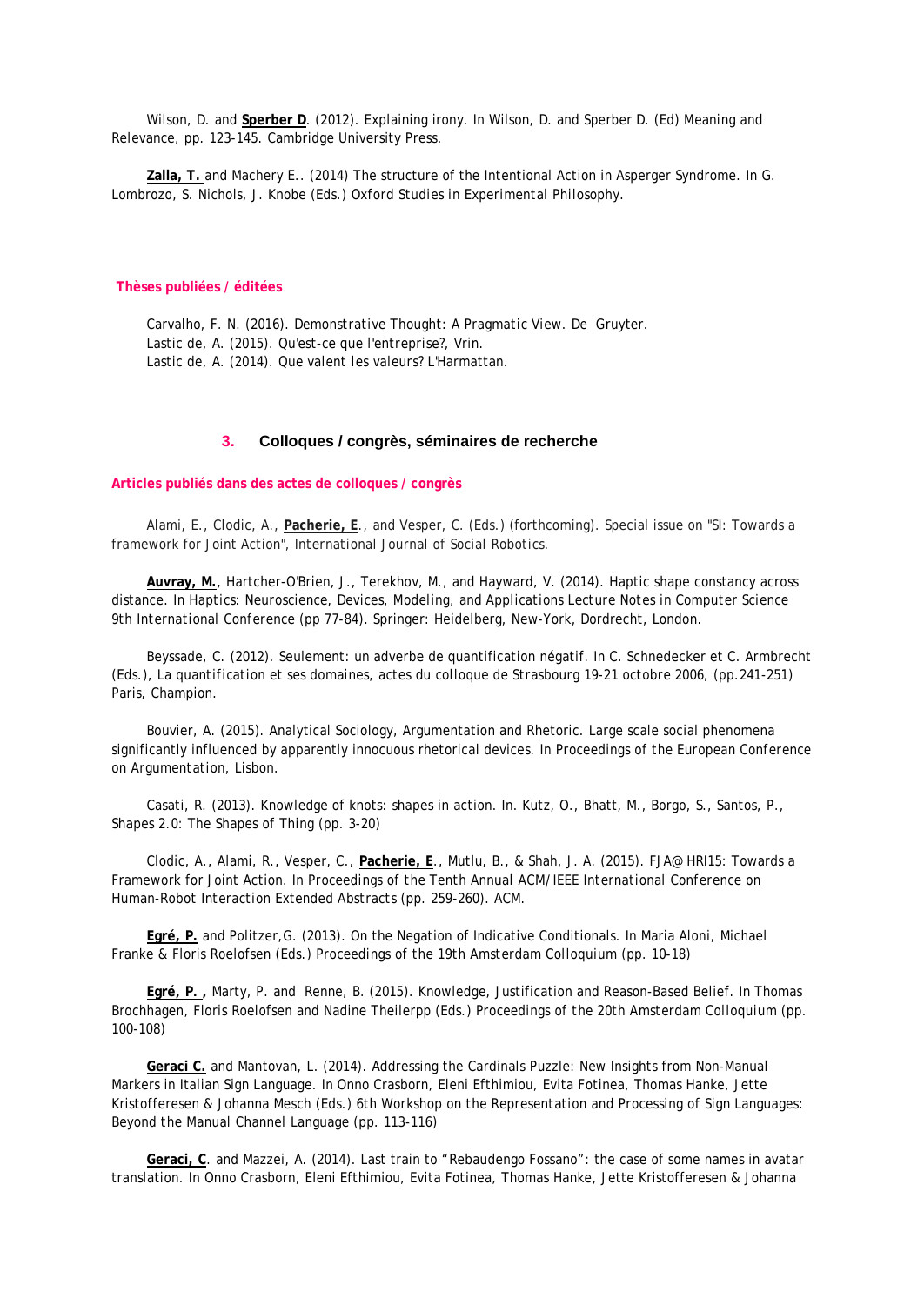Mesch (Eds.) *6th Workshop on the Representation and Processing of Sign Languages: Beyond the Manual Channel Language* (pp. 63-66)

**Geraci, C.,** Mazzei, A., and Angster, M. (2014). Some issues on Italian to LIS automatic translation. The case of train announcements. In Roberto Basili, Alessandro Lenci & Bernardo Magnini (Eds.) *The First Italian Conference on Computational Linguistics* (pp. 190-196). Pisa University Press.

Giannakidou, A. and **Mari, A.** (2013). The future of Greek and Italian: an evidential analysis. *Proceedings of Sinn und Bedeutung 17*, (pp. 255-270).

Giannakidou,A. and **Mari, A**. (2015). Emotive-factive and the puzzle of the subjunctive. In *Proceeding of CLS*.

Giannakidou, A. and **Mari, A**. (2016). Emotive predicates and the subjunctive: a flexible mood OT account based on (non)veridicality. In *Proceedings of Sinn und Bedeutung 20*, (pp. 288-305)

Homer, V. (2012). As Simple as It Seems. In Aloni, M et al. (Eds.) *Proceedings of the 18th Amsterdam colloquium* (pp. 351-360).

**Linzen, T.**, Dupoux, E. and **Spector, B**. (2016). Quantificational features in distributional word representations. In *Proceedings of the 5th Joint Conference on Lexical and Computational Semantics*.

Mari, A. (2016). Actuality entailments: when the modality is in the presupposition. *Lecture Notes in Computer Science*, (pp. 191-210). Springer.

Mari, A. (2016). Assertability conditions of epistemic (and fictional) attitudes and mood variation. *Proceedings of Salt 26*, (pp. 61-81).

**Mari, A.**, Giannakidou, A. (2013). A two dimensional analysis of the future: modal adverbs and speaker's bias... *Proceeding of the Amsterdam Colloquium 2013*.

**Mari, A** and Giannakidou, A. (2013). The future of Greek and Italian: an evidential analysis. *Proceedings of Sinn und Bedeutung 17*, (pp. 255-270).

Mari, A. and Retoré, C. (2015). 'Chaque vin a sa lie' versus 'Toute nuit a un jour.' Does the difference in the human processing of chaque and tout match the difference between the proof rules for conjunction and quantification? *Proceedings of (In) Coherence of Discourse*.

Perez, A. (2013). ADN ou âme? L'identité et la résurrection. *Proceedingns of the XXIII World Congress of Philosophy*, Athens (Greece)

Santos, P E., **Casati, R.**, Schultz, C., Bhatt, M., Dee, H. (2016). Eclipse in Occlusion: A mereotopological representation of celestial eclipses. In *Qualitative Reasoning, New York. Proc. of the 29th International Workshop on Qualitative Reasoning*.

Schäfer, F., Alexiadou, A. (2014) Towards a non-uniform analysis of naturally reflexive verbs. In R. E. Santana-LaBarge (Ed.) *Proceedings of WCCFL 31*, (pp. 1-10).

Schäfer, F., Alexiadou, A. and Spathas, G. (2014). Delimiting Voice in Germanic: on object drop and naturally reflexive verbs. In Jyoti Iyer and Leland Kusmer (Eds.) *Proceedings of NELS 44* (pp. 1-14). Amherst, MA: GLSA.

Schlenker, P. (2013). Anaphora: Insights from Sign Language (Summary). In S. R. Anderson, J. Moeschler and F. Reboul (Eds.) *L'Interface langage-cognition The Language-cognition Interface. Actes du 19e Congrès International des Linguistes* (pp. 22-27). Genève.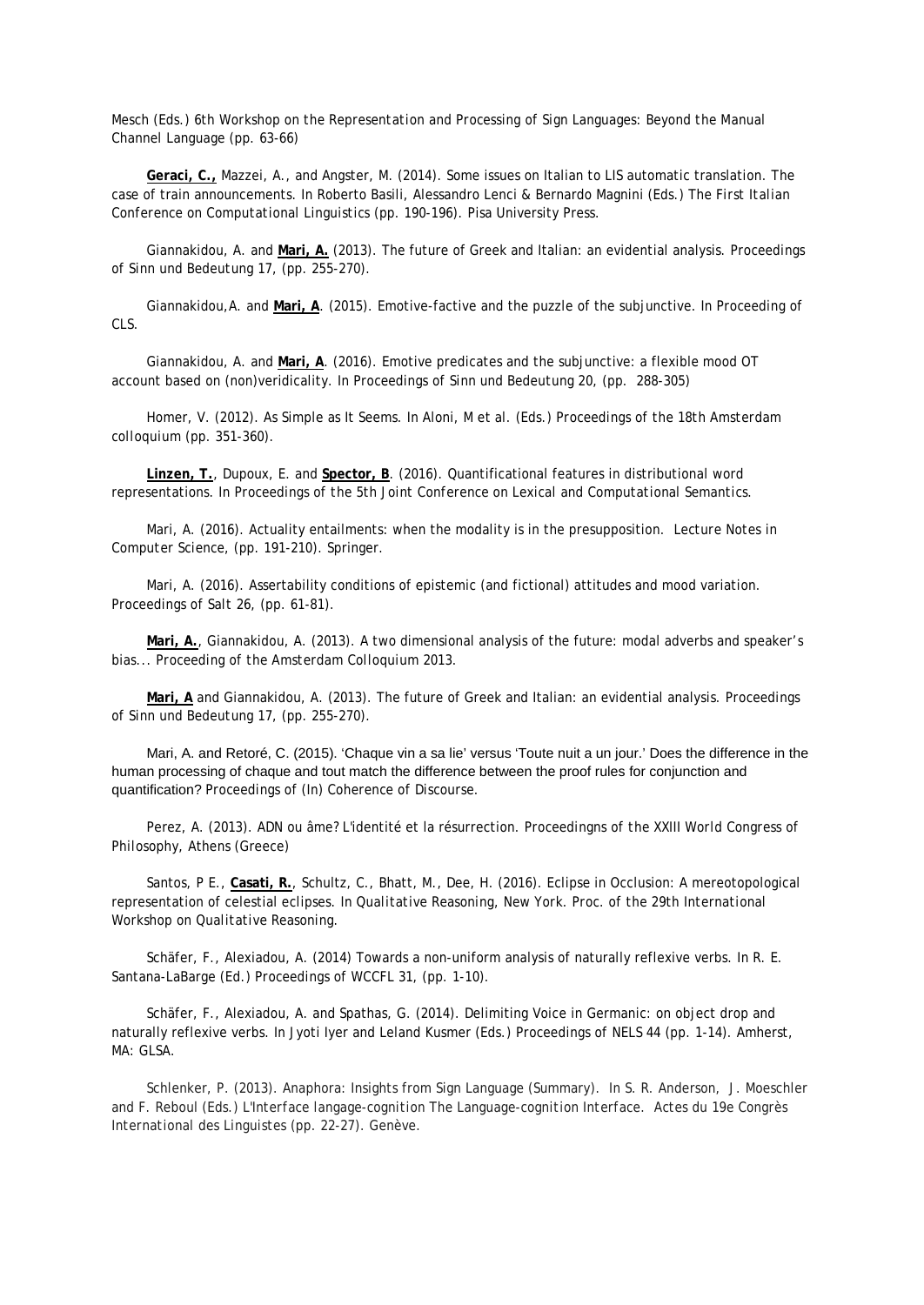Schlenker, P. (2013). Supplements within a unidimensional semantics II: Epistemic status and projection. In S. Kan, C. Moore-Cantwell &R. Staubs (Eds.), *Proceedings of the 40th Annual Meeting of the North East Linguistic Society, Vol. 2*. (pp. 167-182) GLSA. Amherst, MA.

Schlenker, P. (2015). Donkey Anaphora in Sign Language II: The Presuppositions of Pronouns. In P. Grosz, P. Patel-Grosz and I. Yanovich (Eds.), *NELS 40: Proceedings of the Semantics Workshop on Pronouns*, GLSA.

Schlenker, P and Lamberton, J. (2012). Formal Indices and Iconicity in ASL. In Aloni, M, Kimmelman, V, Roelofsen, F, Galit Weidman Sassoon, Schulz, K and Westera, M (Eds.), *Logic, Language and Meaning: 18th Amsterdam Colloquium, Springer. Lecture Notes in Computer Science, Volume 7218* (pp 1-11).

Stojanovic, I. (2012). Generalized Quantifiers and Ontological Commitments. In Prosorov, Oleg et al. (Eds.), *Proceedings of PhML-2012 (Philosophy, Mathematics, Linguistics: Aspects of Interaction)*, Sankt Petersburg: EIMI Academic Publications.

Stojanovic, I. (2013). Quantifier Domain Restriction and Cross-contextual Assessments of Truth Value, *Proceedings of the Tenth Tbilisi Symposium on Language, Logic and Computation*, Tbilisi: Centre for Logic, Language and Speech.

Stojanovic, I. (2015) Evaluative Adjectives and Evaluative Uses of Ordinary Adjectives. In Bekki, D. and McCready, E. (Eds.) *Proceedings of LENLS-12: Logic and Engineering of Natural Language Semantics*, Tokyo.

Sudo, Y. and **Spector, B**. (2015) Presupposed Ignorance and Exhaustification. In Eva Csipak & Hedde Zeijlstra (Ed.) *Proceedings of Sinn und Bedeutung 19*. Linguistics in Göttingen.

#### **Autres produits présentés dans des colloques / congrès et des séminaires de recherche**

Proust, J. (11-01.2012) Is metacognition a form of self-interpretation? *Conférence Inaugurale du centre de Sciences Cognitives.* Neuchâtel (Switzerland).

Proust, J. (19-01.2012) Ce qu'on sait de soi et ce qu'on sait d'autrui. Séminaire de l'ISC: Données en première et en troisième personne et psychothérapie, Paris, Hôpital de la Salpétrière.

Proust, J. (21-04.2012) A two-tiered view on acceptance. MAICS, University of Cincinnati, April 21, 2012.

Proust, J. (16-05.2012). A two-tiered view on acceptance. *Naturalizing epistemic norms.* ENS, Paris (France).

Proust, J. (14-06.2012). On David Rosenthal's views about metacognition. Seminar on Metacognition (All Souls College, Oxford, UK).

Proust, J. (30-06.2012). [La liberté de la volonté est-elle illusoire ?](http://joelleproust.org/wp-content/uploads/2012/09/liberte2012.pdf) Centre d'Analyse Stratégique et l'Ecole de Droit de l'Université de Paris 1 sur Sciences de l'Esprit et Droit, Université de Panthéon Sorbonne.

Proust, J. (28-08.2012). On the epistemic and the strategic components of acceptances, Symposium de l'EuroSPP, London.

Proust, J. (22-09.2012). [La liberté de la volonté est-elle illusoire ? L](http://joelleproust.org/wp-content/uploads/2012/09/liberte2012.pdf)es Rencontres Philosophiques de Langres.

Proust, J. (24.10.2012). On the epistemic and the strategic components of acceptances, 2<sup>nd</sup> Dividnorm Conference, Seeon, Germany.

Proust, J. (06-11.2012). [Niveaux d'explication et réductionnisme: Pour un d-fonctionnalisme,](http://joelleproust.org/wp-content/uploads/2012/09/IHPSTProustrev20121.pdf) IHPST Seminar. Université de Paris 1

Proust, J. (20-11.2012). [L'importance de la métacognition,](http://joelleproust.org/wp-content/uploads/2012/09/ImportanceMC_CollFrance20121.ppt) Collège de France.

Proust, J. (29.11.2012). The Norms of acceptance. ILCLID, Donostia (Spain).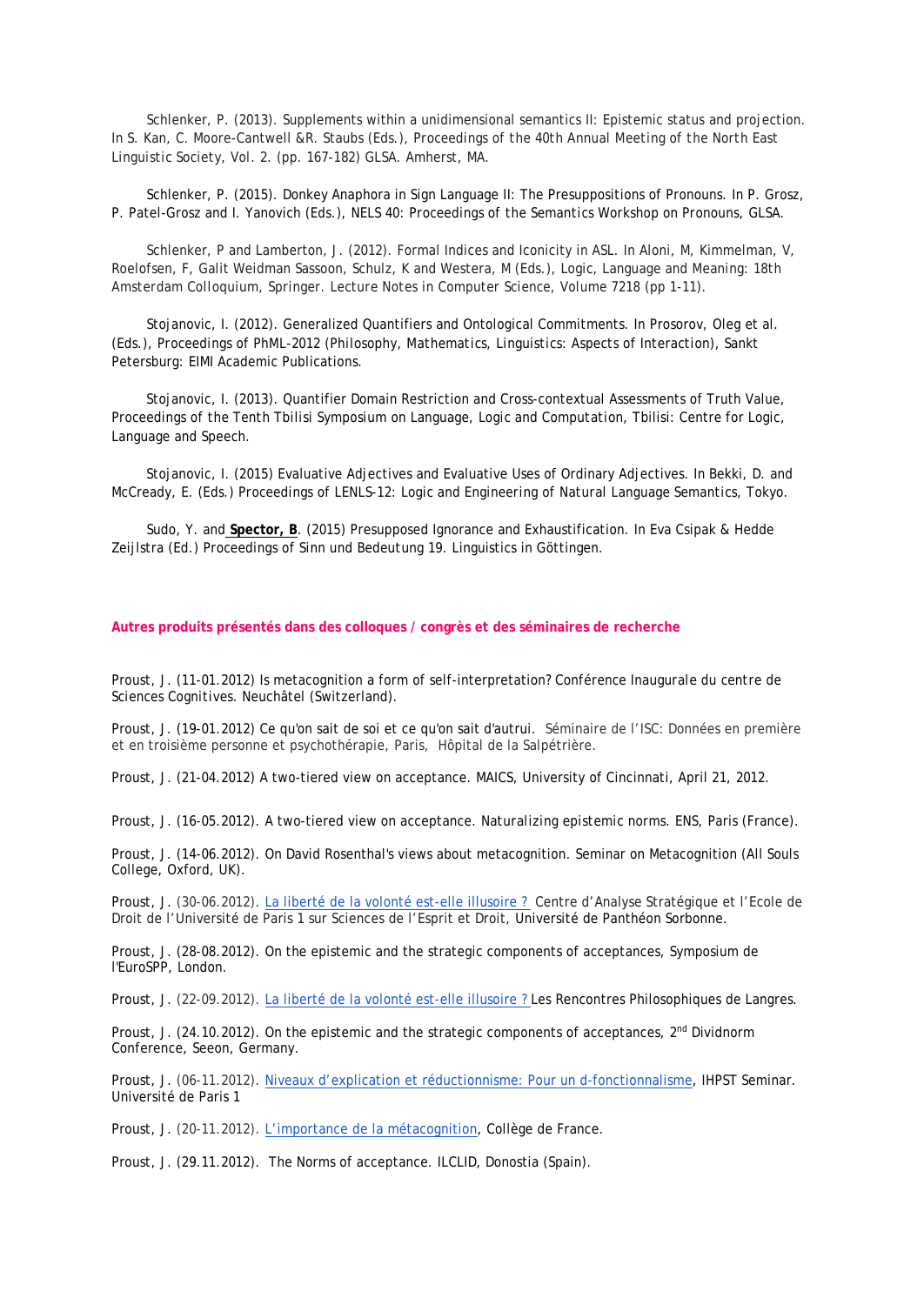Proust, J. (07-12.2012). What noetic feelings tell us about the relations between emotion and cognition, CenSes Forum, University of London, December 7, 2012.

Proust, J. (13.12.2012) Metacognition and Viability. International Conference: Around Viability Boundaries University of Jussieu.

Proust, J. (29-01.2013) Epistemic norms in procedural and analytic metacognition", Laureate's Colloquium with Josef Perner at Bielefeld ZIF: Theory of Mind, Simulation and Metacognition. Germany.

Proust, J. (22-02.2013) Comments on Dorit Bar-On's expressivism. APA, New Orleans, session Expression and Meaning.

Proust, J. (25-02.2013) What noetic feelings tell us about the relations between emotion and cognition, University of Cincinnati, USA.

Proust, J. (14.03.2013) What noetic feelings tell us about the relations between emotion and cognition, ENS, Dividnorm Group meeting.

Proust, J. (21.03.2013) To what extent are metacognition and mindreading interdependent? Seminar: The origins of social cognition, University of Antwerp.

Proust, J. (04.04.2013) Métacognition procédurale et métacognition analytique, Université de Rouen.

Proust, J. (12.04.2013) Interdisciplinary Issues. Large Grants training day, AHRC & Humanities Research Council meeting, University of London. Proust, J. (25.04.2013) On the epistemic and the strategic components of acceptance, Southern Methodist University, Dallas.

Proust, J. (26.04.2013) What noetic feelings tell us about the relations between emotion and cognition, Southern Methodist University, Dallas.

Proust, J. (18.05.2013) Les normes épistémiques & instrumentales de l'incitation à accepter, Colloque "Usages et fonctions de la rhétorique", Académie Royale de Belgique.

Proust, J. (03.08.2013) The norms of acceptance, CogSci 2013 Berlin, Humboldt University.

Proust, J. (03.08.2013) Metacognition & the evolution of communication 3rd Dividnorm Conference Neuchâtel (Switzerland).

Proust, J. (03-08.2013) The norms of acceptance, CogSci 2013 Berlin; Humboldt University.

Proust, J. (04-04.2014). To what extent are metacognition and mindreading interdependent? University of Cuernavaca, Mexico.

Proust, J. (08-04.2014). Noetic feelings and cognitive agency. Asociación Filosófica de México. Morelia (Mexico).

Proust, J. (28-04.2014). Noetic feelings and mental agency. Centre for the Study of Mind in Nature, University of Oslo.

Proust, J. (29-05.2014). Does impaired metacognition contribute to schizophrenic delusions? Centre for the Study of Mind in Nature, University of Oslo.

Proust, J. (29-04.2014). Are noetic feelings a potential source of epistemic entitlement? Epistemology workshop, Institut Jean-Nicod.

Proust, J. (08-07.2014). Do so-called "Noetic feelings" belong to emotions? ISSAS 14, Genève.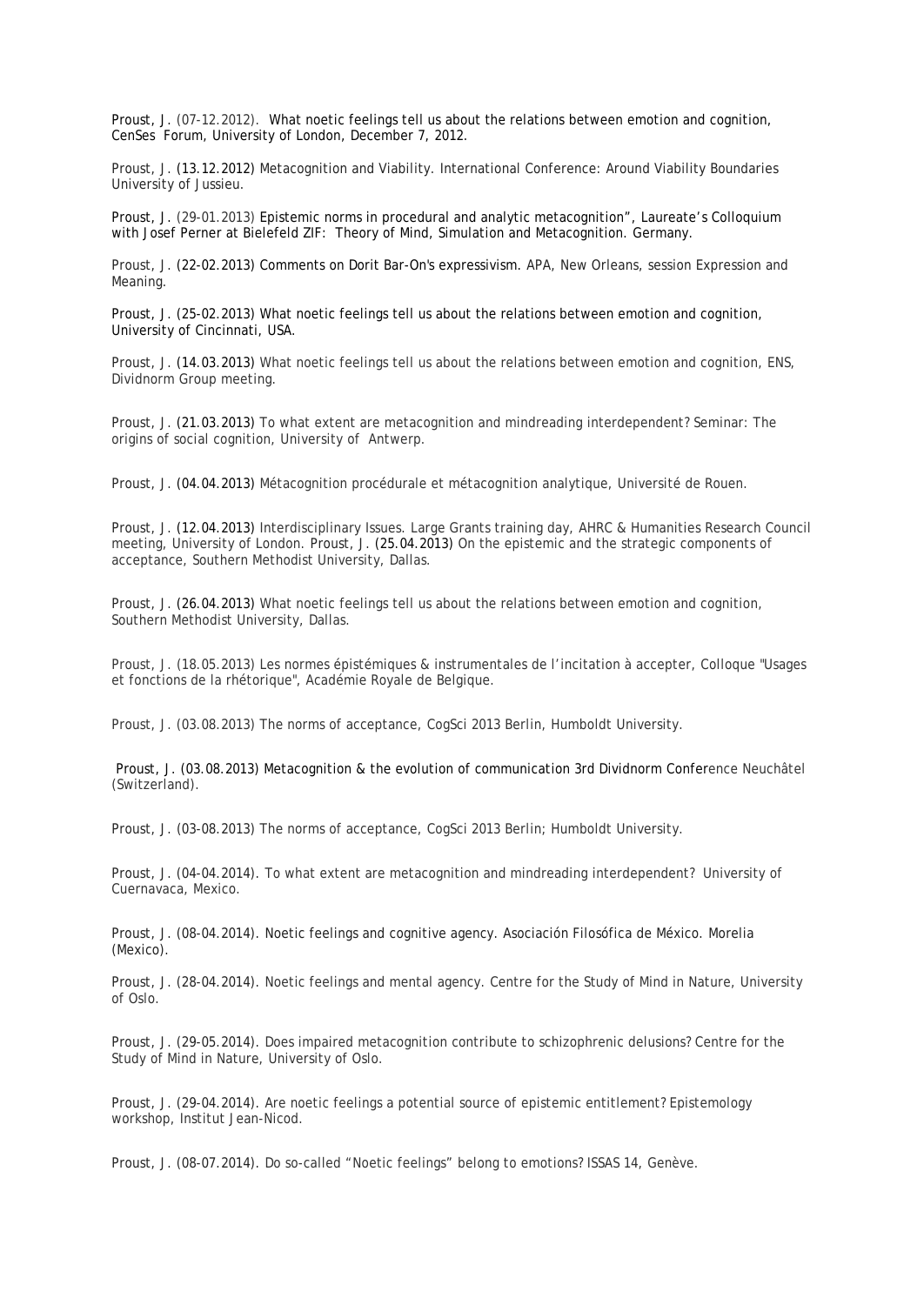Proust, J. (25-08.2014 & 21-10.2014). What do "Noetic Feelings" represent?, Worskhop CISA "Epistemic Emotions and Feelings", Genève, & Central European University, Budapest.

Proust, J. (24-09.2014). Conformity and Consensus. DIVIDNORM 2014 Workshop, Paris

Proust, J. (13-11.2014). Noetic Feelings and mental agency. Second meeting of the European Normativity Network, Barcelona.

Proust, J. (10-12.2014). Time and action: impulsivity, habit, strategy. Seminar: "Naturalizing Epistemic Norms". Ecole Normale Supérieure,.

Proust, J. (24-03.2015). Dans quelle mesure la métacognition dépend-elle de la théorie de l'esprit? Séminaire Signoret, Université de Caen.

Proust, J. (22-05.2015). Metacognition from a dual-process viewpoint. Dubrovnik, Ducog 2015[.](http://joelleproust.org/wp-content/uploads/2012/09/Proust_Ducog2015.pdf)

Proust, J. (01-06.2015). La fonction de la communication est-elle d'être véridique? Colloque Mensonge et Aveu, Institut d'Etudes Avancées,, Paris..

Proust, J. (19-06.2015). From self-evaluation to metarepresentation: two representational systems? Nature and origins of Human Cognition, Berlin. Proust, J. (28-09.2015). Metacognitive Diversity: a dual process approach? DIVIDNORM 2015 Workshop, Münich-Herrshing.

Proust, J. (08-10.2015).Consensus as an epistemic norm for group acceptance, Conference on Socially Extended Knowledge, Edinburgh.

Proust, J. (19-11.2015).Les attitudes propositionnelles des agents épistémiques collectifs, Séminaire Phileas, University of Geneva.

Proust, J. (07-12.2015).L'évaluation de ce qui est vrai, plausible ou incertain dépend-elle de la culture? Séminaire Les Lundis de la Philosophie, Ecole Normale Supérieure, Paris.

Proust, J. (11-03.2016). From self-evaluation to metarepresentation: two representational systems? The Southern Society for Philosophy and Psychology, Louisville, Kentucky.

Proust, J. (22-04.2016). Requesting information: a dual process view. Radcliffe Exploratory Workshop on Children's questions. Harvard University, Cambridge.

Proust, J. (29-04.2016). Metacognition Workshop. Department of Philosophy, University of Toronto.

Proust, J. (01-06.2016). Cross-cultural diversity, folk epistemology and metacognition. Dividnorm Worskhop on Metacognitive Diversity, Paris.

Proust, J. (13-10.2016). From self-evaluation to metarepresentation: two representational systems? Conférence Hughes Leblanc, UQAM, Montréal.

Proust, J. (14-10.2016). Diversity in rational action. Conférence Hughes Leblanc, UQAM, Montréal.

Proust, J. (15-10.2016).).Consensus as an epistemic norm for group acceptance Conférence Hughes Leblanc, UQAM, Montréal.

Proust, J. (19-10.2016). Consensus as an epistemic norm for group acceptance Bsog Seminar, UC Berkeley (USA).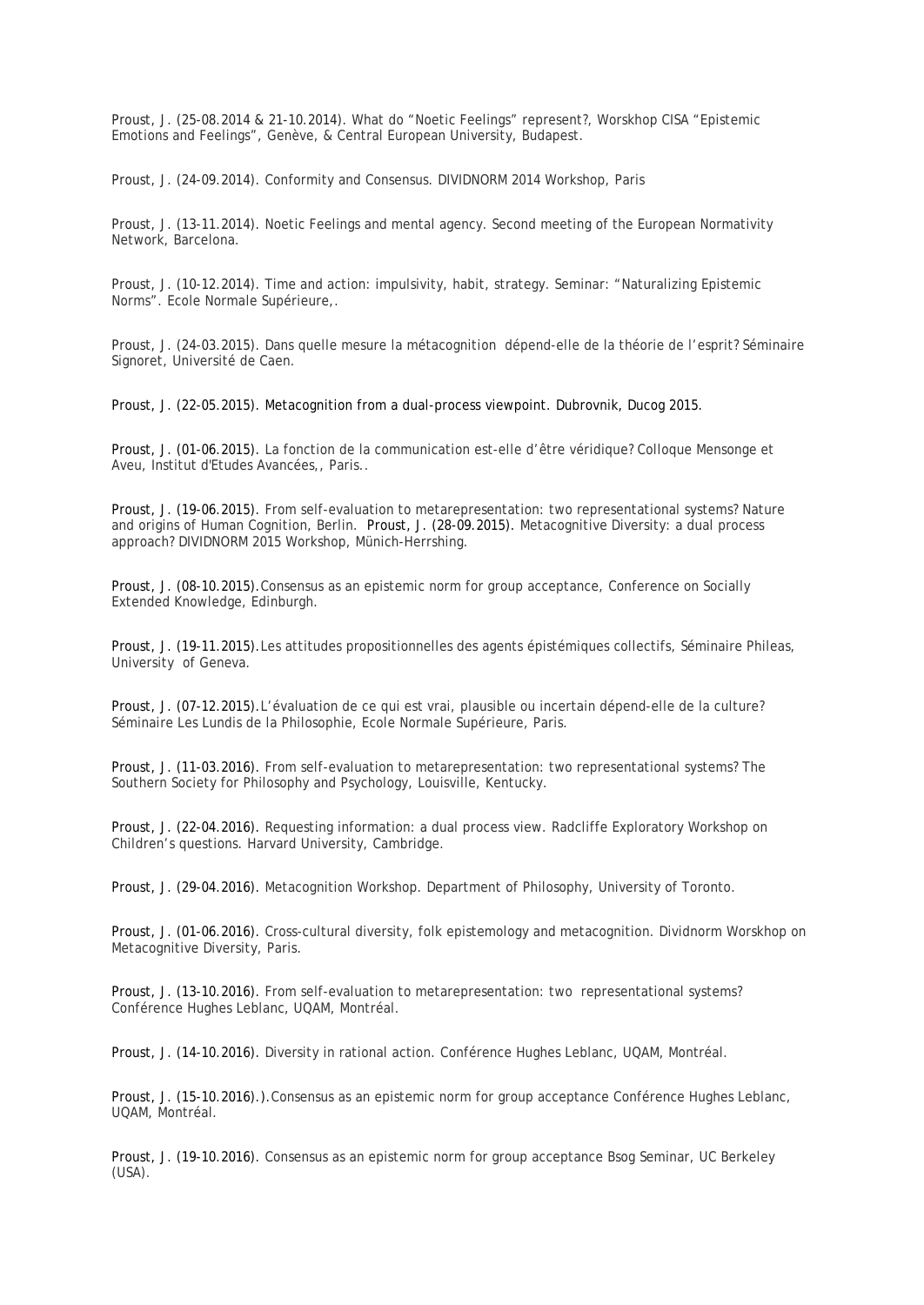Proust, J. (28-10.2016). Metacognition and the Role of Mechanistic Explanations in the Philosophy of Mind. AIPS CONFERENCE" Mechanistic explanation, Computability and Complex Systems", Dortmund (Germany).

Proust, J. (04-11.2016). Diversity in Rational Action. Jowett Society. Oxford University (UK).

Proust, J. (14-04.2017). Le fonctionnalisme peut-il être téléologique? Philosophie, Histoire, Biologie, Journées en l'honneur de Jean Gayon, ENS, Paris.

Proust, J. (15-05.2017). Knowing what one does not know: a dual-process view. Workshop in honour of Sylvain Bromberger, ENS, Paris.

Proust, J. (17-05.2017). Les attitudes propositionnelles des agents épistémiques collectifs, Séminaire Connaissance Sociale. EHESS. Paris.

Proust, J. (07-06.2017). What cognitive phenomenology does and does not do for rationality in epistemic decision-making, Workshop: Conscious Reason: Exploring the Rational Role of Cognitive Phenomenology, University of Bergen, (Norway).

Proust, J. (16-06.2017). Epistemic feelings, task indexing and thought awareness, Association for the Scientific Study of Consciousness XXI, Beijing (China).

# **9. Produits destinés au grand public**

**Produits de vulgarisation : articles, interviews, éditions, vidéos, etc.**

Arcangeli, M. (2016, February 29). Interview 'Imagination supposition, imagine' pour le magazine en ligne 3:AM Magazine ;<http://www.3ammagazine.com/3am/imagination-supposition-imagine/>

Arcangeli, M. (2017). Expérience de pensée. In *L'Encyclopédie Philosophique* (article grand public http://encyclo-philo.fr/experiences-de-pensee-gp/ et article académique [http://encyclo](http://encyclo-philo.fr/experiences-de-pensee-a/)[philo.fr/experiences-de-pensee-a/\)](http://encyclo-philo.fr/experiences-de-pensee-a/)

Atran, S. (2012 August 6) God and the Ivory Tower. Foreign Policy; [http://www.foreignpolicy.com/articles/2012/08/06/god\\_and\\_the\\_ivory\\_tower](http://www.foreignpolicy.com/articles/2012/08/06/god_and_the_ivory_tower)

Atran, S. (2013 March) Social Warfare, Foreign Policy; [http://www.foreignpolicy.com/articles/2013/03/15/social\\_warfare\\_budget\\_republicans](http://www.foreignpolicy.com/articles/2013/03/15/social_warfare_budget_republicans)

Atran, S. (2013 April 22). Black and White and Red All Over: How the Hyperkinetic Media is Breeding a New Generation of Terrorists. Foreign Policy; http://www.foreignpolicy.com/articles/2013/04/22/black\_and\_white\_and\_red\_all\_over\_boston\_bombing\_terr orists\_media

Atran, S. (2014, Décembre). Etat islamique : l'illusion du sublime. Cerveau & Psycho; [http://sites.lsa.umich.edu/satran/wp](http://sites.lsa.umich.edu/satran/wp-content/uploads/sites/330/2015/10/satran_cerveau___psycho_oct_nov_2014.pdf)[content/uploads/sites/330/2015/10/satran\\_cerveau\\_\\_\\_psycho\\_oct\\_nov\\_2014.pdf](http://sites.lsa.umich.edu/satran/wp-content/uploads/sites/330/2015/10/satran_cerveau___psycho_oct_nov_2014.pdf)

Atran, S. (2015 December) ISIS is a Revolution. Aeon Ideas; [https://aeon.co/essays/why-isis-has-the](https://aeon.co/essays/why-isis-has-the-potential-to-be-a-world-altering-revolution)[potential-to-be-a-world-altering-revolution](https://aeon.co/essays/why-isis-has-the-potential-to-be-a-world-altering-revolution)

Atran, S. (2016). ISIS: The durability of chaos. New York Review of Books; <http://www.nybooks.com/daily/2016/07/16/nice-attack-isis-durability-of-chaos/>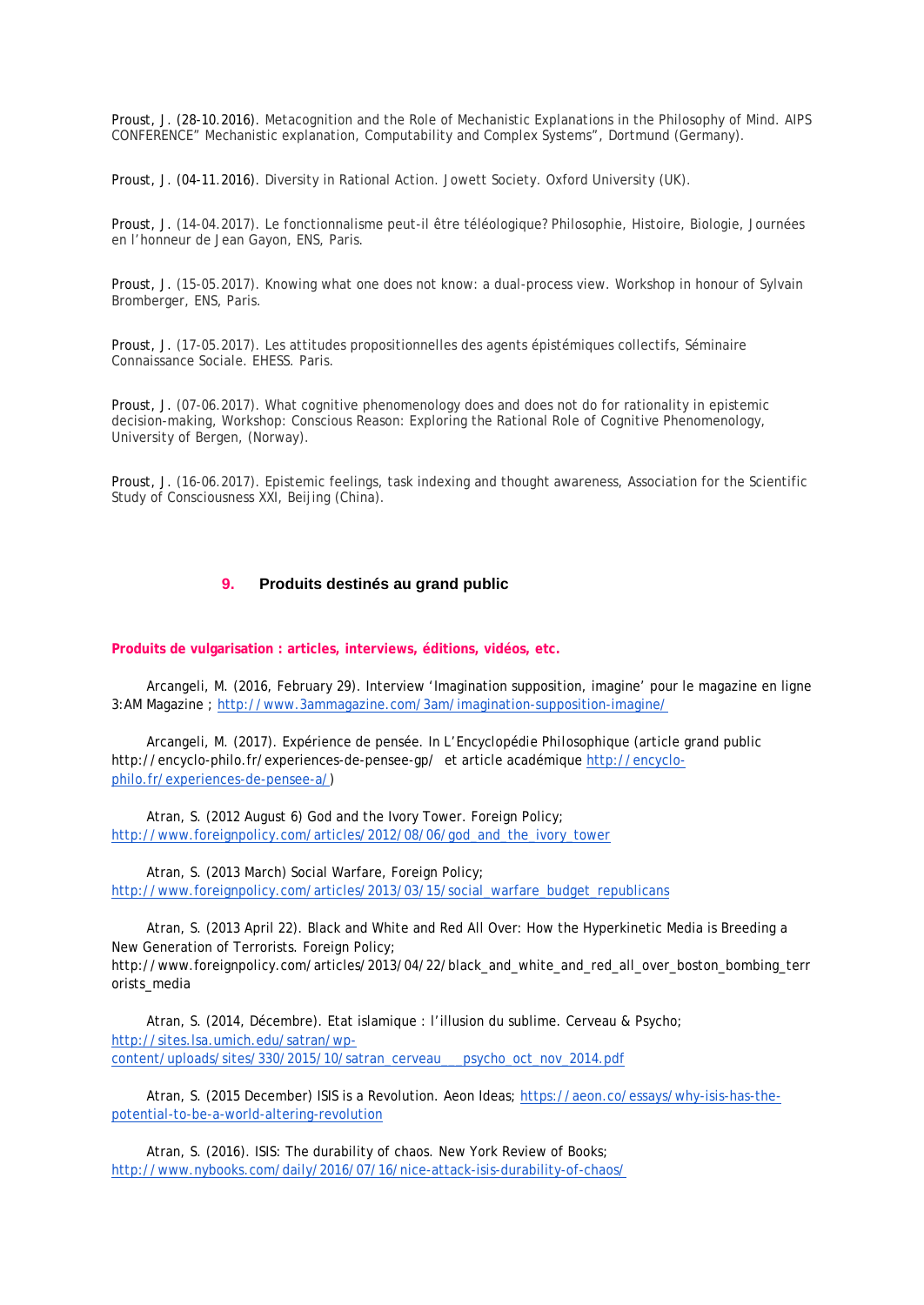Atran, S. (2016 February 2) L'état islamique est une révolution. Le Nouvel Observateur : [http://tempsreel.nouvelobs.com/monde/20160129.OBS3681/l-etat-islamique-est-une-revolution-par-scott](http://tempsreel.nouvelobs.com/monde/20160129.OBS3681/l-etat-islamique-est-une-revolution-par-scott-atran.html)[atran.html](http://tempsreel.nouvelobs.com/monde/20160129.OBS3681/l-etat-islamique-est-une-revolution-par-scott-atran.html)

Atran, S. (2016 June). Sur le front irakien : qui se bat contre qui et pourquoi (1). Ulyces; <http://www.ulyces.co/scott-atran/sur-le-front-irakien-qui-se-bat-contre-qui-et-pourquoi/>

Atran, S. (2016 June). Sur le front irakien : qui se bat contre qui et pourquoi (2). Ulyces; <http://www.ulyces.co/scott-atran/sur-le-front-irakien-qui-se-bat-contre-qui-et-pourquoi-2/>

Atran, S. (2016, July 28). Tackling social ills will do more than bombs to defeat ISIS and its gospel of hate. The Guardian;<https://www.theguardian.com/commentisfree/2016/jul/28/isis-hate-jihadis-recruits>

Atran, S. (2016, July 19). L'Etat islamique gagne en puissance quel que soit le carnage de Nice. Libération; [http://www.liberation.fr/debats/2016/07/19/l-etat-islamique-gagne-en-puissance-quelle-que](http://www.liberation.fr/debats/2016/07/19/l-etat-islamique-gagne-en-puissance-quelle-que-soit-la-cause-du-carnage-de-nice_1467191)[soit-la-cause-du-carnage-de-nice\\_1467191](http://www.liberation.fr/debats/2016/07/19/l-etat-islamique-gagne-en-puissance-quelle-que-soit-la-cause-du-carnage-de-nice_1467191)

Atran, S. (2017, January 31). Researching terrorism from the field. Psychology Today; <https://www.psychologytoday.com/blog/in-gods-we-trust/201701/researching-terrorism-the-field>

Atran, S. and Hamid, N. (2015, November 16). Paris. The war ISIS wants. New York Review of Books; <http://www.nybooks.com/daily/2015/11/16/paris-attacks-isis-strategy-chaos/>

Atran, S. and Hamid, N. (2016, April 8). Comment deviant-on djihadiste? (1/2). Telerama ; [http://www.telerama.fr/monde/comment-devient-on-djihadiste-1-2-par-scott-atran](http://www.telerama.fr/monde/comment-devient-on-djihadiste-1-2-par-scott-atran-anthropologue,140496.php)[anthropologue,140496.php](http://www.telerama.fr/monde/comment-devient-on-djihadiste-1-2-par-scott-atran-anthropologue,140496.php)

**Atran, S**. and Hamid, N. (2016, April 9). Comment deviant-on djihadiste?" (2/2) Télérama; [http://www.telerama.fr/idees/comment-devient-on-djihadiste-2-2-par-scott-atran-et-nafees-hamid](http://www.telerama.fr/idees/comment-devient-on-djihadiste-2-2-par-scott-atran-et-nafees-hamid-chercheurs,140793.php)[chercheurs,140793.php](http://www.telerama.fr/idees/comment-devient-on-djihadiste-2-2-par-scott-atran-et-nafees-hamid-chercheurs,140793.php)

Baumard, N. (2013 July-August) Faut-il de la morale à l'école ? Cerveau & Psycho; [http://www.cerveauetpsycho.fr/ewb\\_pages/a/article-faut-il-de-la-morale-a-l-ecole-31672.php](http://www.cerveauetpsycho.fr/ewb_pages/a/article-faut-il-de-la-morale-a-l-ecole-31672.php)

Baumard, N. (2013) Pourquoi avons-nous un sens moral? (interview), La morale: Éthique et Sciences Humaines, Editions Sciences Humaines, Paris : [https://editions.scienceshumaines.com/la-morale\\_fr-484.htm](https://editions.scienceshumaines.com/la-morale_fr-484.htm)

Baumard, N. (2014 July-August) La fin des idées reçues sur la morale ?, Introduction to the special issue "La Morale", Cerveau & Psycho : [http://www.cerveauetpsycho.fr/ewb\\_pages/a/article-la-fin-des-idees-recues](http://www.cerveauetpsycho.fr/ewb_pages/a/article-la-fin-des-idees-recues-sur-la-morale-32930.php)[sur-la-morale-32930.php](http://www.cerveauetpsycho.fr/ewb_pages/a/article-la-fin-des-idees-recues-sur-la-morale-32930.php)

Baumard, N. (2014) Morality Is in Our Brain, in Our Genes, and Even in the Structure of the Universe, Contribution to the debate "Mind and morality: where do they meet?" The Center for Humans and Nature; <http://www.humansandnature.org/mind-morality-nicolas-baumard>

Baumard, N. (2015 January-February). Évasion fiscale : un désastre pour nos cerveaux, Cerveau & Psycho; [http://www.cerveauetpsycho.fr/ewb\\_pages/a/article-vasion-fiscale-un-desastre-pour-nos-cerveaux-](http://www.cerveauetpsycho.fr/ewb_pages/a/article-vasion-fiscale-un-desastre-pour-nos-cerveaux-33685.php)[33685.php](http://www.cerveauetpsycho.fr/ewb_pages/a/article-vasion-fiscale-un-desastre-pour-nos-cerveaux-33685.php)

Baumard, N. (2016 April 27) Why are religions so judgemental? Ask evolution. The New Scientist: <https://www.newscientist.com/article/mg23030710-800-why-are-religions-so-judgemental-ask-evolution/>

Baumard, N. (2017). Phenotypic Plasticity. In "WHAT SCIENTIFIC TERM OR CONCEPT OUGHT TO BE MORE WIDELY KNOWN". Edge:<https://www.edge.org/response-detail/27196>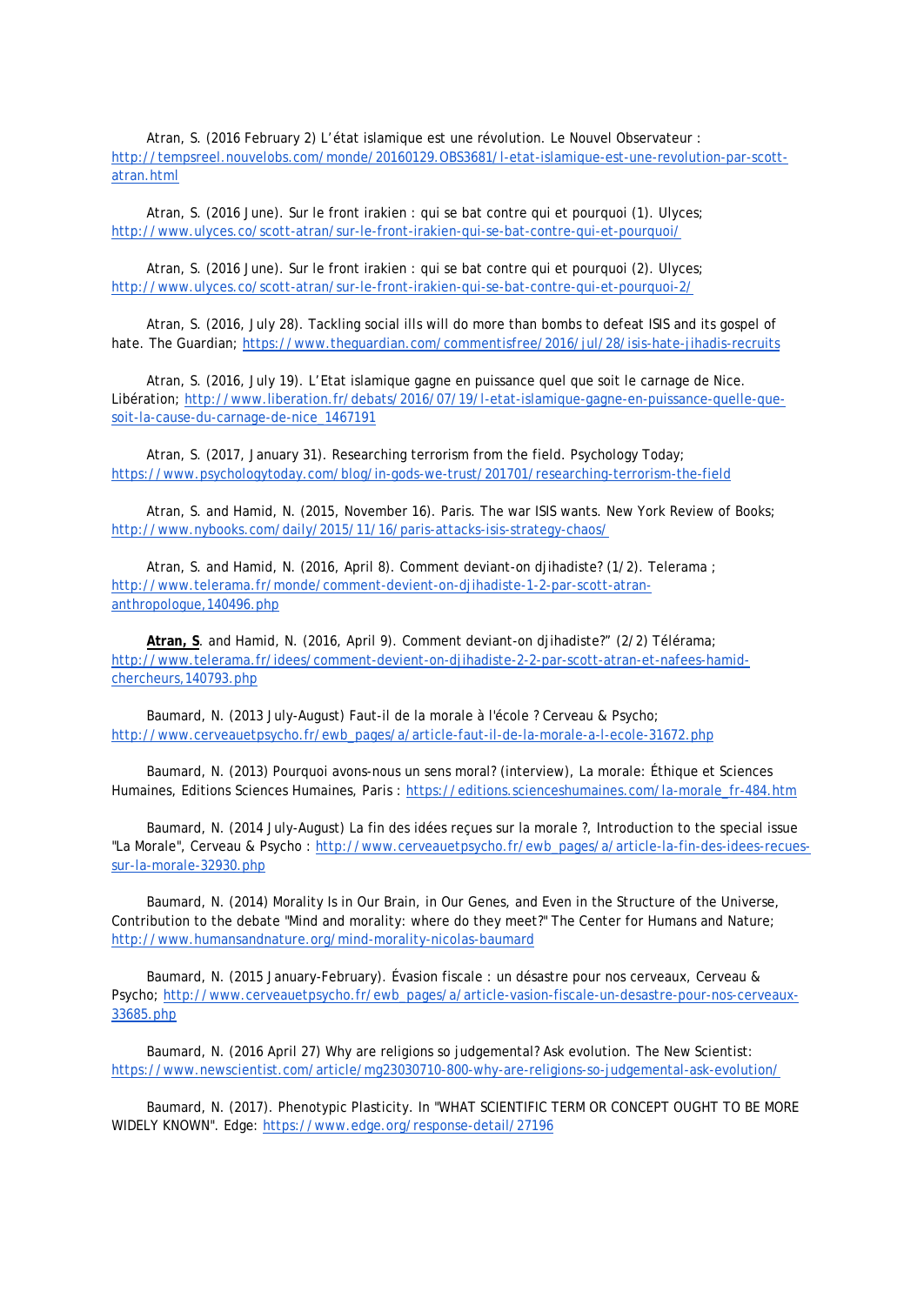**Baumard, N.** and Chevallier, C. (2017 April). Les sciences du comportement au service des politiques publiques, Cerveau&Psycho, N°87: [http://www.cerveauetpsycho.fr/ewb\\_pages/a/article-les-sciences-du](http://www.cerveauetpsycho.fr/ewb_pages/a/article-les-sciences-du-comportement-au-service-des-politiques-publiques-38287.php)[comportement-au-service-des-politiques-publiques-38287.php](http://www.cerveauetpsycho.fr/ewb_pages/a/article-les-sciences-du-comportement-au-service-des-politiques-publiques-38287.php)

Bourgeois-Gironde, S. (2016). Neuroeconomics of decision-science. Serious Science: https://www.youtube.com/watch?v=2uca-LoSqwE

Bourgeois-Gironde, S. (2016). Money and neuroeconomics. Serious Science: <https://www.youtube.com/watch?v=5JZYegAnt9E>

Contesi, F. (2015 July 28) Can we get pleasure from disgusting things? Aeon Ideas: <https://aeon.co/conversations/can-we-get-pleasure-from-disgusting-things>

Contesi, F. (2015 July 2) The Postdoc Experience, by Holly Else. Times Higher Education, 2210: <https://www.timeshighereducation.com/the-postdoc-experience-hopes-and-fears>

Contesi, F. (2015) The Meanings of Disgusting Art [reprint], Arts & Opinion: [http://www.artsandopinion.com/2016\\_v15\\_n5/contesi.htm](http://www.artsandopinion.com/2016_v15_n5/contesi.htm)

Contesi, F. (2014). 100 Philosophers 100 Artworks 100 Words #4. Aesthetics for Birds: <http://www.aestheticsforbirds.com/2014/06/100philosophers-100-artworks-100-words.html>

Kriegel, U. (2013 August). Comment étudier objectivement la subjectivité? La Recherche .83, n°478 : <http://uriahkriegel.com/downloads/LaRecherche.jpg>

Kriegel, U. (2012 February) Worldmodels. Montreal Review[:](http://www.themontrealreview.com/2009/The-Sources-of-Intentionality-by-Uriah-Kriegel.php) <http://www.themontrealreview.com/2009/The-Sources-of-Intentionality-by-Uriah-Kriegel.php>

Kriegel, U. (2016). The Nietzschean Dream of Barcelona. The Blizzard: The Football Quarterly 18 (2015): 75-78:<https://www.theblizzard.co.uk/article/nietzschean-dream-barcelona>

Millet I., **Zalla T.** (2017) Reconnaissance émotionnelle chez les sujets atteints de troubles du spectre autistiques et leur apparentés. Psychologues & Psychologies, 248.

Origgi, G. (February 2015). La verità nient'altro che la verità? Piccola storia filosofica della menzogna. Micromega : http://temi.repubblica.it/micromega-online/micromega-22015-almanacco-di-filosofia-dal-12 marzo-in-edicola-libreria-ebook-e-ipad/?fb\_comment\_id=952350724777132\_953228938022644

Origgi, G., and Sperber, D. (2015 August 13) Addio a Jack Goody, tra antropologia e cognizione. Il Sole 24 Ore.

Origgi, G. (2015 August). Confessioni della donna che trema. Intervista con Siri Hustvedt. Micromega : [http://temi.repubblica.it/micromega-online/micromega-82015-%E2%80%9Ccaliffi-sultani-despoti-e-resistenza](http://temi.repubblica.it/micromega-online/micromega-82015-%E2%80%9Ccaliffi-sultani-despoti-e-resistenza-democratica-filosofi-che-odiano-darwin-vaticano-e-laicita%CC%80%E2%80%9D-in-edicola-dal-17-dicembre/?printpage=undefined)[democratica-filosofi-che-odiano-darwin-vaticano-e-laicita%CC%80%E2%80%9D-in-edicola-dal-17](http://temi.repubblica.it/micromega-online/micromega-82015-%E2%80%9Ccaliffi-sultani-despoti-e-resistenza-democratica-filosofi-che-odiano-darwin-vaticano-e-laicita%CC%80%E2%80%9D-in-edicola-dal-17-dicembre/?printpage=undefined) [dicembre/?printpage=undefined](http://temi.repubblica.it/micromega-online/micromega-82015-%E2%80%9Ccaliffi-sultani-despoti-e-resistenza-democratica-filosofi-che-odiano-darwin-vaticano-e-laicita%CC%80%E2%80%9D-in-edicola-dal-17-dicembre/?printpage=undefined)

Origgi, G. (2015 August). L'apocalisse islamista e l'autunno dell'Europa. Intervista a Boualem Sansal" Micromega : [http://temi.repubblica.it/micromega-online/micromega-82015-%E2%80%9Ccaliffi-sultani-despoti](http://temi.repubblica.it/micromega-online/micromega-82015-%E2%80%9Ccaliffi-sultani-despoti-e-resistenza-democratica-filosofi-che-odiano-darwin-vaticano-e-laicita%CC%80%E2%80%9D-in-edicola-dal-17-dicembre/?printpage=undefined)[e-resistenza-democratica-filosofi-che-odiano-darwin-vaticano-e-laicita%CC%80%E2%80%9D-in-edicola-dal-17](http://temi.repubblica.it/micromega-online/micromega-82015-%E2%80%9Ccaliffi-sultani-despoti-e-resistenza-democratica-filosofi-che-odiano-darwin-vaticano-e-laicita%CC%80%E2%80%9D-in-edicola-dal-17-dicembre/?printpage=undefined) [dicembre/?printpage=undefined](http://temi.repubblica.it/micromega-online/micromega-82015-%E2%80%9Ccaliffi-sultani-despoti-e-resistenza-democratica-filosofi-che-odiano-darwin-vaticano-e-laicita%CC%80%E2%80%9D-in-edicola-dal-17-dicembre/?printpage=undefined)

Origgi, G. (2016). Chi ha paura del costruttivismo?" Micromega, 7 : <http://www.phenomenologylab.eu/index.php/2016/01/nuovo-realismo-origgi/>

Origgi, G. (2017). Verità e Democrazia. Post-verità e post-politica Micromega, 2 : [http://temi.repubblica.it/micromega-online/micromega-22017-almanacco-di-democrazia-presentazione-e](http://temi.repubblica.it/micromega-online/micromega-22017-almanacco-di-democrazia-presentazione-e-sommario/)[sommario/](http://temi.repubblica.it/micromega-online/micromega-22017-almanacco-di-democrazia-presentazione-e-sommario/)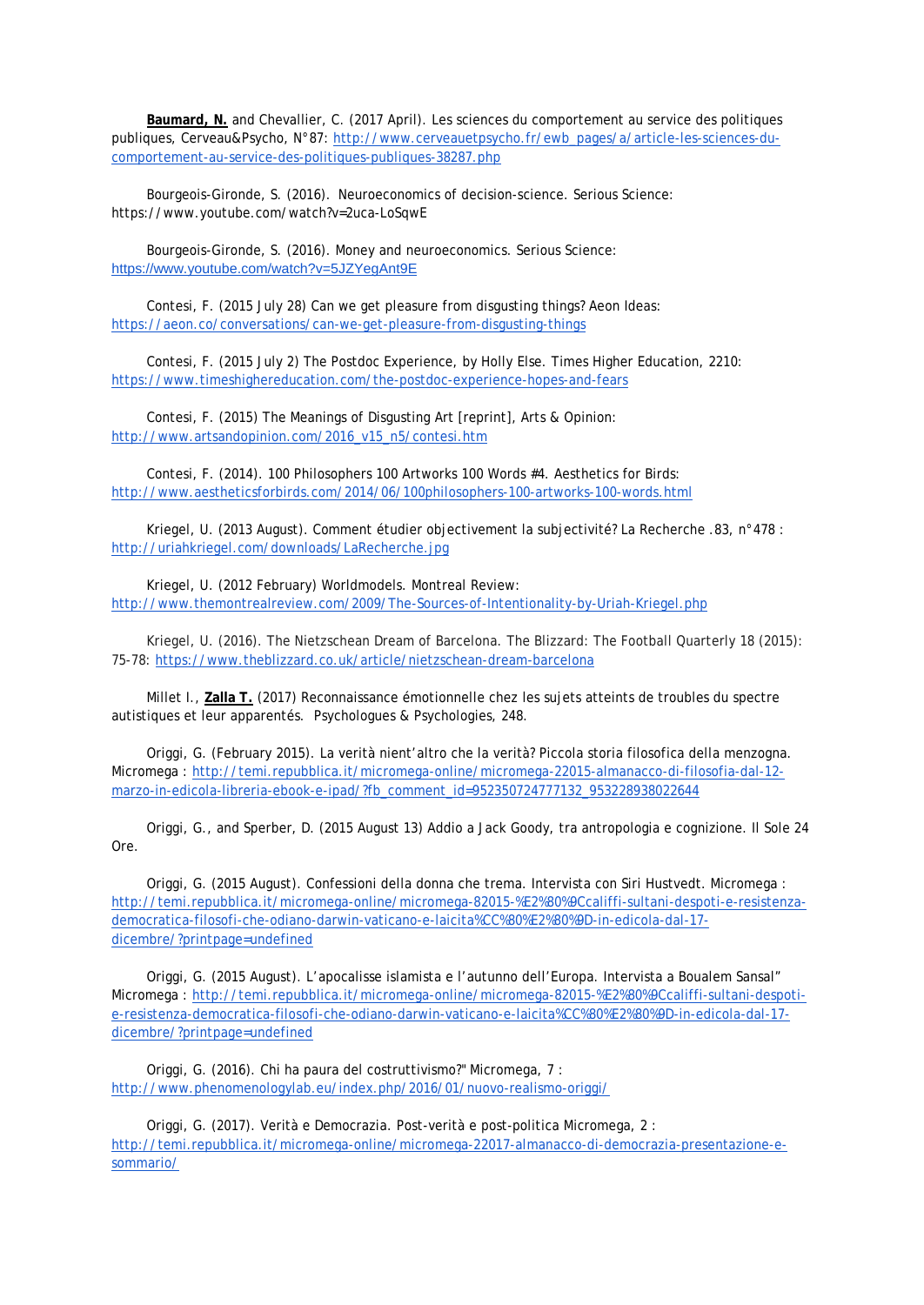Pelletier, J. (2013 January 13). Les émotions sont-elles sensibles au contraste entre le réel et l'imaginaire?" ÉPISTÉMOCRITIQUE - Volume XI – Automne 2012 - Neurosciences, arts et littérature : http://epistemocritique.org/les-emotions-sont-elles-sensibles-au-contraste-entre-le-reel-et-limaginaire/

Proust, J. (2013). Posts et discussions, 20-28 Juin 2016, sur le blog de philosophie The Brainsblog, <http://philosophyofbrains.com/author/proustj>

Proust, J. 2014. Redéfinir l'humain: Les sciences de l'homme face à l'interdisciplinarité, Le Débat, numéro spécial sur l'Anthropologie Philosophique : https://www.cairn.info/article.php?ID\_ARTICLE=DEBA\_180\_0056

Proust, J. (2015 November 21). Interview by Richard Marshall. 3AM magazine; http://www.3ammagazine.com/3am/metacognition/

Recanati, F. (2014 June 29) Conversation with François Recanati. (D. Belleri, M. Palmira). APhEx, Portale Italiano di Filosofia Analytica, n° 10, 2014 : http://www.aphex.it/index.php?Interviste=557D0301220208755772070A027352717D

Recanati, F. (2014) Analüütiline ja kontinentaalne filosoofia pole sama distsipliin. » Sirp, n° 28, 2014, pp. 8 – 9: http://www.sirp.ee/s1-artiklid/c21-teadus/2014-07-16-18-15-18-2/

Schlenker, P. (2013 February 18). Interview with newspaper Les Echos on the centenary of de Saussure's death (for Yann Verdo's article 'Le langage est-il le propre de l'homme?'. Les Echos : https://www.lesechos.fr/18/02/2013/LesEchos/21378-051-ECH\_le-langage-est-il-le-propre-de-l-homme--.htm

Schlenker, P. (2014 January 23). La Semantica tra Logica e Cognizione ('Semantics between Logic and Cognition'). In 'La Scienza del Linguaggio' (with Luigi Rizzi and Andrea Moro) [in Italian], Festival delle Scienze 2014, Rome. Audio version available online at:

[http://www.auditorium.com/download\\_file/podcast/5669398/la\\_scienza\\_del\\_linguaggio.mp3](http://www.auditorium.com/download_file/podcast/5669398/la_scienza_del_linguaggio.mp3)

Schlenker, P. (2015 January 20) Interview with newspaper Le Monde on 'monkey semantics' for Nathaniel Herzberg's article 'Krak ou hok: décrypter la langue des singes'. Le Monde [:](http://www.lemonde.fr/sciences/article/2015/01/20/krak-ou-hok-decrypter-la-langue-des-singes_4559515_1650684.html?xtmc=schlenker&xtcr=1) [http://www.lemonde.fr/sciences/article/2015/01/20/krak-ou-hok-decrypter-la-langue-des](http://www.lemonde.fr/sciences/article/2015/01/20/krak-ou-hok-decrypter-la-langue-des-singes_4559515_1650684.html?xtmc=schlenker&xtcr=1)[singes\\_4559515\\_1650684.html?xtmc=schlenker&xtcr=1](http://www.lemonde.fr/sciences/article/2015/01/20/krak-ou-hok-decrypter-la-langue-des-singes_4559515_1650684.html?xtmc=schlenker&xtcr=1)

Schlenker, P. (2015) Interview with Scientific American on 'monkey semantics' for Joshua Krish's article 'Monkey See, Monkey Speak, published online on December 19, 2015

http://www.scientificamerican.com/article/monkey-see-monkey-speak-

video/?utm\_source=twitterfeed&utm\_medium=twitter ;

corrections appear online at https://sites.google.com/site/philippeschlenkerresearch/home/monkeysemantics-l-p

Schlenker, P. (2017). Music Semantics: What Music Means' ('Musiksemantik: Was Musik Bedeutet'; in German), 45-minute lecture + discussion at the Barenboim-Said Akademie, Berlin, June 12, 2017.

Schlenker, P. (2017). Whatmough Lecture at Harvard University: Meaning in Speech, in Sign and in Gestures. (May 1). Available online: https://www.youtube.com/watch?v=o0bbgbHbLlQ

Vignemont, de F. (2012). How many bodies we can find in one mind... and the other stories. Interview with Frédérique de Vignemont, Avant, 3 (2), 162-173

Vignemont de, F. (2014), Le rôle de l'empathie pour le sens moral. Les Forums Lundbeck, 70-83

Vignemont de, F. (2012 April), L'homme sous influence. Cerveau et psycho, 50, 48-53. Reedited in 2014 in L'essentiel Cerveau & Psycho, 20 : [http://www.cerveauetpsycho.fr/ewb\\_pages/a/article-l-homme-sous](http://www.cerveauetpsycho.fr/ewb_pages/a/article-l-homme-sous-influence-29160.php)[influence-29160.php](http://www.cerveauetpsycho.fr/ewb_pages/a/article-l-homme-sous-influence-29160.php)

Vignemont de, F. (2012). Marc Jeannerod: un homme d'action. Cerveau et psycho, 54, 75-81.